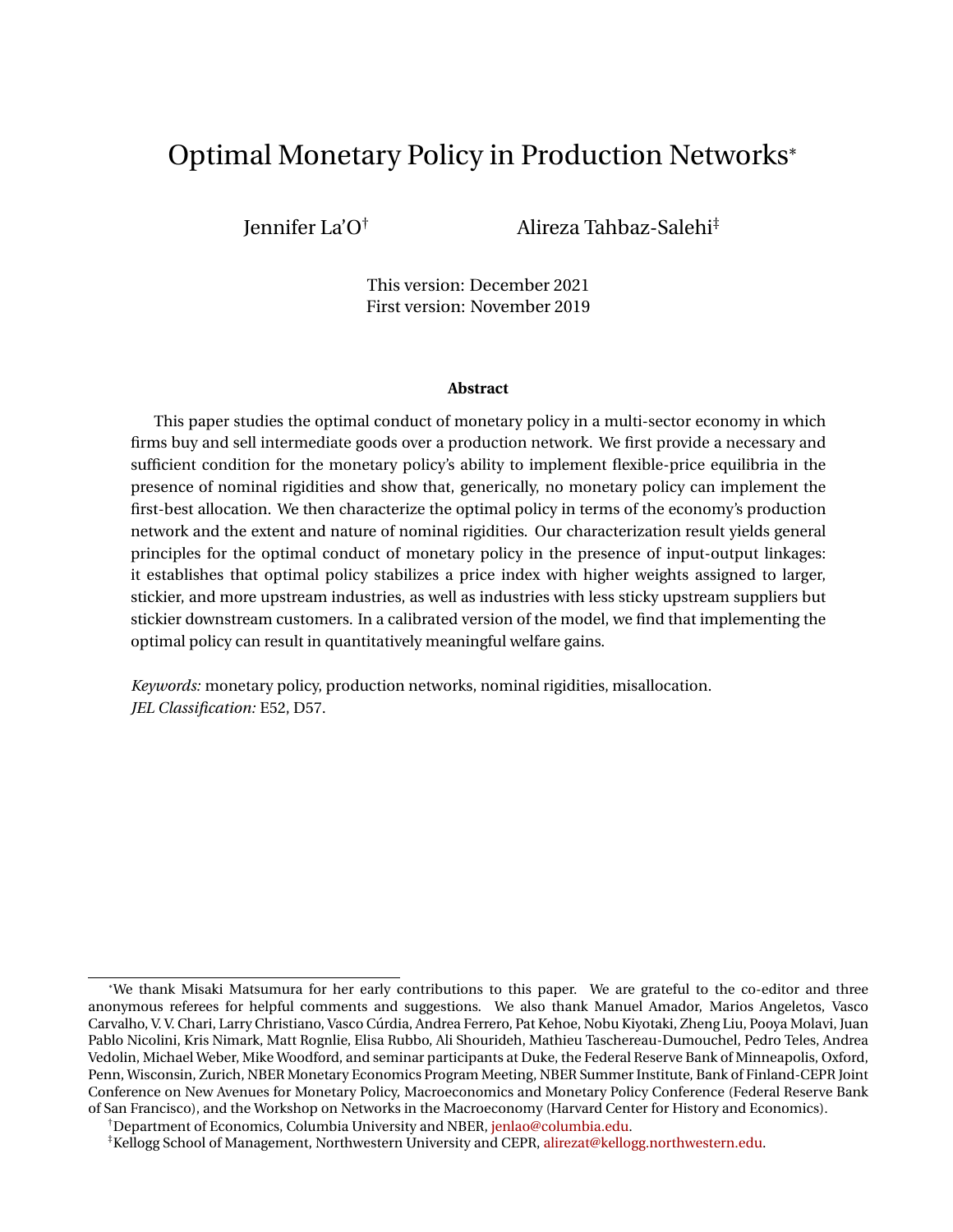## **1 Introduction**

Optimal monetary policy in the canonical New Keynesian framework is well-known and takes a particularly simple form: as long as there are no missing tax instruments, it is optimal to stabilize the nominal price level. Price stability neutralizes the effects of nominal rigidities, implements flexibleprice allocations, and, in the absence of markup shocks, restores productive efficiency. In the language of the New Keynesian literature, the "divine coincidence" holds: price stabilization simultaneously eliminates inflation and the output gap. $<sup>1</sup>$  $<sup>1</sup>$  $<sup>1</sup>$ </sup>

The ability of monetary policy to replicate flexible-price allocations in the textbook New Keynesian models, however, relies critically on the assumption that all firms are technologically identical: as long as all firms employ the same production technology, a price stabilization policy that implements zero relative price dispersion across firms equalizes firms' marginal products and hence achieves productive efficiency, regardless of the extent of nominal rigidities [\(Correia, Nicolini, and Teles,](#page-40-0) [2008\)](#page-40-0). But once there are technological differences across firms—say, in a multi-sector economy with inputoutput linkages—monetary policy may lose its ability to replicate flexible-price allocations: while productive efficiency would dictate movements in relative quantities across different producers in response to producer-specific shocks, monetary policy may not be able to induce the corresponding relative price movements across the various sticky-price producers.

In view of the above, it is not readily obvious what principles should guide the conduct of monetary policy when firms employ heterogenous production technologies, rely on a host of different intermediate goods and services produced by other firms in the economy, and are subject to various degrees of nominal rigidities.

In this paper, we address these questions by studying the optimal conduct of monetary policy in a multi-sector New Keynesian framework while allowing for inter-sectoral trade over a production network. We first provide a necessary and sufficient condition for the monetary policy's ability to implement flexible-price equilibria in the presence of nominal rigidities and show that, generically, no monetary policy can implement the first-best allocation. We then characterize the optimal policy in terms of the economy's production network and the extent of nominal rigidities. Our characterization result yields general principles for the optimal conduct of monetary policy in the presence of inputoutput linkages.

We develop these results in the context of a static multi-sector general equilibrium model à la [Long](#page-42-0) and Plosser (1983) and [Acemoglu et al.](#page-39-0) [\(2012\)](#page-39-0) in which firms are linked to one another via input-output linkages and are subject to industry-level productivity shocks.<sup>[2](#page-1-1)</sup> As in the New-Keynesian tradition, we also assume that firms are subject to nominal rigidities. More specifically, we assume that firms make their nominal pricing decisions under incomplete information about the productivity shocks. As a result, nominal prices respond to changes in productivities only to the extent that such changes are reflected in the firms' information sets. This nominal friction opens the door to potential price

<span id="page-1-0"></span><sup>&</sup>lt;sup>1</sup>While divine coincidence holds in the absence of markup shocks or when such shocks are neutralized by tax instruments, it may fail more generally when state-contingent tax instruments that may counteract markup shocks are assumed away. In such a case, monetary policy becomes an imperfect instrument for undoing the impact of markup shocks and as a result, the policymaker faces a trade-off between minimizing the output gap and productive inefficiency due to inflation.

<span id="page-1-1"></span><sup>&</sup>lt;sup>2</sup>Throughout, we assume that these productivity shocks are the only payoff-relevant shocks in the economy, thus abstracting away from markup, or cost-push, shocks.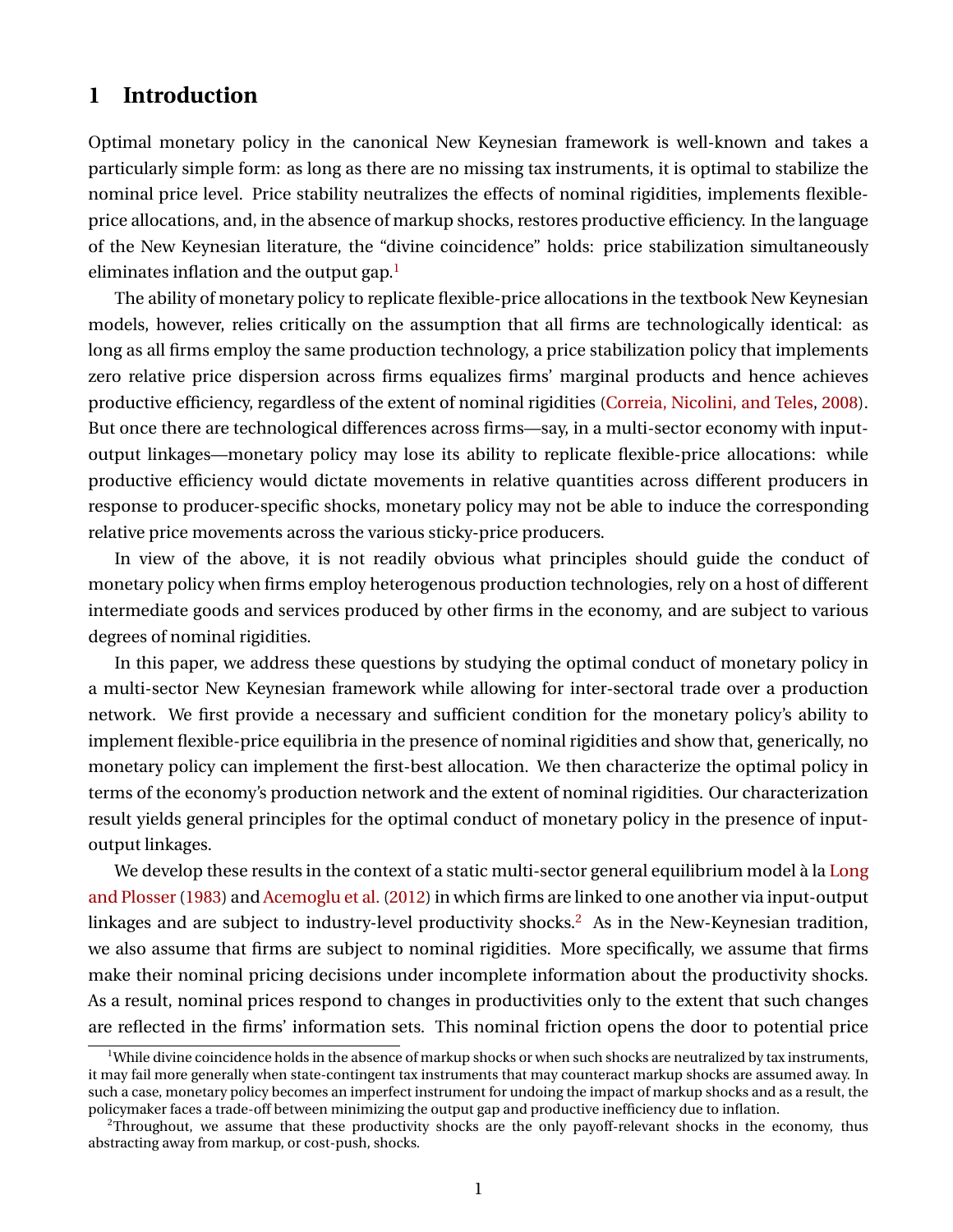distortions throughout the production network, as well as a role for monetary policy in shaping real allocations.

Within this framework, we start by characterizing the entire sets of sticky- and flexible-price equilibria, defined as the sets of allocations that can be implemented as an equilibrium in the presence and absence of nominal rigidities, respectively.<sup>[3](#page-2-0)</sup> We show that while both sets of allocations are characterized by similar sets of conditions relating the marginal rates of substitution between goods and their marginal rates of transformation, the conditions characterizing sticky-price allocations exhibit an additional collection of wedges that depend on the interaction between the conduct of monetary policy and the firms' information sets. Using these characterizations, we then provide the exact conditions on the firms' technologies and information sets under which monetary policy can implement flexible-price equilibria and hence restore productive efficiency. As an important byproduct of this result, we also show that these conditions are violated for a generic set of information structures, thus concluding that, generically, monetary policy cannot achieve productive efficiency.

Having established the failure of monetary policy to implement the first-best allocation, we then turn to the study of optimal monetary policy, i.e., the policy that maximizes household welfare over the set of all possible sticky-price-implementable allocations. In order to obtain closed-form expressions for the optimal policy, we impose a number of functional form assumptions by assuming that all firms employ Cobb-Douglas production technologies and that all signals are normally distributed.

We establish three sets of results. First, we show that firms' optimal pricing decisions can be recast as a generalized version of a "beauty contest" game à la [Morris and Shin](#page-42-1) [\(2002\)](#page-42-1), in which firms face heterogenous strategic complementarities in their price-setting decisions due to interdependencies arising from the production network. Second, we demonstrate that monetary policy faces a tradeoff between three sources of welfare losses: misallocation due to price dispersion within sectors, misallocation arising from pricing errors across sectors, and output gap volatility. Third, building on our previous results, we derive the monetary policy that optimally trades off these three components.

Our characterization of the optimal policy yields general principles for the conduct of monetary policy in the presence of input-output linkages. In particular, we establish that, all else equal, optimal policy stabilizes a price index with higher weights assigned to (i) larger industries as measured by their sales shares, (ii) stickier industries, (iii) more upstream industries, and (iv) industries with less sticky upstream suppliers but with stickier downstream customers.

We then use our theoretical results to undertake a quantitative exercise and determine the optimal monetary policy for the U.S. economy as implied by the model. Matching input-output tables constructed by the Bureau of Economic Analysis with industry-level data on nominal rigidities, we compute the weights corresponding to the optimal price-stabilization index and quantify the resulting welfare loss due to the presence of nominal rigidities. We find that the optimal policy generates a welfare loss equivalent to a 0.65% of quarterly consumption relative to the (unattainable) flexibleprice equilibrium, with the overwhelming fraction of this loss arising from misallocation within and across industries. We then provide a comparison between the performance of the optimal policy and four alternative, non-optimal, price-stabilization policies. We find that, in our calibration, the welfare

<span id="page-2-0"></span><sup>&</sup>lt;sup>3</sup>Our approach is thus similar to [Correia et al.](#page-40-0) [\(2008,](#page-40-0) [2013\)](#page-40-1) and [Angeletos and La'O](#page-39-1) [\(2020\)](#page-39-1), who apply the primal approach to optimal taxation of [Atkinson and Stiglitz](#page-39-2) [\(2015\)](#page-39-2) and [Diamond and Mirrlees](#page-41-0) [\(1971\)](#page-41-0) to New Keynesian models.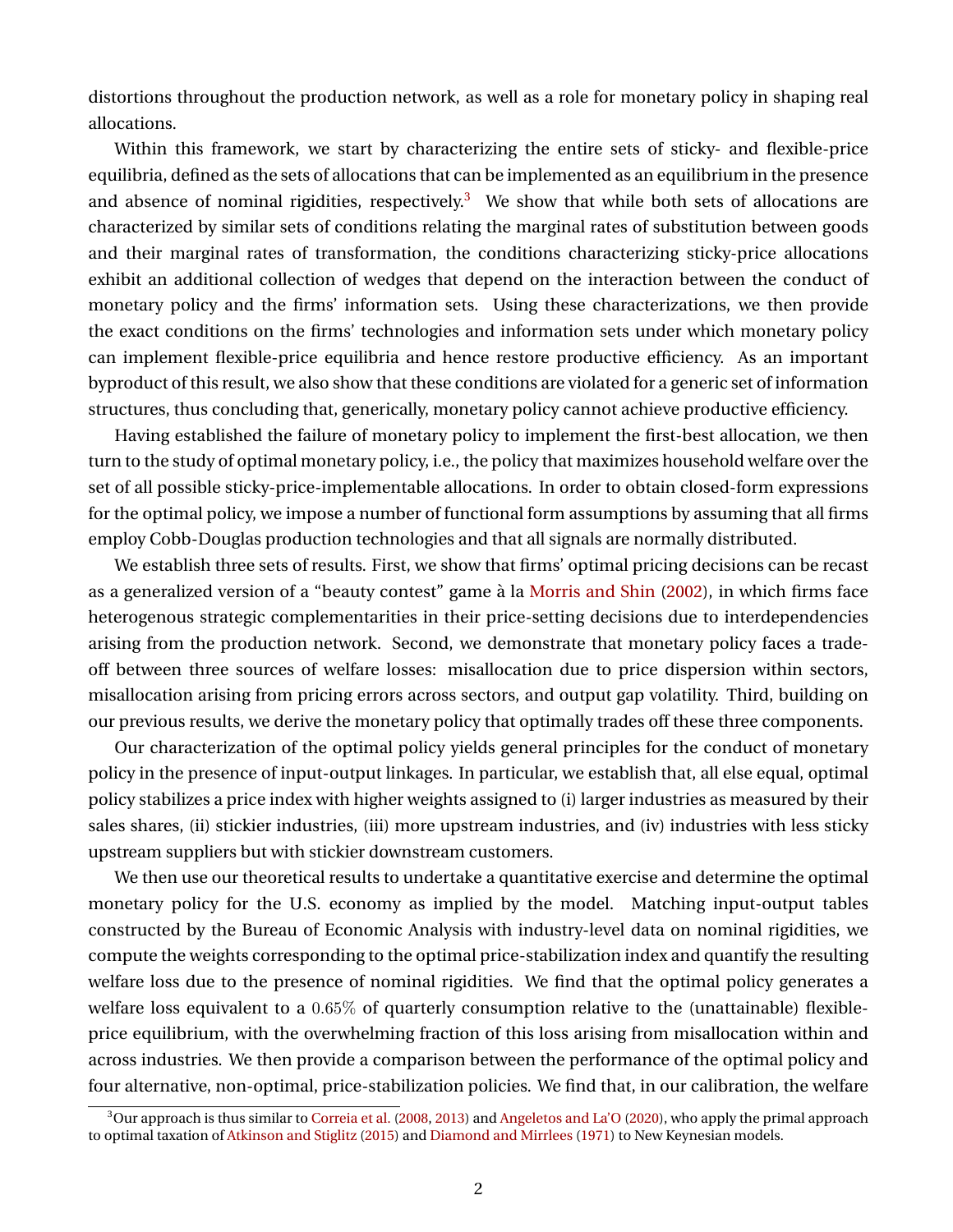differences between the optimal policy and a policy that stabilizes the output gap are minuscule, amounting to roughly 0.02 percentage points of quarterly consumption. In contrast, moving from a price stabilization target based on industries' shares in the household's consumption basket (akin to CPI or PCE) to the optimal price index would result in quantitatively meaningful welfare gains (equal to 1.2 percentage points in our baseline calibration).

**Related Literature.** Our paper is part of the growing literature that studies the role of production networks in macroeconomics. Building on the multi-sector model of [Long and Plosser](#page-42-0) [\(1983\)](#page-42-0), [Acemoglu et al.](#page-39-0) [\(2012\)](#page-39-0) investigate whether input-output linkages can transform microeconomic shocks into aggregate fluctuations.<sup>[4](#page-3-0)</sup> We follow this line of work by focusing on a multi-sector general equilibrium economy with nominal rigidities and investigating the interaction between monetary policy and the economy's production network. Within this literature, our paper builds on the works of [Jones](#page-41-1) [\(2013\)](#page-41-1), [Bigio and La'O](#page-39-3) [\(2020\)](#page-39-3), and [Baqaee and Farhi](#page-39-4) [\(2020\)](#page-39-4), who study misallocation in economies with non-trivial production networks. However, in contrast to these papers, which treat markups and wedges as exogenously-given model primitives, we focus on an economy in which wedges are determined endogenously as the result of firms' individually-optimal price-setting decisions and monetary policy. We investigate the monetary authority's ability to shape these wedges using available policy instruments, and use this characterization to derive the optimal policy.

In a series of recent papers, Pastén, Schoenle, and Weber [\(2020a,](#page-42-2)[b\)](#page-42-3), [Ozdagli and Weber](#page-42-4) [\(2021\)](#page-42-4), and [Ghassibe](#page-41-2) [\(2021\)](#page-41-2) study the production network's role as a possible transmission mechanism of monetary policy shocks.<sup>[5](#page-3-1)</sup> We differ from these papers by providing a closed-form characterization of the optimal monetary policy as a function of the economy's underlying production network and the extent of nominal rigidities. Also related is the recent work of [Wei and Xie](#page-42-5) [\(2020\)](#page-42-5), who study the role of monetary policy in the presence of global value chains. Whereas they focus on an open economy in which production occurs over a single production chain, we provide a characterization of optimal policy for a general production network structure in a closed economy.[6](#page-3-2)

Our paper also belongs to a small strand of the New Keynesian literature that studies optimal monetary policy in multi-sector economies. In one of the earliest examples of this line of work, [Aoki](#page-39-5) [\(2001\)](#page-39-5) shows that in a two-sector economy with one sticky and one fully flexible industry (but no input-output linkages), a policy that stabilizes the price of the sticky industry implements the firstbest allocation. [Mankiw and Reis](#page-42-6) [\(2003\)](#page-42-6), [Woodford](#page-43-0) [\(2003b,](#page-43-0) [2010\)](#page-43-1), [Benigno](#page-39-6) [\(2004\)](#page-39-6), and [Eusepi, Hobijn,](#page-41-3) [and Tambalotti](#page-41-3) [\(2011\)](#page-41-3) generalize this insight to multi-sector economies with varying degrees of price stickiness and establish that the monetary authority should stabilize a price index that places greater weights on industries with stickier prices.<sup>[7](#page-3-3)</sup> While most of this literature has abstracted from input-

<span id="page-3-0"></span><sup>4</sup>Other papers in this line of work include [Carvalho](#page-40-2) [\(2010\)](#page-40-2), [Foerster, Sarte, and Watson](#page-41-4) [\(2011\)](#page-41-4), [Acemoglu et al.](#page-38-0) [\(2016,](#page-38-0) [2017\)](#page-39-7), and [Atalay](#page-39-8) [\(2017\)](#page-39-8). See [Carvalho](#page-40-3) [\(2014\)](#page-40-3) and [Carvalho and Tahbaz-Salehi](#page-40-4) [\(2019\)](#page-40-4) for surveys of the theoretical and empirical literature on production networks.

<span id="page-3-1"></span><sup>&</sup>lt;sup>5</sup>Also see [Castro](#page-40-5) [\(2019\)](#page-40-5), who studies the welfare costs of trend inflation in a quantitative New Keynesian model with sectoral heterogeneity and production networks.

<span id="page-3-2"></span><sup>&</sup>lt;sup>6</sup>While our focus is squarely on monetary policy, a related strand of literature explores fiscal policy in multi-sector economies. [Cox et al.](#page-40-6) [\(2021\)](#page-40-6) study the transmission mechanism of fiscal policy in a multi-sector New Keynesian model with sectoral government spending, whereas [Flynn, Patterson, and Sturm](#page-41-5) [\(2021\)](#page-41-5) characterize fiscal multipliers in a heterogenousagent economy with input-output linkages.

<span id="page-3-3"></span> $7$ This principle of "sticky-price stabilization" was first proposed by [Goodfriend and King](#page-41-6) [\(1997\)](#page-41-6) and was later formalized in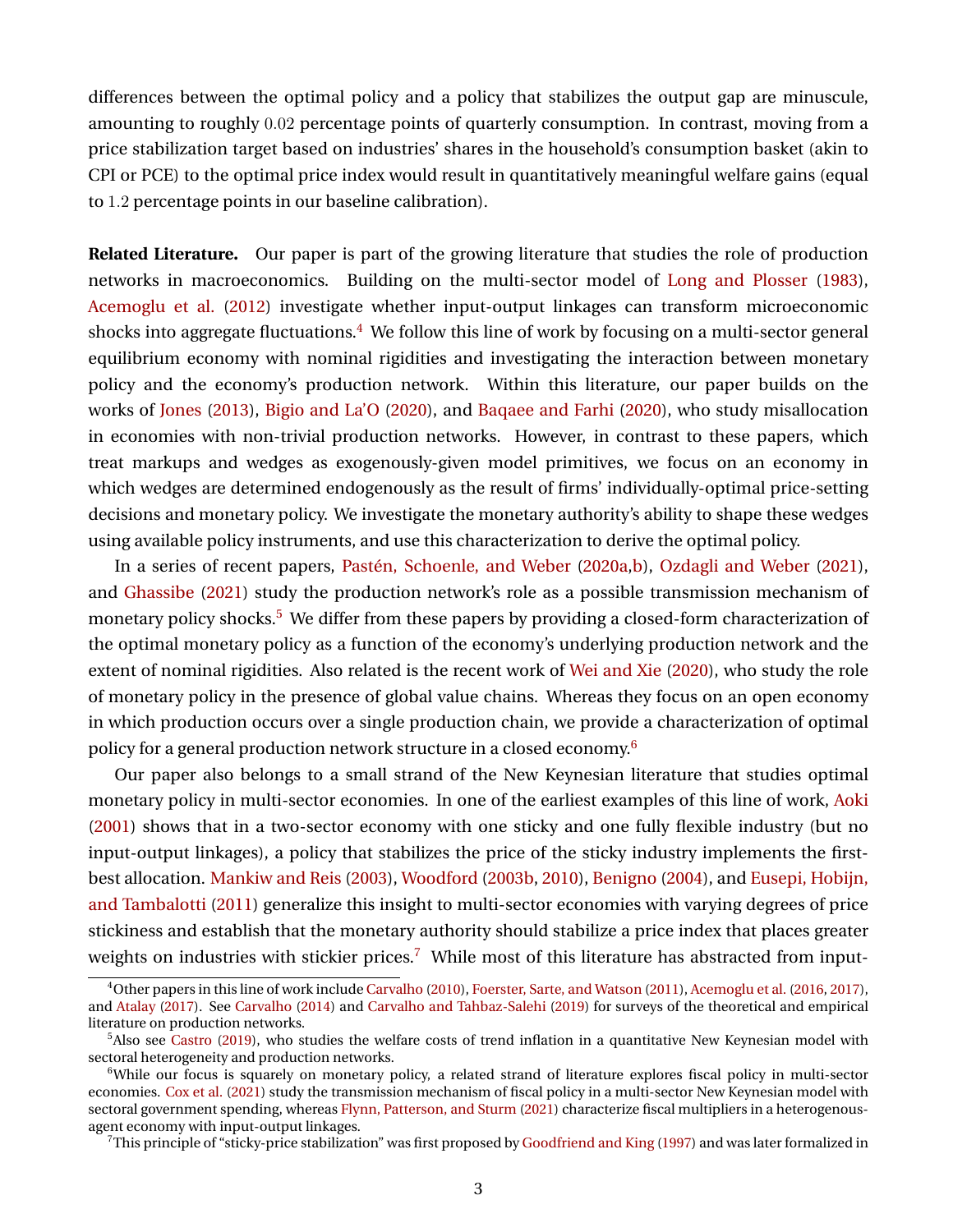output linkages, [Huang and Liu](#page-41-7) [\(2005\)](#page-41-7) consider a two-sector economy with a final and an intermediate good and show that it is optimal to stabilize a combination of the price of the two goods. To the best of our knowledge, the prior literature has not studied optimal monetary policy with a general production network.

More closely related to our work is the independent and contemporaneous work of [Rubbo](#page-42-7) [\(2020\)](#page-42-7), who also studies the implications of input-output linkages in New Keynesian models. While both papers characterize the optimal policy, our work departs from Rubbo's along two dimensions. First, we obtain necessary and sufficient conditions on the economy's disaggregated structure and the nature of nominal rigidities under which monetary policy can implement a given flexible-price allocation. Second, we provide a series of analytical results that distill the role of the various economic forces that shape the optimal policy. Our normative analysis thereby yields general principles for the optimal conduct of monetary policy in the presence of input-output linkages, establishing that monetary policy should stabilize a price index with higher weights assigned to larger, stickier, and more upstream industries, as well as industries with less sticky upstream suppliers but stickier downstream customers.

The importance of strategic complementarities in firms' price-setting behavior in the presence of nominal rigidities has a long history. Investigating "in-line" and "roundabout" production structures, [Blanchard](#page-39-9) [\(1983\)](#page-39-9) and [Basu](#page-39-10) [\(1995\)](#page-39-10) emphasize the role of intermediate inputs in creating strategic complementarities in firms' price-setting behavior. We build on these papers by providing a closedform characterization of how strategic complementarities arising from input-output linkages shape equilibrium nominal prices, quantities, and the optimal conduct of monetary policy.

Finally, our approach in modeling nominal rigidities as an informational constraint on the firms' price-setting decisions follows the extensive literature that proposes informational frictions as an appealing substitute to Calvo frictions and menu costs on theoretical [\(Mankiw and Reis,](#page-42-8) [2002;](#page-42-8) [Woodford,](#page-43-2) [2003a;](#page-43-2) [Mackowiak and Wiederholt,](#page-42-9) [2009;](#page-42-9) [Nimark,](#page-42-10) [2008\)](#page-42-10) and empirical [\(Coibion and](#page-40-7) [Gorodnichenko,](#page-40-7) [2012,](#page-40-7) [2015\)](#page-40-8) grounds. We follow this approach not only because we find informational frictions to be a priori more plausible than other alternatives, but also because, in the context of our exercise, they lend themselves to a more transparent analysis. Importantly, this modeling feature does not upset the key normative lessons of the New Keynesian paradigm; in particular, price stability remains optimal insofar as monetary policy need not substitute for missing tax instruments [\(Angeletos](#page-39-1) [and La'O,](#page-39-1) [2020\)](#page-39-1).

**Outline.** The rest of the paper is organized as follows. Section [2](#page-5-0) sets up the environment and defines the sticky- and flexible-price equilibria in our context. Section [3](#page-9-0) characterizes these equilibria and provides necessary and sufficient conditions for the monetary policy's ability to implement the firstbest allocation. Section [4](#page-16-0) contains our closed-form characterization of the optimal policy in terms of the economy's production network and the extent of nominal rigidities. We present a quantitative analysis of the model in Section [5.](#page-28-0) The Appendix contains additional theoretical results. All proofs and some additional technical details are presented in an Online Appendix.

the above-mentioned papers. Also see [Erceg, Henderson, and Levin](#page-41-8) [\(2000\)](#page-41-8), who study an economy with both nominal price and wage rigidities.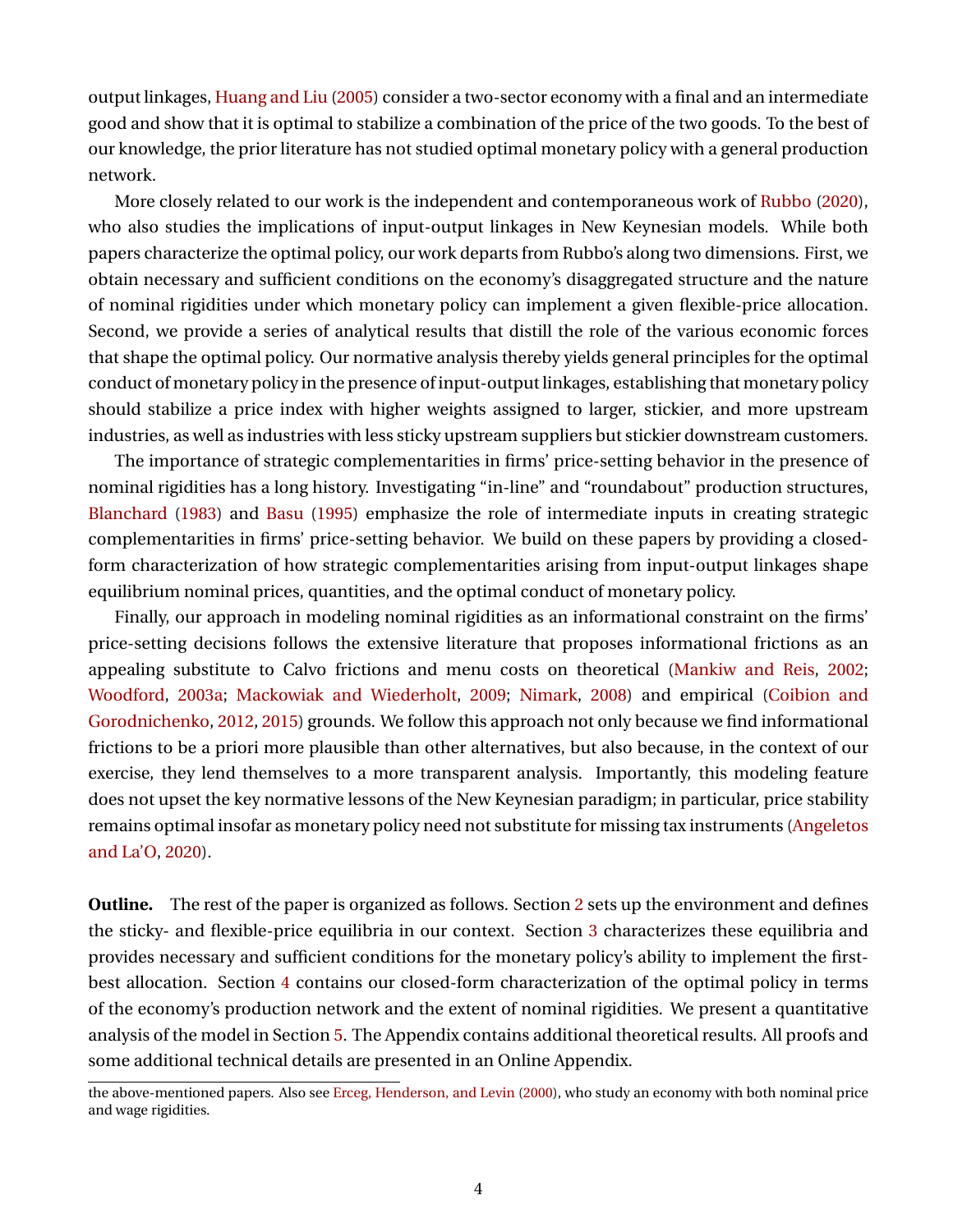## <span id="page-5-0"></span>**2 Framework**

Consider a static economy consisting of n industries indexed by  $i \in I = \{1, 2, \ldots, n\}$ . Each industry consists of two types of firms: (i) a unit mass of monopolistically-competitive firms, indexed by  $k \in [0,1]$ , producing differentiated goods and (ii) a competitive producer whose sole purpose is to aggregate the industry's differentiated goods into a single sectoral output. The output of each industry can be either consumed by the households or used as an intermediate input for production by firms in other industries. In addition to the firms, the economy consists of a representative household as well as a government with the ability to levy industry-specific taxes and control nominal aggregate demand.

The monopolistically-competitive firms within each industry use a common constant-returns-toscale technology to transform labor and intermediate inputs into their differentiated products. More specifically, the production function of firm  $k \in [0, 1]$  in industry *i* is given by

$$
y_{ik} = z_i F_i(l_{ik}, x_{i1,k}, \ldots, x_{in,k}),
$$

where  $y_{ik}$  is the firm's output,  $l_{ik}$  is its labor input,  $x_{ijk}$  is the amount of sectoral commodity j purchased by the firm,  $z_i$  is an industry-specific productivity shock, and  $F_i$  is a homogenous function of degree one. Throughout, we assume that labor is an essential input for the production technology of all goods, in the sense that  $F_i(0, x_{i1,k}, \ldots, x_{in,k}) = 0$  and that  $\partial F_i/\partial l_{ik} > 0$  whenever all other inputs are used in positive amounts. Unless otherwise note—and without much loss of generality—we also assume that  $\partial F_i/\partial x_{i,j,k} > 0$  for all pairs of industries *i* and *j*.

The nominal profits of the firm are given by

<span id="page-5-1"></span>
$$
\pi_{ik} = (1 - \tau_i) p_{ik} y_{ik} - w l_{ik} - \sum_{j=1}^{n} p_j x_{ij,k},
$$
\n(1)

where  $p_{ik}$  is the nominal price charged by the firm,  $p_j$  is nominal price of industry j's sectoral output,  $w$  denotes the nominal wage, and  $\tau_i$  is an industry-specific revenue tax (or subsidy) levied by the government.

The competitive producer in industry  $i$  transforms the differentiated products produced by the unit mass of firms in that industry into a sectoral good using a constant-elasticity-of-substitution (CES) production technology with elasticity of substitution  $\theta_i > 1$ :

$$
y_i = \left(\int_0^1 y_{ik}^{(\theta_i - 1)/\theta_i} dk\right)^{\theta_i/(\theta_i - 1)}.
$$

This producer's profits are thus given by  $\pi_i=p_iy_i-\int_0^1p_{ik}y_{ik}{\rm d}k$ , where  $p_i$  is the price of the aggregated good produced by industry i. We include this producer—which has zero value added and makes zero profits in equilibrium—to ensure that a homogenous good is produced by each industry, while at the same time allowing for monopolistic competition among firms within the industry.

The preferences of the representative household are given by

<span id="page-5-2"></span>
$$
W(C, L) = U(C) - V(L),
$$
 (2)

where C and L denote the household's final consumption basket and total labor supply, respectively. We impose the typical regularity conditions on  $U$  and  $V$ : they are strictly increasing, twice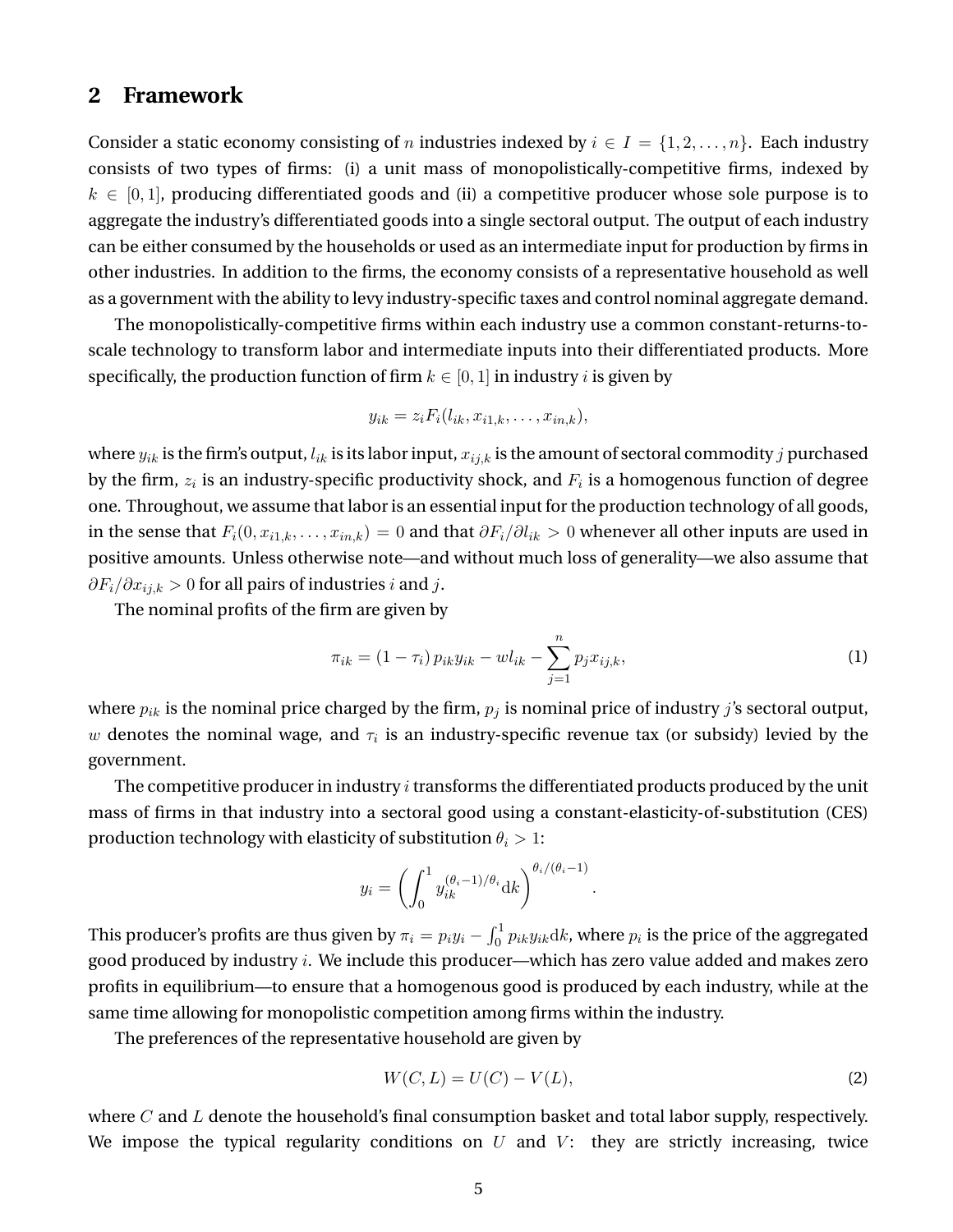differentiable, and satisfy  $U'' < 0$ ,  $V'' > 0$ , and the Inada conditions. The final consumption basket of the household is given by  $C=\mathcal{C}(c_1,\ldots,c_n)$ , where  $c_i$  is the household's consumption of the good produced by industry i and C is a homogenous function of degree one.<sup>[8](#page-6-0)</sup> The representative household's budget constraint is thus given by

$$
PC = \sum_{j=1}^{n} p_j c_j \le wL + \sum_{i=1}^{n} \int_0^1 \pi_{ik} \, dk + T,
$$

where  $P = \mathcal{P}(p_1, \ldots, p_n)$  is the nominal price of the household's consumption bundle. The left-hand side of the above inequality is the household's nominal expenditure, whereas the right-hand side is equal to the household's total nominal income, consisting of labor income, dividends from owning firms, and lump-sum transfers from the government.

In addition to the firms and the household, the economy also consists of a government with the ability to set fiscal and monetary policies. The government's fiscal instrument is a collection of industry-specific taxes (or subsidies) on the firms, with the resulting revenue then rebated to the household as a lump-sum transfer. Therefore, the government's budget constraint is given by

$$
T = \sum_{i=1}^{n} \tau_i \int_0^1 p_{ik} y_{ik} \, \mathrm{d}k,
$$

where  $\tau_i$  is the revenue tax imposed on firms in industry  $i$  and  $T$  is the net transfer to the representative household. Finally, to model monetary policy, we sidestep the micro-foundations of money and, instead, impose the following cash-in-advance constraint on the household's total expenditure:

<span id="page-6-1"></span>
$$
PC = m,\tag{3}
$$

where we assume that  $m$ —which can be interpreted as either money supply or nominal aggregate demand—is set directly by the monetary authority.

### **2.1 Nominal Rigidities and Information Frictions**

We model nominal rigidities by assuming that firms do not observe the realized productivity shocks  $z = (z_1, \ldots, z_n)$  and, instead, make their nominal pricing decisions under incomplete information. This assumption implies that nominal prices respond to changes in productivities only to the extent that such changes are reflected in the firms' information sets.

Formally, we assume that each firm k in industry i receives a signal  $\omega_{ik} \in \Omega_{ik}$  about the economy's aggregate state. The aggregate state includes not only the vector of realized productivity shocks, but also the realization of all signals, that is,

$$
s = (z, \omega) \in \mathbb{R}^n_+ \times \Omega = S,
$$

where  $\omega = (\omega_1, \dots, \omega_n) \in \Omega$  denotes the cross-sectional profile of realized signals in the economy and  $\omega_i = (\omega_{ik})_{k \in [0,1]} \in \Omega_i$  denotes the cross-sectional profile of realized signals in industry *i*.

<span id="page-6-0"></span><sup>&</sup>lt;sup>8</sup>Unless otherwise note, and without much loss of generality, we assume that  $\partial\mathcal{C}/\partial c_i > 0$  for all *i*.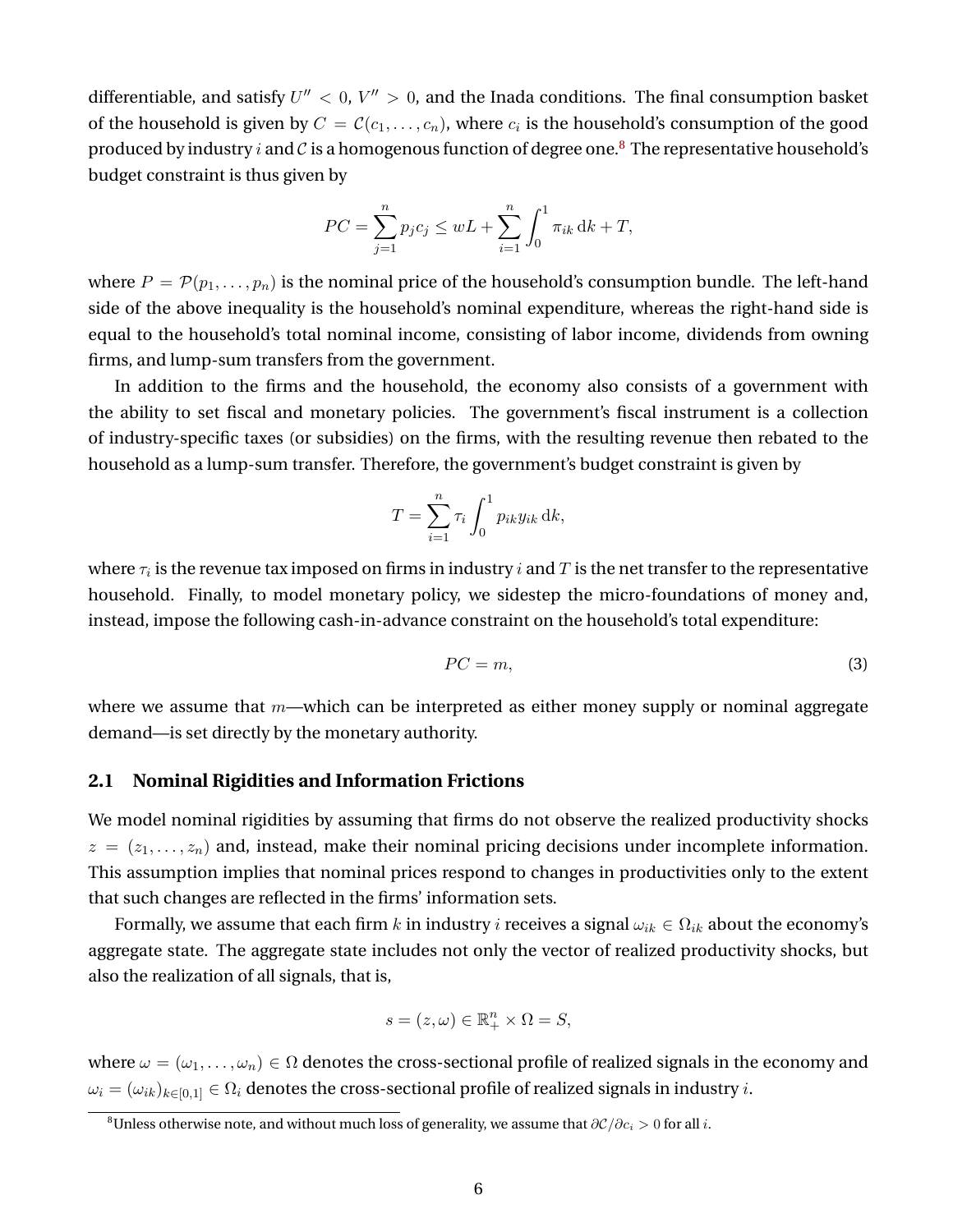Since  $\omega_{ik}$  is the only component of state s that is observable to firm ik, the nominal price set by this firm has to be measurable with respect to  $\omega_{ik}$ . We capture this measurability constraint by denoting the firm's price by  $p_{ik}(\omega_{ik})$ . Similarly, we write  $p_i(\omega_i)$  and  $P(\omega)$  to capture the fact that the nominal prices of sectoral good  $i$  and the consumption bundle have to be measurable with respect to the profile of signals in industry *i* and in the entire economy, respectively.<sup>[9](#page-7-0)</sup> Throughout, we assume that, prior to receiving their private signals, all firms share a common prior belief.

A few remarks are in order. First, note that the above formulation implies that state  $s = (z, \omega)$  not only contains all payoff-relevant shocks, but also contains shocks to the aggregate profile of beliefs. Therefore, our framework can accommodate the possibility of higher-order uncertainty, as  $\omega_{ik}$  may contain information about other firms' (first or higher-order) beliefs, as in [Angeletos and La'O](#page-39-11) [\(2013\)](#page-39-11). Second, our framework is flexible enough to nest models with "sticky information" [\(Mankiw and Reis,](#page-42-8) [2002\)](#page-42-8) as a special case by assuming that a fraction of firms in industry  $i$  set their nominal prices under complete information ( $\omega_{ik} = z$ ), whereas the rest of the firms in that industry observe no informative signals ( $\omega_{ik} = \emptyset$ ) and hence set their nominal prices based only on their prior beliefs. Finally, note that the information structure in our framework is exogenous: while firm-level signals can depend on the exogenous productivity shocks  $(z_1, \ldots, z_n)$ , they do not depend on the endogenous objects in the economy (such as prices). This means that our formulation rules out the possibility that a firm can set a nominal price that is contingent on prices set by other firms in the economy.

In summary, we can represent the economy's price system by the collection of nominal prices and nominal wage at any given state:<sup>[10](#page-7-1)</sup>

$$
\varrho = \left\{ \left( (p_{ik}(\omega_{ik}))_{k \in [0,1]}, p_i(\omega_i) \right)_{i \in I}, P(\omega), w(s) \right\}_{s \in S}.
$$

While nominal prices are set under incomplete information, we assume that firms and the household make their quantity decisions after observing the prices and the realization of productivities. As a result, quantities may depend on the entire state s. We thus represent an allocation in this economy by

$$
\xi = \left\{ \big( (y_{ik}(s), l_{ik}(s), x_{ik}(s))_{k \in [0,1]}, y_i(s), c_i(s) \big)_{i \in I}, C(s), L(s) \right\}_{s \in S},
$$

where  $l_{ik}(s)$ ,  $x_{ik}(s) = (x_{i1,k}(s), \ldots, x_{in,k}(s))$ , and  $y_{ik}(s)$  denote, respectively, the labor input, material input, and output of firm k in industry i,  $y_i(s)$  is the output of industry i,  $c_i(s)$  is the household's consumption of sectoral good i, and  $C(s)$  and  $L(s)$  are the household's consumption and labor supply, respectively.

We conclude this discussion by specifying how government policy depends on the economy's aggregate state. Recall from equations [\(1\)](#page-5-1) and [\(3\)](#page-6-1) that the fiscal and monetary authorities can, respectively, levy taxes and control the nominal aggregate demand. We assume that while the fiscal authority has the ability to levy industry-specific taxes  $\tau_i$ , these taxes cannot be contingent on the

<span id="page-7-0"></span><sup>&</sup>lt;sup>9</sup>More specifically, the sectoral good producer's CES technology implies that  $p_i(\omega_i) = (\int_0^1 p_{ik}^{1-\theta_i}(\omega_{ik}) \, \mathrm{d}k)^{1/(1-\theta_i)}$ , whereas the consumption good's price index is given by  $P(\omega) = P(p_1(\omega_1), \dots, p_n(\omega_n)).$ 

<span id="page-7-1"></span><sup>&</sup>lt;sup>10</sup>This formulation assumes that the nominal wage,  $w$ , can depend on the entire state, s. While this assumption simplifies the exposition, it is without loss of generality: in our multi-sector framework, one can incorporate nominal wage rigidities by introducing a pseudo-industry that transforms, one-for-one, the labor supplied by the representative household into labor services sold to the rest of the industries in the economy. The information sets of firms in this pseudo-industry then determine the extent and nature of nominal wage rigidity.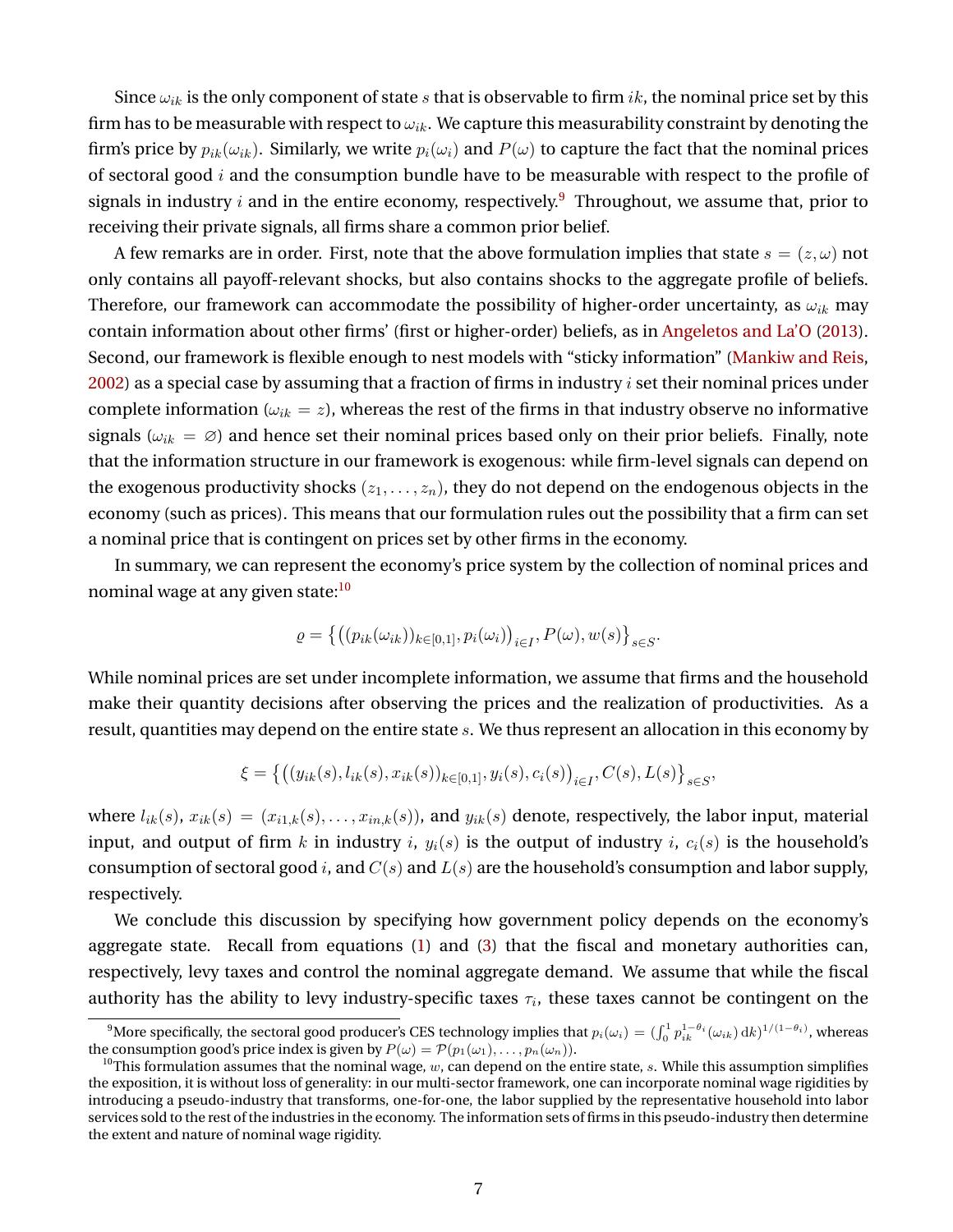economy's aggregate state. In contrast, the monetary authority can set the nominal demand as an arbitrary function  $m(s)$  of the economy's aggregate state s. This is equivalent to assuming that the monetary authority has the ability to commit, ex ante, to a policy that can, in principle, depend on the realized productivities and the profile of beliefs throughout the economy. Government policy can thus be summarized as

<span id="page-8-0"></span>
$$
v = \{(\tau_1, \dots, \tau_n), m(s)\}_{s \in S}.
$$
 (4)

Note that, as in the standard New Keynesian literature, our formulation of government's policy instruments in [\(4\)](#page-8-0) allows for non-state-contingent taxes to undo steady-state distortions due to monopolistic markups, while ruling out state-contingent taxes.<sup>[11](#page-8-1)</sup> We also remark that while it may be far-fetched to assume that the monetary authority can commit to a policy that is contingent not just on the payoff-relevant shocks, z, but also on the entire profile of beliefs,  $\omega$ , we nonetheless make this assumption to illustrate the limit to monetary policy's ability to implement allocations even under maximum policy flexibility.

## **2.2 Equilibrium Definition**

We now define our notions of sticky- and flexible-price equilibria. To this end, first note that the market-clearing conditions for labor and commodity markets are given by

$$
L(s) = \sum_{i=1}^{n} \int_{0}^{1} l_{ik}(s) \, \mathrm{d}k \tag{5}
$$

$$
y_i(s) = c_i(s) + \sum_{j=1}^n \int_0^1 x_{ji,k}(s) \, \mathrm{d}k = \left( \int_0^1 y_{ik}(s)^{(\theta_i - 1)/\theta_i} \, \mathrm{d}k \right)^{\theta_i/(\theta_i - 1)} \tag{6}
$$

for all industries i and all states s, whereas the production technology of firm  $k$  in industry i requires that

<span id="page-8-5"></span><span id="page-8-4"></span><span id="page-8-3"></span>
$$
y_{ik}(s) = z_i F_i(l_{ik}(s), x_{i1,k}(s), \dots, x_{in,k}(s))
$$
\n(7)

for all states s. Given the above, the definition of a sticky-price equilibrium is straightforward:

<span id="page-8-2"></span>**Definition 1.** A *sticky-price equilibrium* is a triplet  $(\xi, \rho, \nu)$  of allocations, prices, and policies such that

- (i) the monopolistically-competitive firms in each industry set prices  $p_{ik}(\omega_{ik})$  to maximize expected real value of profits given their information and optimally choose inputs to meet realized demand;
- (ii) the competitive producer in each industry chooses inputs to maximize its profits given prices;
- (iii) the representative household maximizes utility subject to its budget constraint;
- (iv) the government budget constraint is satisfied;
- (v) all markets clear.

<span id="page-8-1"></span> $11$ It is well-understood that with a sufficiently rich set of state-contingent tax instruments, one can undo the real effects of nominal rigidities and implement the first-best allocation under any monetary policy (see, e.g., [Correia et al.](#page-40-1) [\(2013\)](#page-40-1)).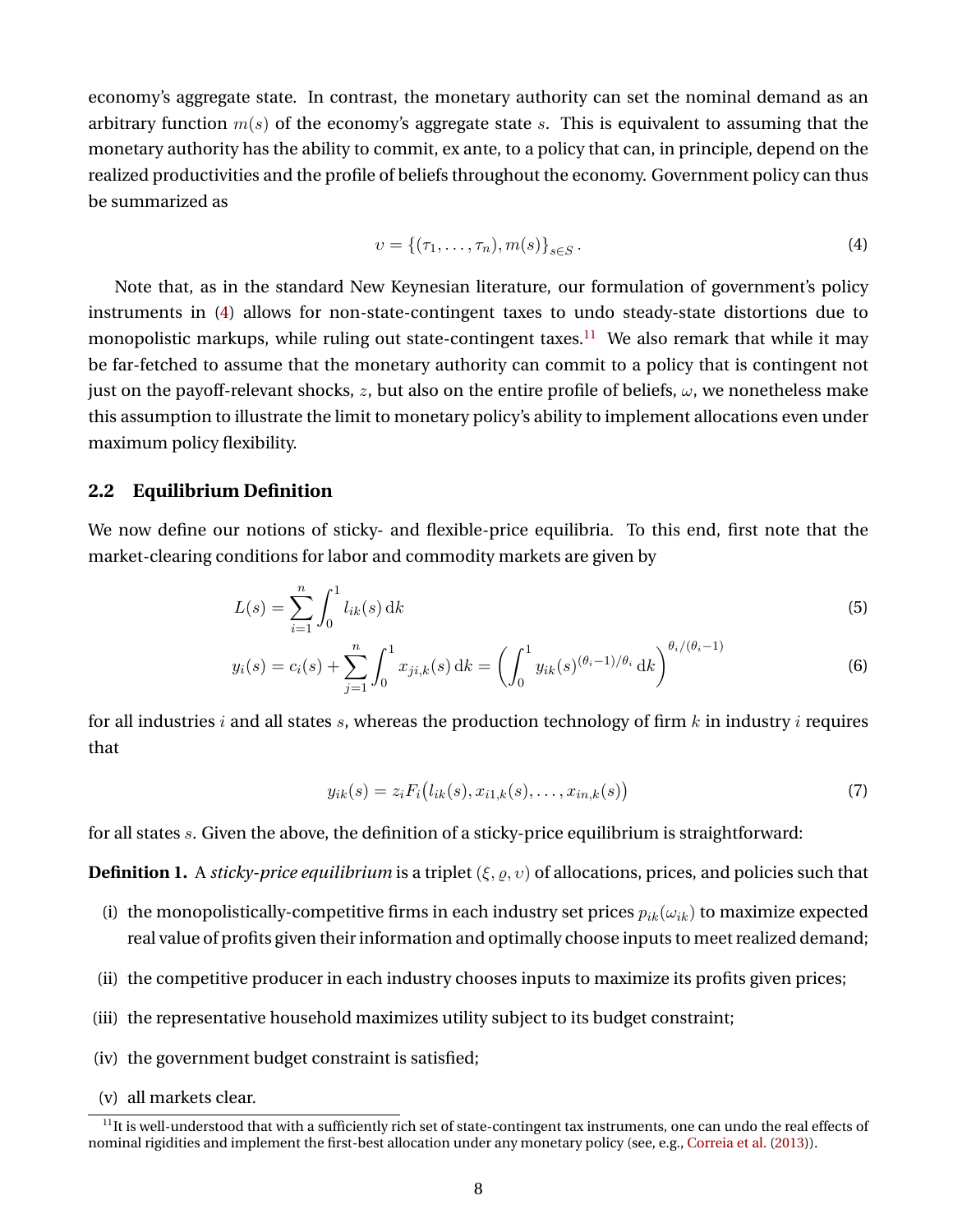We next define our notion of flexible-price equilibria by dropping the measurability constraint on prices imposed on the sticky-price equilibrium in Definition [1.](#page-8-2) More specifically, we assume that, in contrast to the sticky-price firms, flexible-price firms make their nominal pricing decisions based on complete information of the aggregate state. We can capture this scenario in our framework by simply considering the special case in which all firm-level prices are measurable in the aggregate state, s. Accordingly, we adjust our notation for the nominal prices of firm-level goods, sectoral goods, and the consumption bundle by expressing them as  $p_{ik}(s)$ ,  $p_i(s)$ , and  $P(s)$ , respectively.

**Definition 2.** A *flexible-price equilibrium* is a triplet  $(\xi, \rho, \nu)$  of allocations, prices, and policies that satisfy the same conditions as those stated in Definition [1,](#page-8-2) except that all prices are measurable with respect to the aggregate state, s.

While not the main focus of our study, the set of flexible-price-implementable allocations serves as a benchmark to which we will contrast equilibria in the presence of nominal rigidities. We conclude with one additional definition, whose meaning is self-evident.

**Definition 3.** An allocation  $\xi$  is *feasible* if it satisfies resource constraints [\(5\)](#page-8-3), [\(6\)](#page-8-4), and [\(7\)](#page-8-5).

## <span id="page-9-0"></span>**3 Sticky- and Flexible-Price Equilibria and the Power of Monetary Policy**

In this section, we provide a characterization of the set of all allocations that can be implemented as part of flexible- and sticky-price equilibria. We then use our characterization results to establish that, except for a non-generic set of specifications, the two sets of allocations never intersect, thus implying that, in our multi-sector framework, monetary policy cannot undo the effects of nominal rigidities.

### **3.1 First-Best Allocation**

We start by focusing on the first-best allocation that maximizes household welfare [\(2\)](#page-5-2), state-by-state, among all feasible allocations. Note that, by symmetry, a planner who maximizes social welfare dictates that all firms within an industry choose the same intermediate input, labor, and output quantities. We can therefore drop the firm index  $k$ . The equations characterizing the planner's optimum are straightforward and are summarized in the following lemma:

<span id="page-9-3"></span>**Lemma 1.** *The first-best optimal allocation is a feasible allocation that satisfies*

<span id="page-9-2"></span><span id="page-9-1"></span>
$$
V'(L(s)) = U'(C(s)) \frac{\partial C}{\partial c_i}(s) z_i \frac{\partial F_i}{\partial l_i}(s)
$$
\n(8)

$$
\frac{\partial \mathcal{C}/\partial c_j}{\partial \mathcal{C}/\partial c_i}(s) = z_i \frac{\partial F_i}{\partial x_{ij}}(s)
$$
\n(9)

*for all pairs of industries* i *and* j *and all states* s*.*

Equation [\(8\)](#page-9-1) states that, for any good, it is optimal to equate the marginal rate of substitution between consumption of that good and labor with the marginal rate of transformation. In particular, the planner equates the household's marginal disutility of labor on the left-hand side of [\(8\)](#page-9-1) with its marginal social benefit on the right-hand side, which itself consists of three multiplicative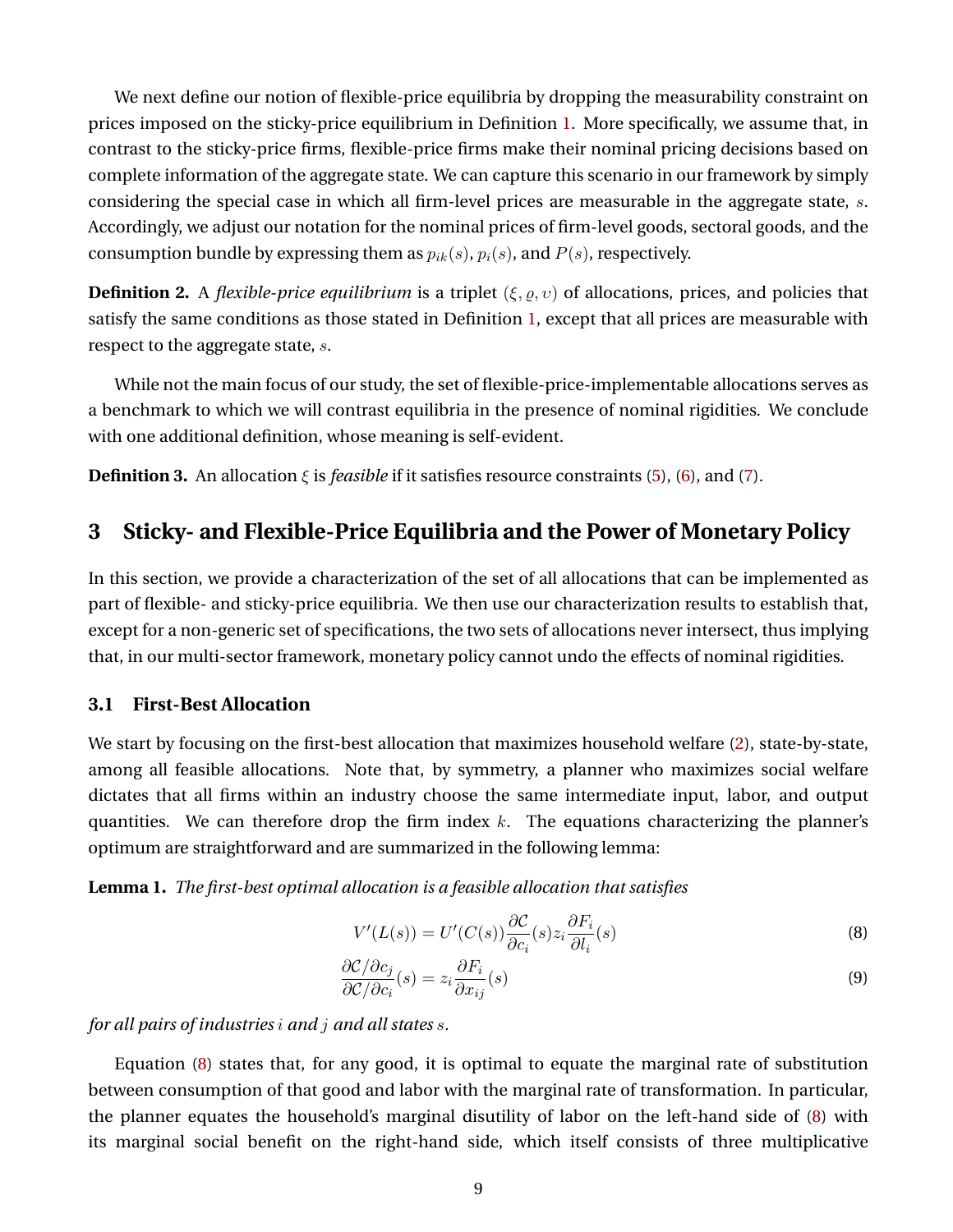components: the marginal product of labor in the production of commodity  $i$ , the marginal product of good  $i$  in the production of the final good, and the marginal utility of consumption of the final good.

The second condition [\(9\)](#page-9-2) similarly indicates that the planner finds it optimal to equate the marginal rate of substitution between two goods to their marginal rate of transformation. The marginal rate of substitution on the left-hand side of equation [\(9\)](#page-9-2) is the ratio of marginal utilities from consumption of the two goods, whereas the marginal rate of transformation is simply the marginal product of good  $i$  in the production of good  $j$ , as shown on the right-hand side of this condition.

#### **3.2 Flexible-Price Equilibrium**

We now turn to the set of allocations that are implementable as flexible-price equilibria. Since the tax instruments  $(\tau_1, \ldots, \tau_n)$  are industry-specific and, in a flexible-price equilibrium, all firms in the same industry have identical information sets, we can once again drop the firm index  $k$ .

<span id="page-10-0"></span>**Proposition 1.** *A feasible allocation is part of a flexible-price equilibrium if and only if there exists a set of positive scalars* (χ f  $j_1^f,\ldots,j_n^f)$  such that

<span id="page-10-2"></span><span id="page-10-1"></span>
$$
V'(L(s)) = \chi_i^f U'(C(s)) \frac{\partial C}{\partial c_i}(s) z_i \frac{\partial F_i}{\partial l_i}(s)
$$
\n(10)

$$
\frac{\partial \mathcal{C}/\partial c_j}{\partial \mathcal{C}/\partial c_i}(s) = \chi_i^f z_i \frac{\partial F_i}{\partial x_{ij}}(s)
$$
\n(11)

*for all pairs of industries* i *and* j *and all states* s*.*

The conditions in Proposition [1](#page-10-0) are identical to those characterizing the first-best allocation in Lemma [1,](#page-9-3) aside from the set of scalars  $(\chi_1^f)$  $f_1, \ldots, \chi_n^f$ ). The first condition [\(10\)](#page-10-1) indicates that for any good, the marginal rate of substitution between consumption and labor is equal to the marginal rate of transformation, modulo a non-state-contingent wedge  $\chi_i^f$  $i<sub>i</sub>$  . Similarly, the second condition equates the marginal rate of substitution between two goods to their marginal rate of transformation, again subject to the wedge  $\chi_i^f$  $i_\cdot^I$ . This non-stochastic wedge, which is given by

<span id="page-10-3"></span>
$$
\chi_i^f = (1 - \tau_i) \frac{\theta_i - 1}{\theta_i},\tag{12}
$$

consist of two terms: the tax or subsidy levied by the government and the markup that arises due to monopolistic competition among firms within each industry. As a result, the scalars  $(\chi_1^f$  $j_1,\ldots,\chi_n^f$ parameterize the power of the fiscal authority. In particular, with sectoral taxes or subsidies, the fiscal authority can move allocations by inducing wedges in conditions [\(10\)](#page-10-1) and [\(11\)](#page-10-2).

Another immediate consequence of Proposition [1](#page-10-0) is that the first-best allocation is implementable as a flexible-price equilibrium. This follows from the observation that equations [\(10\)](#page-10-1) and [\(11\)](#page-10-2) reduce to [\(8\)](#page-9-1) and [\(9\)](#page-9-2) whenever  $\chi_i^f = 1$  for all i. Consequently, the first-best allocation can be implemented as a flexible-price equilibrium with industry-specific subsidies  $\tau_i = 1/(1 - \theta_i)$ . This, of course, is not surprising: the only distortion in the economy without nominal rigidities arises from monopolistic competition. Therefore, the government can implement the first-best allocation by setting industryspecific subsidies that are invariant to the economy's aggregate state and undo the monopolistic markups.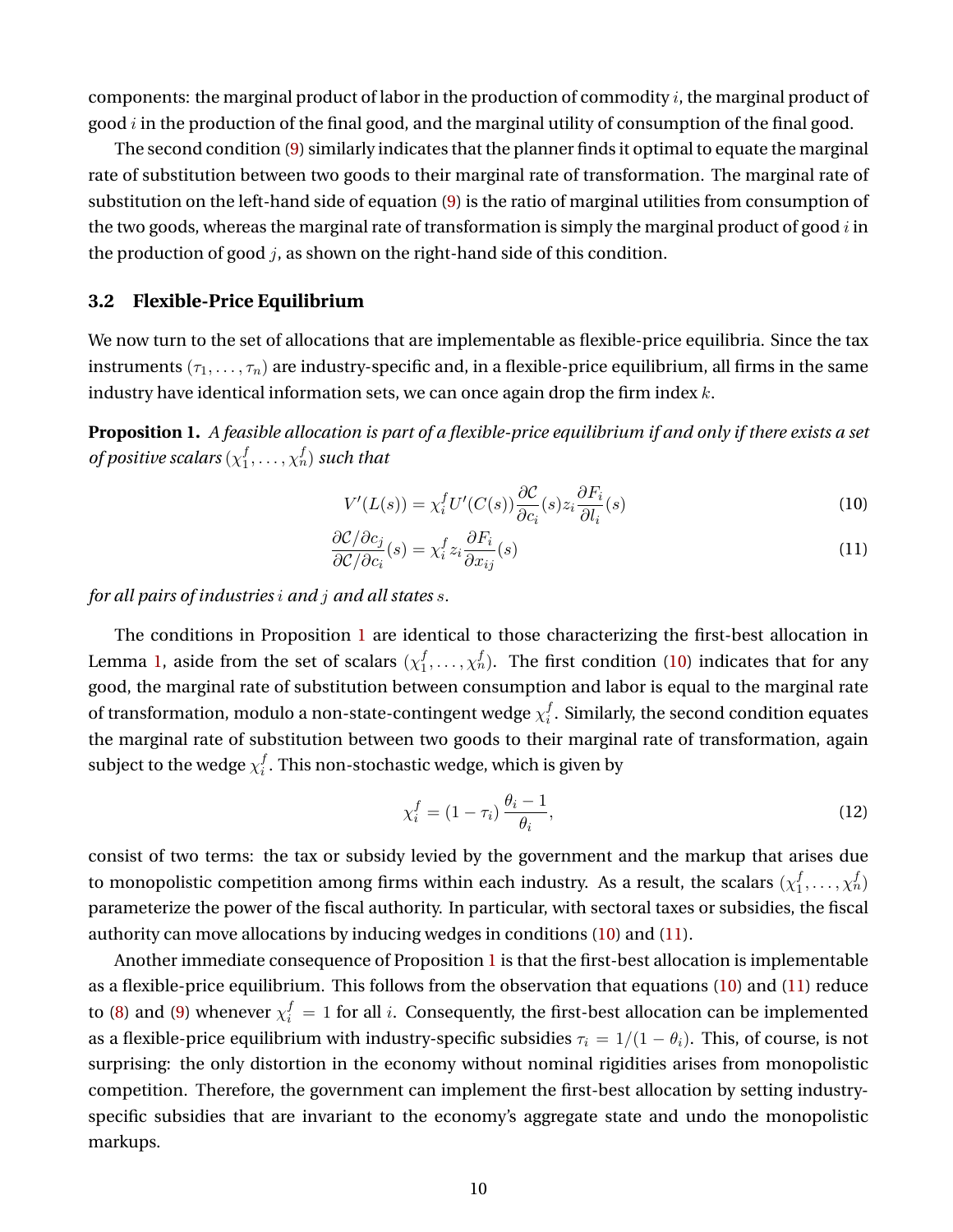#### **3.3 Sticky-Price Equilibrium**

With the above preliminary results in hand, we are now ready to characterize the set of equilibrium allocations in the presence of nominal rigidities.

<span id="page-11-0"></span>**Proposition 2.** *A feasible allocation is implementable as a sticky-price equilibrium if and only if there*  $e$ xist positive scalars  $(\chi^s_1,\dots,\chi^s_n)$ , a policy function  $m(s)$ , and firm-level wedges  $\varepsilon_{ik}(s)$  such that

(*i*) the allocation, the scalars  $(\chi_1^s, \ldots, \chi_n^s)$ , and firm-level wedges  $\varepsilon_{ik}(s)$  jointly satisfy

$$
V'(L(s)) = \chi_i^s \varepsilon_{ik}(s) U'(C(s)) \frac{\partial C}{\partial c_i}(s) z_i \frac{\partial F_i}{\partial l_i}(s) \left(\frac{y_{ik}(s)}{y_i(s)}\right)^{-1/\theta_i}
$$
(13)

$$
\frac{\partial \mathcal{C}/\partial c_j}{\partial \mathcal{C}/\partial c_i}(s) = \chi_i^s \varepsilon_{ik}(s) z_i \frac{\partial F_i}{\partial x_{ij}}(s) \left(\frac{y_{ik}(s)}{y_i(s)}\right)^{-1/\theta_i} \tag{14}
$$

*for all firms* k*, all pairs of industries* i *and* j*, and all states* s*;*

*(ii) the policy function*  $m(s)$  *induces firm-level wedges*  $\varepsilon_{ik}(s)$  *given by* 

<span id="page-11-5"></span><span id="page-11-4"></span><span id="page-11-3"></span><span id="page-11-2"></span><span id="page-11-1"></span>
$$
\varepsilon_{ik}(s) = \frac{\text{mc}_i(s)\mathbb{E}_{ik}[v_{ik}(s)]}{\mathbb{E}_{ik}[\text{mc}_i(s)v_{ik}(s)]}
$$
(15)

*for all firms* k*, all industries* i*, and all states* s*, where* Eik[·] *denotes the expectation with respect to the information set of firm* k *in industry* i*,*

$$
\operatorname{mc}_i(s) = m(s) \frac{V'(L(s))}{C((s))U'(C(s))} \left(z_i \frac{\partial F_i}{\partial l_i}(s)\right)^{-1} \tag{16}
$$

*is the nominal marginal cost of firms in industry* i*, and*

$$
v_{ik}(s) = U'(C(s))\frac{\partial C}{\partial c_i}(s)y_i(s)\left(\frac{y_{ik}(s)}{y_i(s)}\right)^{(\theta_i - 1)/\theta_i}.\tag{17}
$$

Proposition [2](#page-11-0) provides a characterization of the set of sticky-price-implementable allocations in terms of model primitives and the monetary policy instrument  $m(s)$ . It is straightforward to see that conditions [\(13\)](#page-11-1) and [\(14\)](#page-11-2) are identical to their flexible-price counterparts [\(10\)](#page-10-1) and [\(11\)](#page-10-2) in Proposition [1,](#page-10-0) except for a new wedge  $\varepsilon_{ik}(s)$ . Also, as in Proposition [1,](#page-10-0) industry-specific wedges  $(\chi_1^s,\ldots,\chi_n^s)$  are given by [\(12\)](#page-10-3) and capture the fiscal authority's ability to influence allocations via tax instruments.

The new wedge  $\varepsilon_{ik}(s)$  in equations [\(13\)](#page-11-1) and [\(14\)](#page-11-2), which is firm-specific and depends on the economy's aggregate state, represents an additional control variable for the government, one that encapsulates the power of monetary policy over real allocations in the presence of nominal rigidities. Similar to the fiscal authority's ability to influence the allocation by setting taxes, the monetary authority can implement different allocations by moving the wedges  $\varepsilon_{ik}(s)$  in [\(13\)](#page-11-1) and [\(14\)](#page-11-2). This power is non-trivial, but it is also restrained by conditions [\(15\)](#page-11-3) and [\(16\)](#page-11-4): unlike the fiscal authority's full control over  $(\chi_1^s, \ldots, \chi_n^s)$ , the monetary authority's choice of the single policy instrument  $m(s)$  pins down all wedges  $\varepsilon_{ik}(s)$  at the same time.

The constraint on the monetary policy's ability in shaping real allocations can also be seen by the fact that equation [\(15\)](#page-11-3) implies  $\mathbb{E}_{ik}[v_{ik}(s)(\epsilon_{ik}(s)-1)]=0$ . This means the wedge  $\epsilon_{ik}(s)$  cannot be moved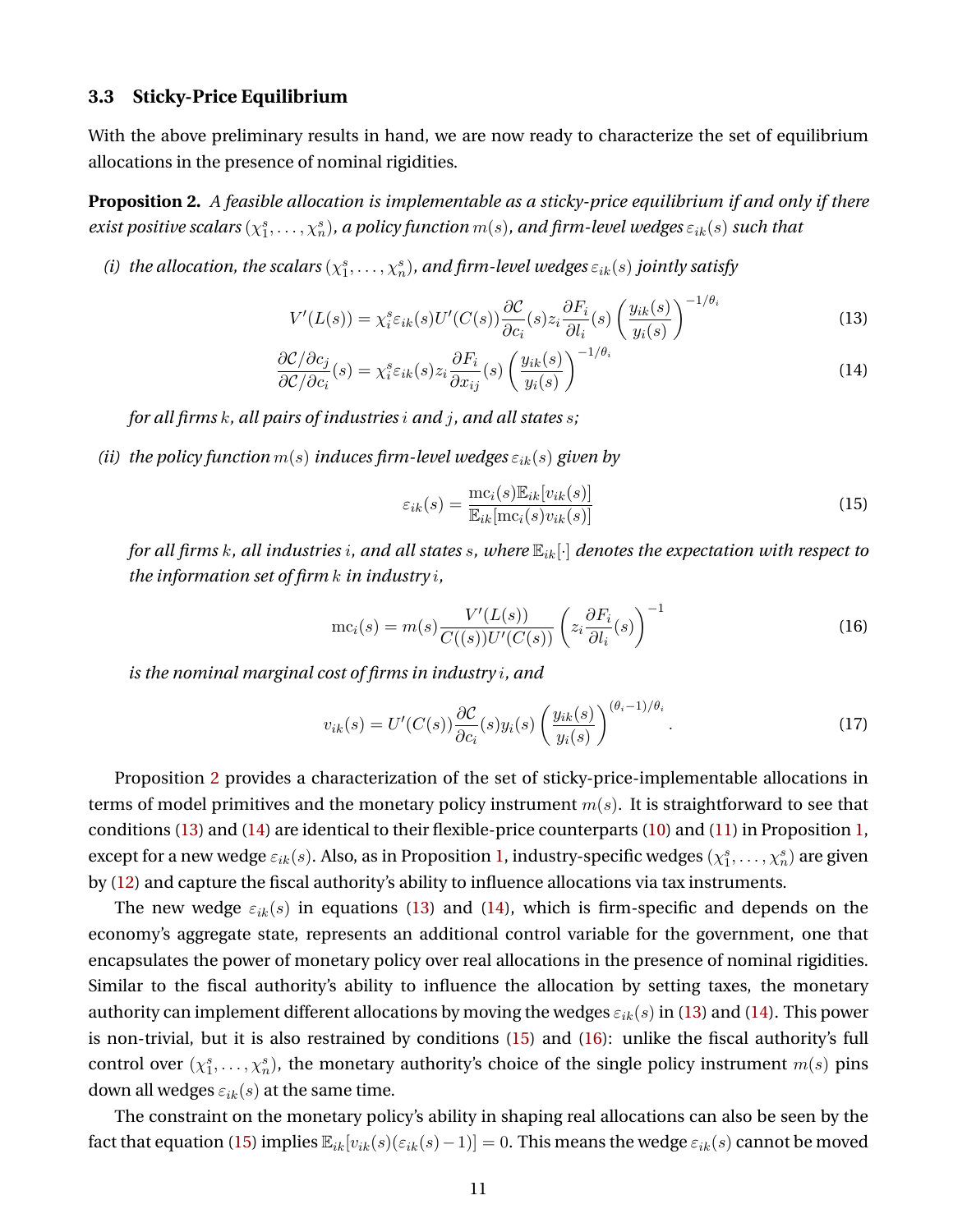around in an unconstrained manner, as it has to be equal to 1 in expectation irrespective of the policy. This is because these wedges arise only due to "mistakes" by the sticky-price firms in setting their nominal prices. But since firms set their prices optimally given their information sets, they do not make any pricing errors in expectation.

As a final remark, we note that, in a sticky-price equilibrium, firms are uncertain not only about their marginal costs, but also about the demand they face from their downstream customers, as well as the household's marginal utility of consumption. As a result, firm  $k$  in industry  $i$  sets its nominal price to  $p_{ik}(\omega_{ik})=(1/\chi_i^s)\mathbb{E}_{ik}[\text{mc}_i(s)v_{ik}(s)]/\mathbb{E}_{ik}[v_{ik}(s)]$ , where  $v_{ik}(s)$  is given by [\(17\)](#page-11-5) and is proportional to the product of the stochastic discount factor and the demand  $y_{ik}(s)$  faced by the firm.<sup>[12](#page-12-0)</sup>

### **3.4 The Power of Monetary Policy**

As illustrated in Proposition [2,](#page-11-0) the monetary authority can use monetary policy to implement different allocations by moving around the wedge  $\varepsilon_{ik}(s)$  as a function of the economy's aggregate state. This leads to the natural question of whether monetary policy can fully undo the effect of nominal rigidities. Our first main result provides an answer to this question by characterizing the set of flexible-price allocations that can be implemented as sticky-price equilibria.

To state this result, let  $\sigma(\omega_{ik})$  denote the  $\sigma$ -field generated by the signal  $\omega_{ik}$ . Also let  $g_i(z_1,\ldots,z_n)$ denote the marginal product of labor in the production of commodity  $i$  (as a function of productivity shocks) under the first-best allocation. Note that  $g_i$  only depends on the firms' production technologies and is independent of household preferences, policy, and the economy's information structure. We have the following result:

<span id="page-12-2"></span>**Theorem 1.** A flexible-price allocation indexed by  $(\chi_1^f)$  $\mathbf{y}_1^f, \ldots, \mathbf{y}_n^f$  is implementable as a sticky-price *equilibrium if and only if there exists a nominal wage function* w(s) *such that*

<span id="page-12-1"></span>
$$
w(s)/g_i(\chi_1^f z_1,\ldots,\chi_n^f z_n) \in \sigma(\omega_{ik})
$$
\n(18)

*for all firms*  $k \in [0, 1]$  *in all industries i*, where  $w(s)$  *is pinned down by the monetary policy via*  $w(s)$  =  $m(s)V'(L(s))/C(s)U'(C(s)).$ 

This theorem provides a joint restriction on the technology, information structure, and monetary policy under which a flexible-price allocation can be implemented as a sticky-price equilibrium. It establishes that monetary policy can implement a given flexible-price allocation if and only if there exists a policy-induced function  $w(s)$  that can make the expression  $w(s)/g_i(\chi_1^f$  $_{1}^{f}z_{1},\ldots,\chi_{n}^{f}z_{n})$  measurable with respect to the information sets of all firms in industry  $i$ , simultaneously for all industries. To see the intuition underlying this result, note that the left-hand side of [\(18\)](#page-12-1) coincides with the nominal marginal cost of firms in industry  $i$  under complete information. Therefore, Theorem [1](#page-12-2) states that the monetary authority can implement flexible-price allocations and neutralize the effect of nominal rigidities if and only if there exists a policy that makes all firms' nominal marginal costs measurable with respect to their corresponding information sets. This guarantees that all firms set their nominal prices as if they had complete information about their nominal marginal costs.

<span id="page-12-0"></span><sup>&</sup>lt;sup>12</sup>This observation also illustrates that  $\varepsilon_{ik}(s)$  is the reciprocal of the firm-level markup arising due to nominal rigidities. Specifically, it implies that  $p_{ik}(\omega_{ik}) = \frac{1}{\chi_i^s \varepsilon_{ik}(s)} \text{mc}_i(s)$ .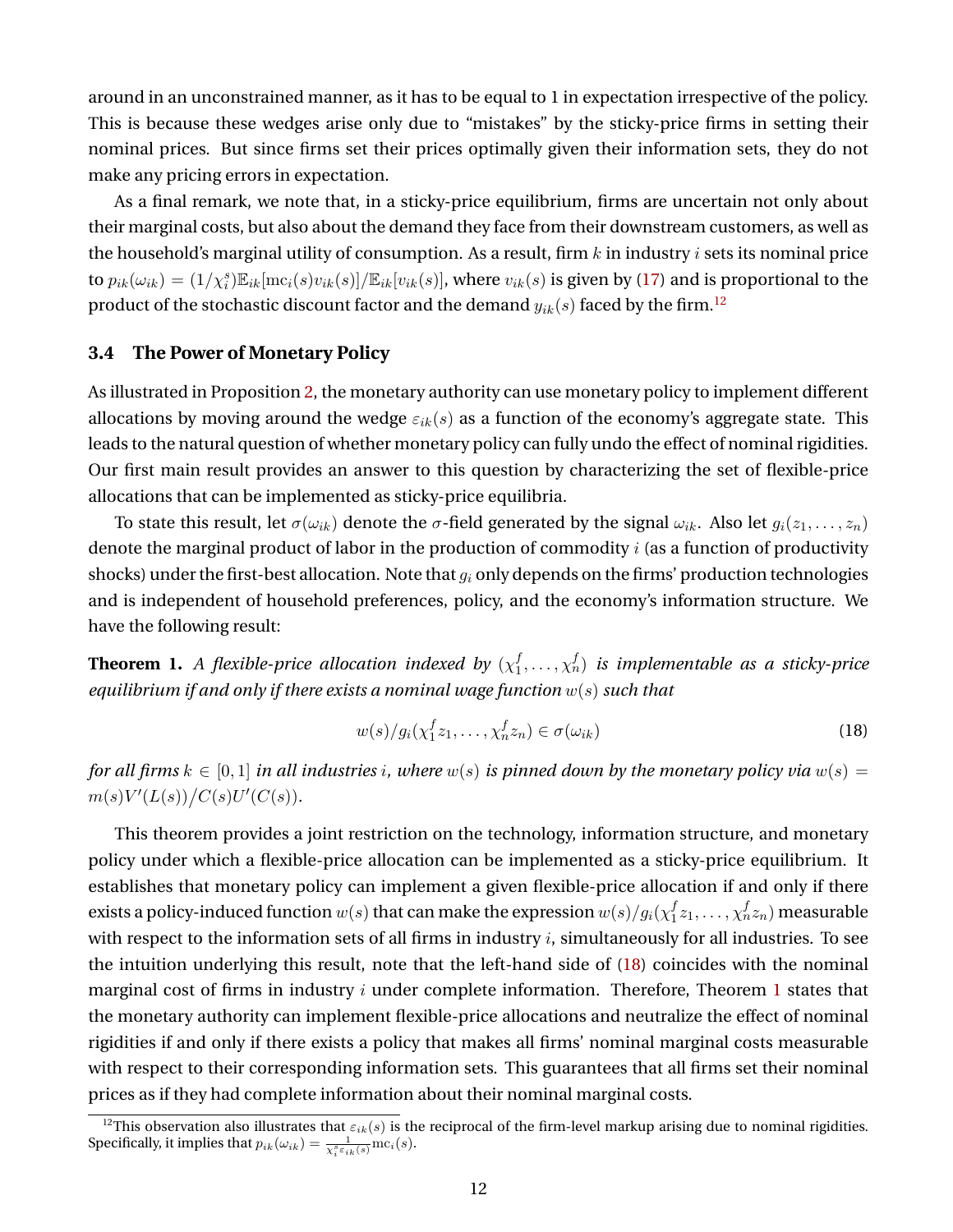We can now use the characterization in Theorem [1](#page-12-2) to obtain the following corollary:

<span id="page-13-1"></span>**Corollary 1.** Let  $A^f$  and  $A^s$  denote the sets of allocations that are implementable as flexible-price and *sticky-price equilibria, respectively. Then,*  $A^f \cap A^s = \emptyset$  *for a generic set of information structures.* 

That is, in general, any allocation implementable as an equilibrium under flexible prices cannot be implemented as an equilibrium under sticky prices with any monetary policy. Interpreted through the lens of Theorem [1,](#page-12-2) the above result is an immediate consequence of the observation that, given a generic information structure, it is impossible to satisfy condition [\(18\)](#page-12-1) for all firms simultaneously. The following result is then immediate.

## <span id="page-13-0"></span>**Corollary 2.** *In a multi-sector economy with given preferences and technologies, the first-best allocation is not implementable as a sticky-price equilibrium for a generic set of information structures.*

The intuition behind Corollary [2](#page-13-0) is straightforward. Consider the planner's optimal allocation which can itself be implemented as a flexible-price equilibrium with appropriate industry-level subsidies. The planner would like relative quantities across industries to move efficiently with productivity shocks, while at the same time ensuring that all firms within each industry produce the same quantity. In order to implement this under flexible prices, relative prices across industries should move with relative productivities, while prices across firms within each industry should be identical. This specific pattern of price movements with productivity shocks is necessary for flexibleprice allocations and in particular for the first-best allocation.

However, inducing this pattern of price movements is in general impossible under sticky prices in a multi-sector economy. In order to ensure that prices are uniform within a particular industry, the monetary authority must target price stability for that industry. This is the typical first-best policy in one-sector New Keynesian models as it implements zero price dispersion and hence productive efficiency within that particular industry. But when there are multiple industries, if monetary policy is used to achieve price stability within one particular industry, it cannot, in general, be used to target price stability in any other industry. That is, monetary policy cannot stabilize prices in all industries at once. And even if it could—for example, because the information structure is such that all firms in any given industry set the same exact price—it is still not sufficient for achieving the first best: in general, no monetary policy can induce relative prices of all pairs of industries to move with their corresponding productivity shocks.

Another consequence of condition [\(18\)](#page-12-1) and Corollaries [1](#page-13-1) and [2](#page-13-0) is that monetary policy may not be able to implement the first-best allocation even if all firms in the economy have perfect information about their own productivities: incomplete information about productivity shocks to other industries can also make flexible-price allocations not implementable as sticky-price equilibria.[13](#page-13-2)

That the single instrument of monetary policy cannot eliminate multiple distortions simultaneously is in line with [Erceg, Henderson, and Levin](#page-41-8) [\(2000\)](#page-41-8) and [Woodford](#page-43-0) [\(2003b\)](#page-43-0), who obtain similar results for, respectively, an economy with price and wage rigidities and a two-sector economy with no input-output linkages. Theorem [1](#page-12-2) extends these findings and provides a characterization of conditions

<span id="page-13-2"></span> $13$  However, [\(18\)](#page-12-1) implies that a sufficient condition for sticky-price implementability of flexible-price allocations is that firms in industry  $i$  have complete information about productivity shocks to all their (direct and indirect) upstream industries.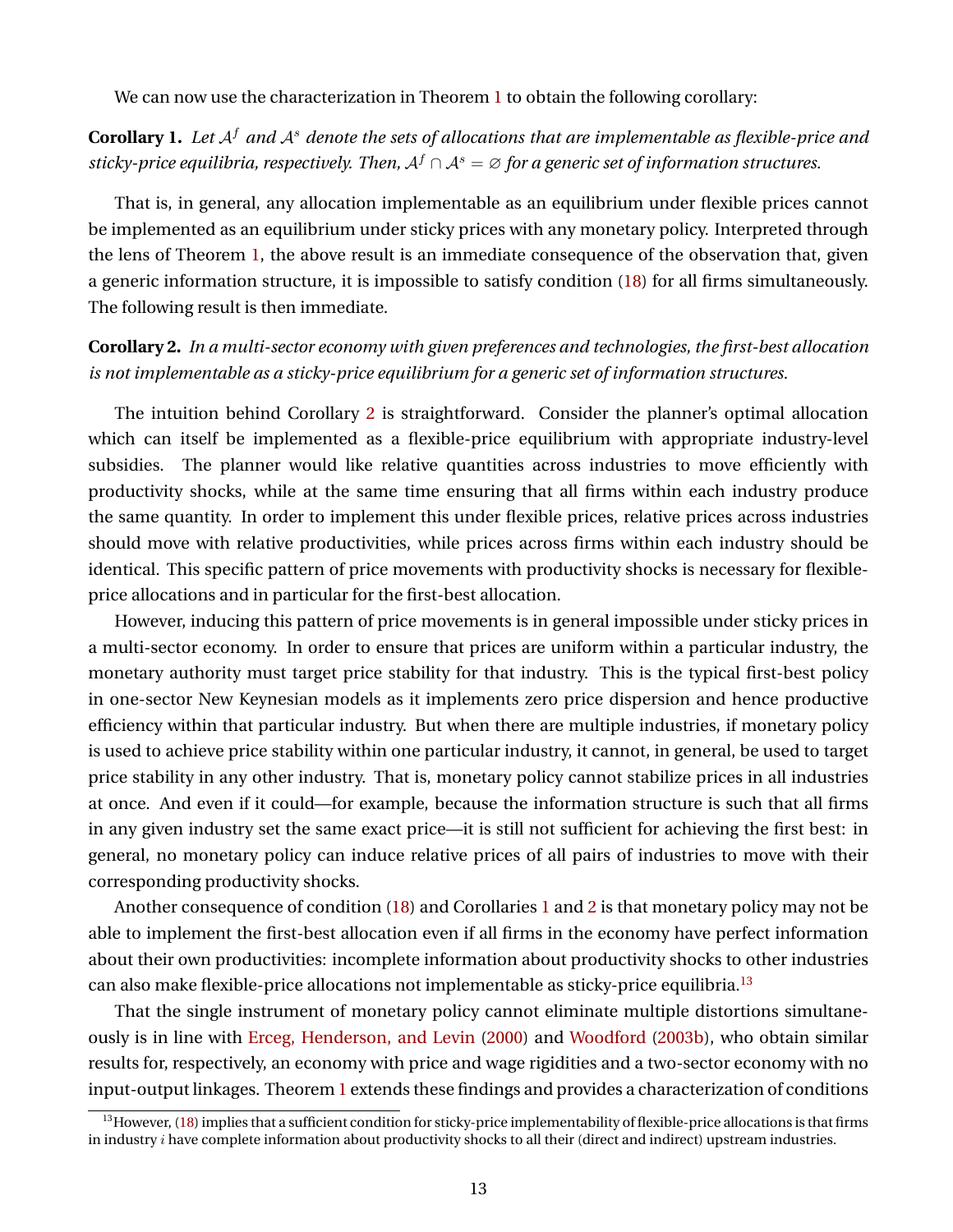on model primitives under which monetary policy can neutralize the effect of nominal rigidities and implement flexible-price equilibria.

While Corollaries [1](#page-13-1) and [2](#page-13-0) illustrate the limitation of monetary policy in a generic multi-sector economy, there are some non-generic, yet important, special cases in which the monetary authority can implement the first-best allocation.

<span id="page-14-0"></span>**Corollary 3.** *If there is a single sticky-price industry* i*, any flexible-price allocation can be implemented as a sticky-price equilibrium with a monetary policy that stabilizes industry* i*'s price.*

This result is an immediate consequence of Theorem [1:](#page-12-2) if there is a single sticky-price industry  $i$ , then setting  $w(s) = Mg_i(\chi_1^f)$  $f_{1}(\zeta_{1},\ldots,\chi_{n}^{f}z_{n})$  for any constant  $M>0$  ensures that the left-hand side of [\(18\)](#page-12-1) is measurable with respect to the information set of all firms in industry  $i$ . Importantly, such a policy stabilizes the nominal marginal cost and hence the nominal price of firms in the sticky-price industry:  $\mathrm{mc}_i(s) = M$  and  $p_{ik}(\omega_{ik}) = M/\chi_i^f$ , both of which are independent of the economy's aggregate state.

Though focused on a non-generic class of economies, Corollary [3](#page-14-0) nests two important economies as special cases. The first special case is the textbook single-sector New Keynesian model with no markup shocks. As is well-known (and in line with Corollary [3\)](#page-14-0), the first-best allocation can always be implemented by a combination of (i) price stabilization and (ii) an industry-level subsidy that eliminates monopolistic markups. Importantly, the above result establishes that such a policy mix is optimal irrespective of the nature and extent of information frictions, thus generalizing the insights of [Correia, Nicolini, and Teles](#page-40-0) [\(2008\)](#page-40-0) to a broad class of nominal rigidities. The second special case is the two-sector model of [Aoki](#page-39-5) [\(2001\)](#page-39-5), who considers an economy consisting of one flexible industry and one sticky industry subject to Calvo frictions and shows that stabilizing the price of the sticky industry can implement the first-best allocation. Corollary [3](#page-14-0) establishes that, as long as there is a single stickyprice industry, Aoki's result generalizes to a multi-sector economy with input-output linkages and an arbitrary form of pricing friction.

## **Corollary 4.** *If firms have complete information about all shocks except for an aggregate laboraugmenting shock, then any flexible-price allocation can be implemented as a sticky-price equilibrium.*

This result is a consequence of the fact that in an economy with constant returns and a single factor of production (labor), the marginal products of labor of all industries in the first-best allocation move one-for-one with aggregate labor-augmenting shocks. As a result, a monetary policy that implements a nominal wage function,  $w(s)$ , that also moves one-for-one with the shock ensures that the left-hand side of [\(18\)](#page-12-1) is invariant to the shock, and hence is measurable with respect to all firms' information sets. Importantly, the same argument does not apply to aggregate TFP shocks: in general, monetary policy cannot neutralize the impact of nominal rigidities that are due to incomplete information about aggregate TFP shocks. This disparity highlights the fact that, in our multi-sector economy, whether the single instrument of monetary policy can implement the first-best allocation depends not only on the number of (unobservable) shocks, but also on how relative prices of different industries respond to those shocks.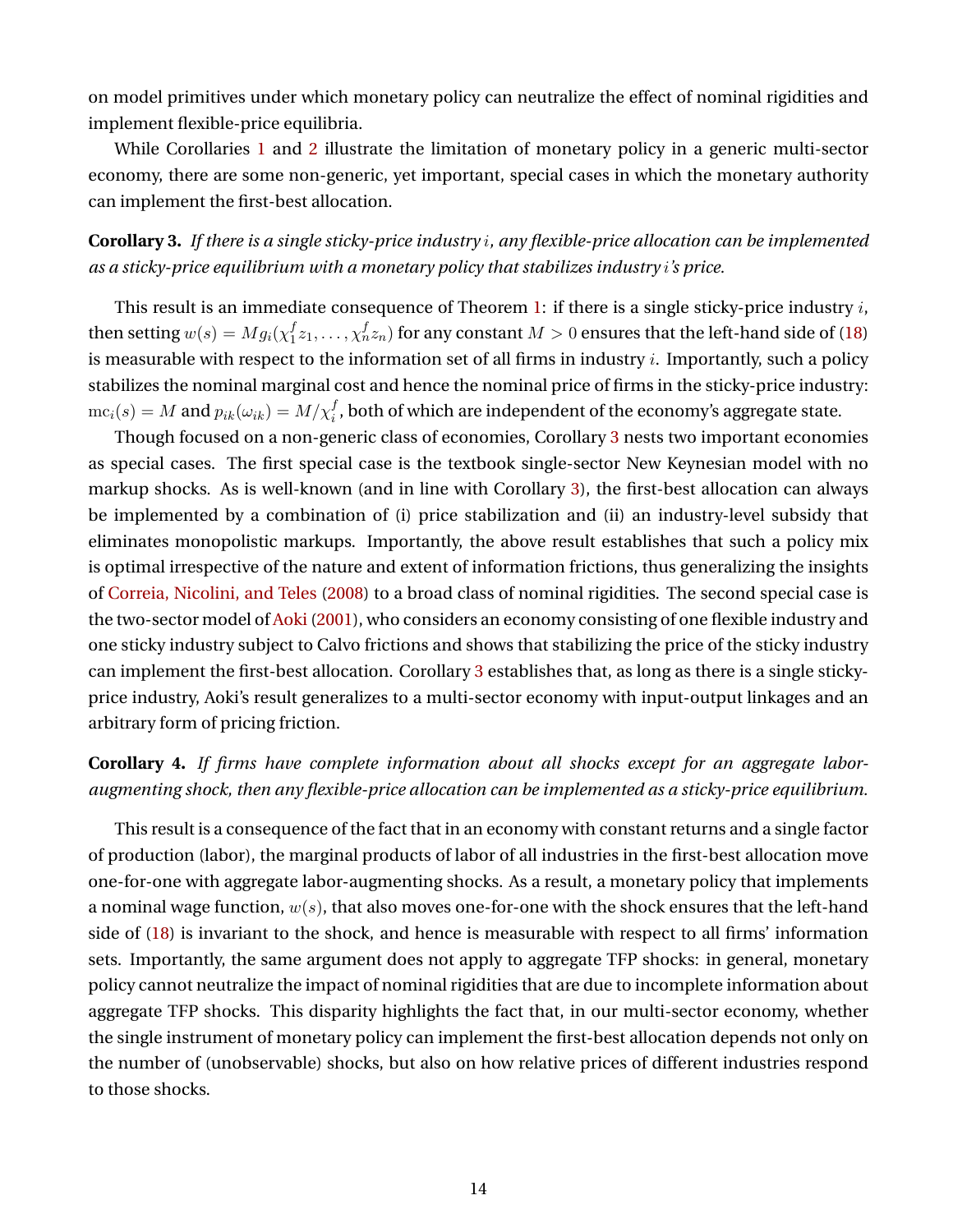#### <span id="page-15-4"></span>**3.5 Cobb-Douglas Economies**

We conclude this section by studying the implications of Theorem [1](#page-12-2) for the benchmark class of Cobb-Douglas economies. The log-linearity of production technologies in this class of economies allows us to obtain explicit conditions on the economy's production network and information structure under which monetary policy is able to implement flexible-price equilibria.

Let the production technology of firm  $k$  in industry  $i$  be given by

<span id="page-15-5"></span>
$$
y_{ik} = z_i F_i(l_{ik}, x_{i1,k}, \dots, x_{in,k}) = z_i \zeta_i l_{ik}^{\alpha_i} \prod_{j=1}^n x_{ij,k}^{a_{ij}}, \qquad (19)
$$

where  $\alpha_i \geq 0$  denotes the share of labor in industry *i*'s production technology,  $a_{ij} \geq 0$  parameterizes the importance of good  $j$  in the production technology of firms in industry  $i$ , and  $\zeta_i$  is a normalization constant, the value of which only depends on model parameters and is independent of the shocks.<sup>[14](#page-15-0)</sup> Input-output linkages in this economy can thus be summarized by matrix  $A = [a_{ij}]$ , which with some abuse of terminology, we refer to as the economy's *input-output matrix*. We also define the economy's *Leontief inverse* as  $\mathbf{L} = (\mathbf{I} - \mathbf{A})^{-1}$ , whose  $(i, j)$  element captures the role of industry j as a direct or indirect intermediate input supplier to industry  $i$ .

The consumption basket is also a Cobb-Douglas aggregator of the sectoral goods given by

<span id="page-15-6"></span><span id="page-15-2"></span>
$$
\mathcal{C}(c_1,\ldots,c_n)=\prod_{i=1}^n(c_i/\beta_i)^{\beta_i},\qquad(20)
$$

where  $c_i$  is the amount of good  $i$  consumed and the constants  $\beta_i\geq 0$  measure various goods' shares in the household's consumption basket, normalized such that  $\sum_{i=1}^n \beta_i = 1.$  We have the following result:

<span id="page-15-3"></span>**Proposition 3.** *In a Cobb-Douglas economy with Leontief inverse* L*,*

*(a) the monetary authority can implement the first-best allocation using a price-stabilization policy if* and only if there exists a substochastic vector  $\psi=(\psi_1,\ldots,\psi_n)'$  such that<sup>[15](#page-15-1)</sup>

$$
(\psi' - u_i') \mathbf{L} \mathbf{V}_{ik} = 0 \qquad \text{for all firms } k \text{ in all industries } i,
$$
 (21)

*where*  $u_i$  *is the i*-th unit vector and  $V_{ik} = \text{var}_{ik}(\log z)$  denotes the covariance matrix of the vector of *log productivity shocks conditional on the information set of firm* k *in industry* i*.*

*(b) If* [\(21\)](#page-15-2) *is satisfied, the first-best allocation can be implemented by stabilizing a price index that assigns weight*  $\psi_i$  *to the price of industry i, that is,*  $\sum_{i=1}^n \psi_i \log p_i + (1 - \sum_{i=1}^n \psi_i) \log w = 0$ .

This result restates the measurability condition in [\(18\)](#page-12-1) as an explicit algebraic condition on the interaction between the production network (as summarized by the Leontief inverse, L) and the economy's information structure (as captured by conditional covariance matrices,  $V_{ik}$ ) under

<span id="page-15-0"></span><sup>&</sup>lt;sup>14</sup>In what follows, we set the value of this constant to  $\zeta_i = \alpha_i^{-\alpha_i} \prod_{j=1}^n a_{ij}^{-a_{ij}}$ . This choice has no bearing on the results, as the sole purpose of this constant is to simplify the analytical expressions. Also note that our assumption that all technologies exhibit constant returns requires that  $\alpha_i + \sum_{j=1}^n a_{ij} = 1$  for all  $i$ .

<span id="page-15-1"></span><sup>&</sup>lt;sup>15</sup>Vector  $\psi \in \mathbb{R}^n$  is *substochastic* if  $\psi_i \geq 0$  for all i and  $\sum_{i=1}^n \psi_i \leq 1$ .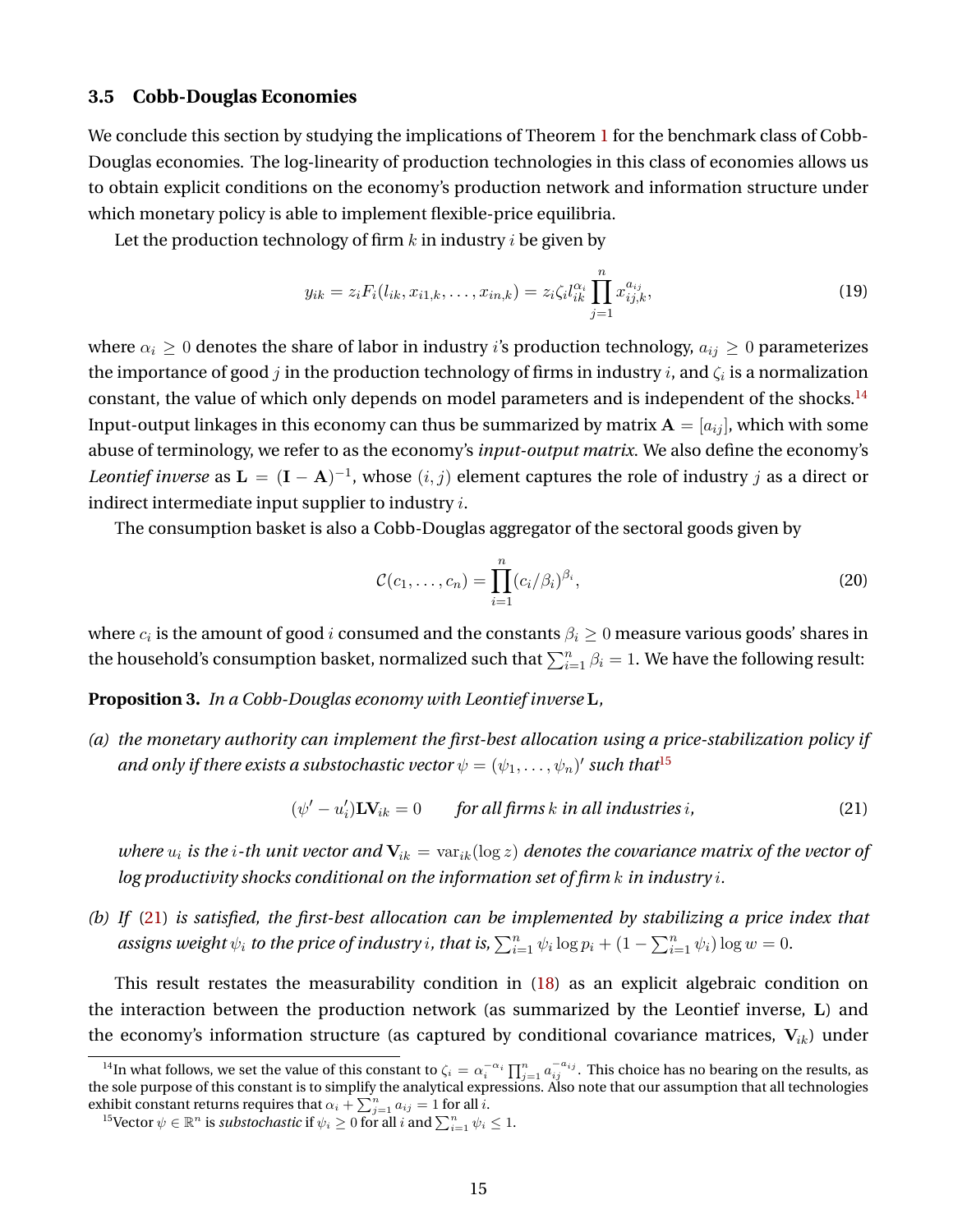which monetary policy can neutralize the impact of nominal rigidities and implement the first-best allocation. It also characterizes the policies that do so.

The characterization in Proposition [3](#page-15-3) illustrates our earlier result that the monetary policy's ability to implement the first-best allocation is limited to a non-generic class of information structures: all it takes to violate [\(21\)](#page-15-2) is for a non-zero fraction of firms in two industries to have an arbitrarily small idiosyncratic uncertainty about productivity shocks.<sup>[16](#page-16-1)</sup> At the other extreme, [\(21\)](#page-15-2) is trivially satisfied when all firms know the exact realizations of all shocks (in which case,  $V_{ik} = 0$ ).

## <span id="page-16-0"></span>**4 Optimal Monetary Policy**

Our results in Section [3](#page-9-0) establish that, in general, monetary policy cannot implement the first-best allocation as a sticky-price equilibrium. In view of these results, we now turn to the study of optimal monetary policy, i.e., the policy that maximizes household welfare over the set of all possible stickyprice-implementable allocations.

In order to obtain closed-form expressions for the optimal policy, we impose a number of functional form assumptions on preferences, technologies, and the nature of nominal rigidities in the economy. More specifically, we focus on the class of Cobb-Douglas economies in Subsection [3.5](#page-15-4) by assuming that the production technology of firms in industry  $i$  and the household consumption bundle are given by [\(19\)](#page-15-5) and [\(20\)](#page-15-6), respectively. In addition, we assume that the representative household's preferences [\(2\)](#page-5-2) are homothetic, with

$$
U(C) = \frac{C^{1-\gamma}}{1-\gamma} \quad , \quad V(L) = \frac{L^{1+1/\eta}}{1+1/\eta},
$$

where  $C$  and  $L$  denote the household's consumption and labor supply, respectively. We also assume that sector-specific taxes/subsidies in [\(1\)](#page-5-1) are set to  $\tau_i = 1/(1 - \theta_i)$  for all i. As discussed in Section [3,](#page-9-0) this choice undoes the effect of monopolistic markups and guarantees that the flexible-price equilibrium is efficient.

To specify firms' information sets and the resulting nominal rigidities, we assume all productivity shocks are drawn independently from a log-normal distribution:

<span id="page-16-3"></span><span id="page-16-2"></span>
$$
\log z_i \sim \mathcal{N}(0, \delta^2 \sigma_z^2). \tag{22}
$$

Each firm k in industry i then receives a collection of private signals  $\omega_{ik} = (\omega_{i1,k}, \dots, \omega_{in,k})$  about the realized productivities given by

$$
\omega_{ij,k} = \log z_j + \epsilon_{ij,k} \qquad , \qquad \epsilon_{ij,k} \sim \mathcal{N}(0, \delta^2 \sigma_{ik}^2), \tag{23}
$$

where the noise terms  $\epsilon_{ijk}$  are independent from one another and the productivity shocks. In this formulation,  $\delta > 0$  is a normalization constant,  $\sigma_z^2$  measures firms' (common) prior uncertainty about

<span id="page-16-1"></span><sup>&</sup>lt;sup>16</sup>More generally, [\(21\)](#page-15-2) is violated if a non-zero fraction of firms in industries i and j face some uncertainty about all linear combinations of log productivity shocks. In that case, the corresponding covariance matrices  $V_{ik}$  and  $V_{jk}$  are positive definite, and as a result, [\(21\)](#page-15-2) is satisfied only if  $\psi = u_i = u_j$ , which is impossible.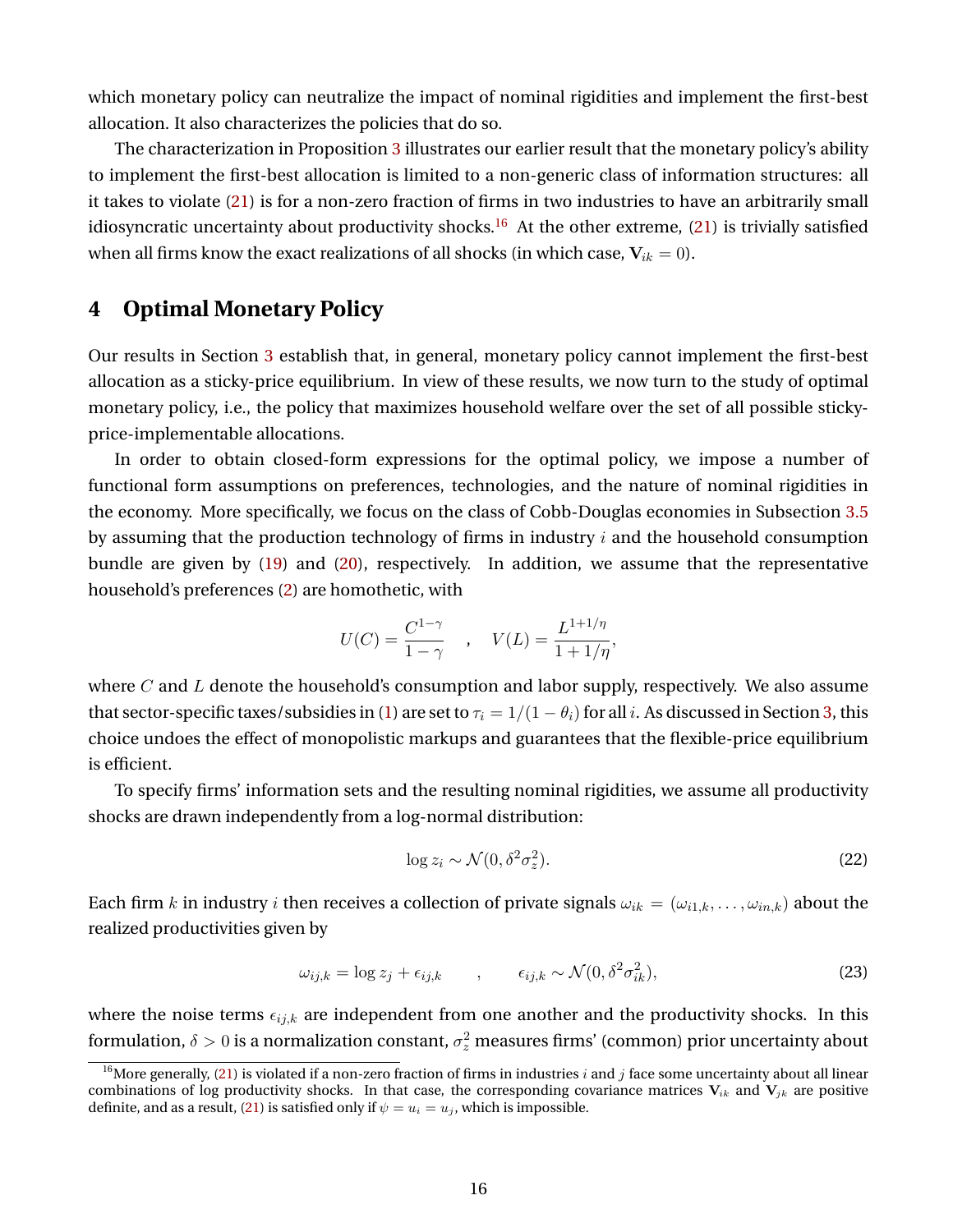the shocks, and  $\sigma_{ik}^2$  parametrizes the quality of information available to firm  $k$  in industry  $i.^{17}$  $i.^{17}$  $i.^{17}$  Hence, an increase in  $\sigma_{ik}^2/\sigma_z^2$  corresponds to an increase in the extent of nominal rigidity faced by firm  $k$  in industry  $i.$  In contrast, the extreme case that  $\sigma_{ik}^2=0$  for all  $k$  and all  $i$  corresponds to an economy with fully flexible prices. More generally, it is straightforward to verify that

$$
\mathbb{E}_{ik}[\log z_j] = \phi_{ik}\omega_{ij,k}
$$
  

$$
\text{var}_{ik}(\log z_j) = (1 - \phi_{ik})\text{var}(\log z_j),
$$
 (24)

where

<span id="page-17-3"></span><span id="page-17-1"></span>
$$
\phi_{ik} = \sigma_z^2 / (\sigma_z^2 + \sigma_{ik}^2). \tag{25}
$$

Equation [\(24\)](#page-17-1) indicates that an increase in  $\phi_{ik}$  corresponds to a reduction in the firm's uncertainty about the payoff-relevant productivity shocks. We thus refer to  $\phi_{ik} \in [0,1]$  as the *degree of price flexibility of firm* k in industry i. Similarly, we define the *degree of price flexibility of industry* i as

$$
\phi_i = \int_0^1 \phi_{ik} \, \mathrm{d}k.
$$

Note that in the special case that  $\sigma_{ik}^2 \in \{0,\infty\}$  for all firms,  $\phi_{ik} \in \{1,0\}$  for all  $i$  and  $k$ , in which case our framework reduces to an economy that is subject to sticky information pricing frictions similar to [Mankiw and Reis](#page-42-8) [\(2002\)](#page-42-8): firms in each industry can either set their prices flexibly with no frictions or face full nominal rigidity.<sup>[18](#page-17-2)</sup>

To keep the analysis tractable, we work with the log-linearization of the above economy as  $\delta \to 0$ , where recall from equations [\(22\)](#page-16-2) and [\(23\)](#page-16-3) that  $\delta > 0$  simultaneously parametrizes the firms' prior uncertainty about (log) productivity shocks and the noise in their private signals. This specific parametrization leads to two desirable features. First, the fact that  $\text{var}(\log z_i) = \delta^2 \sigma_z^2$  means that our small-δ approximation is akin to focusing on small departures from the economy's steady-state, as is typical in the New Keynesian literature. Second, scaling  $\text{var}(\epsilon_{ij,k})$  with  $\delta^2$  ensures that the degree of price flexibility  $\phi_{ik}$  in equation [\(25\)](#page-17-3) remains independent of  $\delta$ .

As a final remark, we note that, under this information structure, monetary policy can implement the first-best allocation only if there is at most one industry with firms that receive imperfect signals. To see this, note that equation [\(24\)](#page-17-1) implies that the covariance matrix of the vector of log productivity shocks conditional on the information set of firm  $k$  in industry  $i$  is given by  $\mathbf{V}_{ik}=\delta^2\sigma_z^2(1-\phi_{ik})\mathbf{I}$ . As a result, it is straightforward to verify that condition [\(21\)](#page-15-2) in Proposition [3](#page-15-3) is violated unless  $\phi_i = 1$  for at least  $n - 1$  industries. This means that monetary policy cannot neutralize the impact of nominal rigidities and implement the first-best allocation as long as  $\phi_i, \phi_j < 1$  for  $i \neq j.$ 

<span id="page-17-0"></span> $17$ The formulation in [\(22\)](#page-16-2) assumes that log productivity shocks are independent with identical volatilities. We consider the case with heteroskedastic and correlated shocks in Appendix [A.2.](#page-37-0) Also note that the formulation in [\(23\)](#page-16-3) allows for potential heterogeneity in the degrees of price flexibility, not only across industries, but also among firms within the same industry. See [Weber](#page-42-11) [\(2015\)](#page-42-11) and [Gorodnichenko and Weber](#page-41-9) [\(2016\)](#page-41-9) for evidence of substantial heterogeneity in the frequency of price adjustments within narrowly defined industries.

<span id="page-17-2"></span> $^{18}$ This special case is also isomorphic to the static variant of the Calvo friction, in which fraction  $\phi_i$  of firms in industry  $i$  can set their nominal prices with no restrictions, whereas the remaining  $1 - \phi_i$  fraction have fully rigid nominal prices.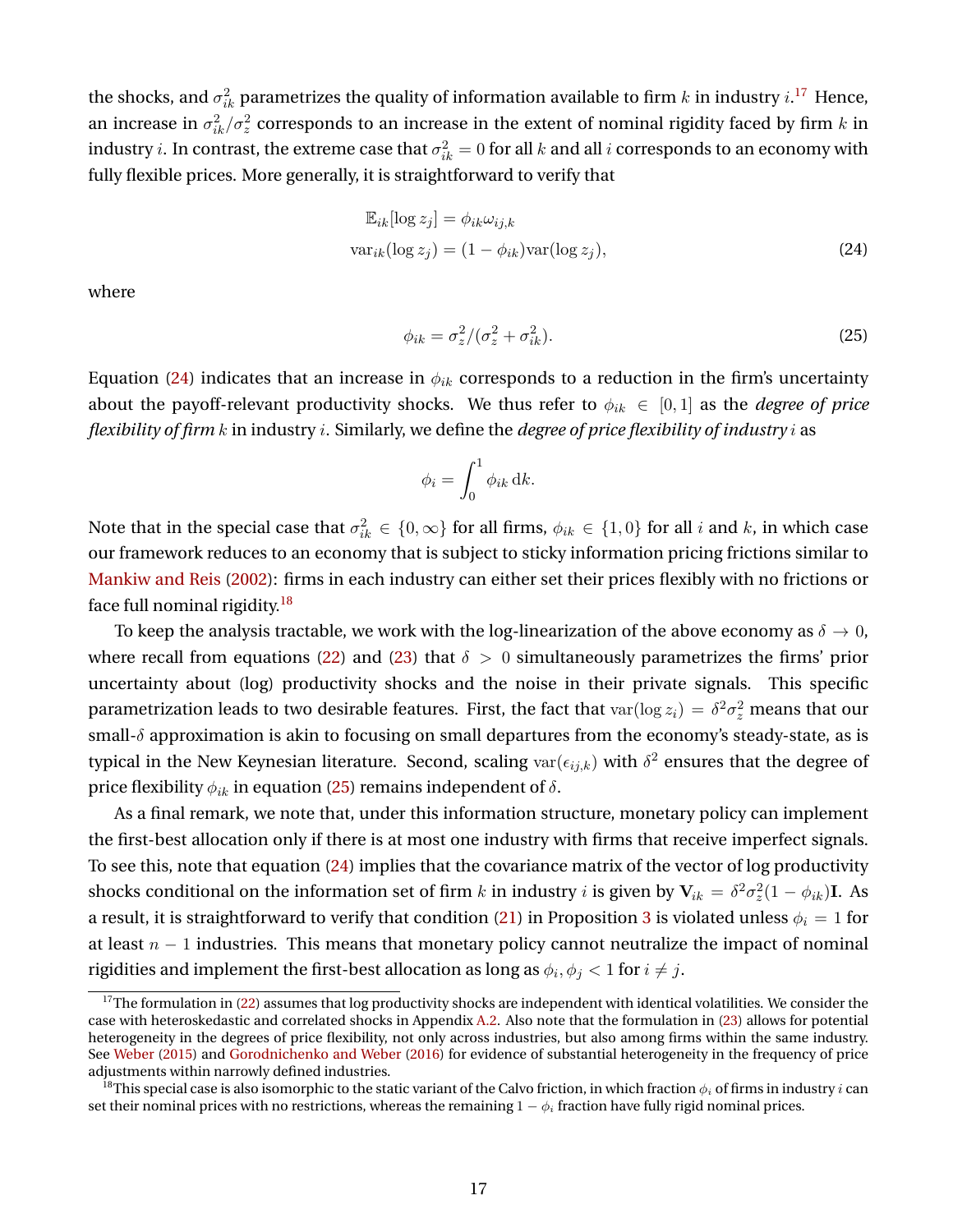#### <span id="page-18-6"></span>**4.1 Strategic Complementarities and Monetary Non-Neutrality**

In this subsection, we use Proposition [2](#page-11-0) to obtain a set of preliminary results that will serve as the basis of our characterization of the optimal policy. We first illustrate the central role of strategic complementarities in firms' price-setting decisions in our production network economy. We then show how the interaction of such strategic complementarities with nominal rigidities impacts nominal prices and marginal costs and shapes the extent of monetary non-neutrality.

#### <span id="page-18-1"></span>**Lemma 2.** *The nominal price set by firm* k *in industry* i *satisfies*

$$
\log p_{ik} = \mathbb{E}_{ik}[\log \mathrm{mc}_i] + o(\delta)
$$
\n(26)

<span id="page-18-2"></span><span id="page-18-0"></span>
$$
= \alpha_i \mathbb{E}_{ik} [\log w] - \mathbb{E}_{ik} [\log z_i] + \sum_{j=1}^n a_{ij} \mathbb{E}_{ik} [\log p_j] + o(\delta)
$$
\n(27)

*to a first-order approximation as*  $\delta \rightarrow 0$ *.* 

Equation [\(26\)](#page-18-0), which is a consequence of Proposition [2,](#page-11-0) establishes that, to a first-order approximation, each firm sets its log nominal price equal to its expected log marginal cost, given its information set. This is a consequence of monopolistic competition and the assumption that sectorspecific taxes/subsidies are set to  $\tau_i = 1/(1 - \theta_i)$  to eliminate monopolistic markups.

Lemma [2](#page-18-1) also illustrates that our multi-sector New Keynesian model is isomorphic to a "beauty contest" game over the production network [\(Bergemann, Heumann, and Morris,](#page-39-12) [2017\)](#page-39-12). In particular, equation [\(27\)](#page-18-2) is identical to the first-order conditions of a network game of incomplete information in which firms in industry  $i$  choose their log nominal prices to match an industry-specific "fundamental" (given by  $\alpha_i \log w - \log z_i$ ), while simultaneously coordinating with a linear combination of the (log) prices set by their supplier industries (given by  $\sum_{j=1}^n a_{ij} \log p_j$ ).<sup>[19](#page-18-3)</sup> This coordination motive is the consequence of strategic complementarities in firms' price-setting behavior in the presence of inputoutput linkages: all else equal, an increase in the price set by firms in an industry increases the incentive of its downstream customers to also raise their prices.

To capture the implications of the interaction between such strategic complementarities and nominal rigidities, we next define the following concept:

<span id="page-18-5"></span>**Definition 4.** The *upstream (price) flexibility* of industry i is given by

<span id="page-18-4"></span>
$$
\rho_i = \alpha_i + \sum_{j=1}^n a_{ij} \phi_j \rho_j,\tag{28}
$$

where  $\phi_j$  is the degree of price flexibility of industry  $j$  and  $\alpha_i$  is the labor share of industry  $i.$ 

A few observations are in order. First, note that while the definition in [\(28\)](#page-18-4) is recursive, the vector of upstream flexibilities has a simple closed-form representation given by  $\rho = (\mathbf{I} - \mathbf{A}\mathbf{\Phi})^{-1}\alpha$ , where  $\Phi=\text{diag}(\phi_1,\ldots,\phi_n)$  is the diagonal matrix of (own) price flexibilities and  $\alpha=(\alpha_1,\ldots,\alpha_n)'$  is the vector of industry labor shares. Second, it is straightforward to verify that  $\rho_i \in [0, 1]$  for all i. Third, and

<span id="page-18-3"></span> $19$ More specifically, equation [\(27\)](#page-18-2) coincides with the first-order conditions of a quadratic-payoff game in which the payoff of firms in industry *i* is given by  $u_{ik}(\log p_{ik}, \log p, \log w, \log z) = -(\log p_{ik} - (\alpha_i \log w - \log z_i))^2 - (\log p_{ik} - \sum_{j=1}^n a_{ij} \log p_j)^2$ .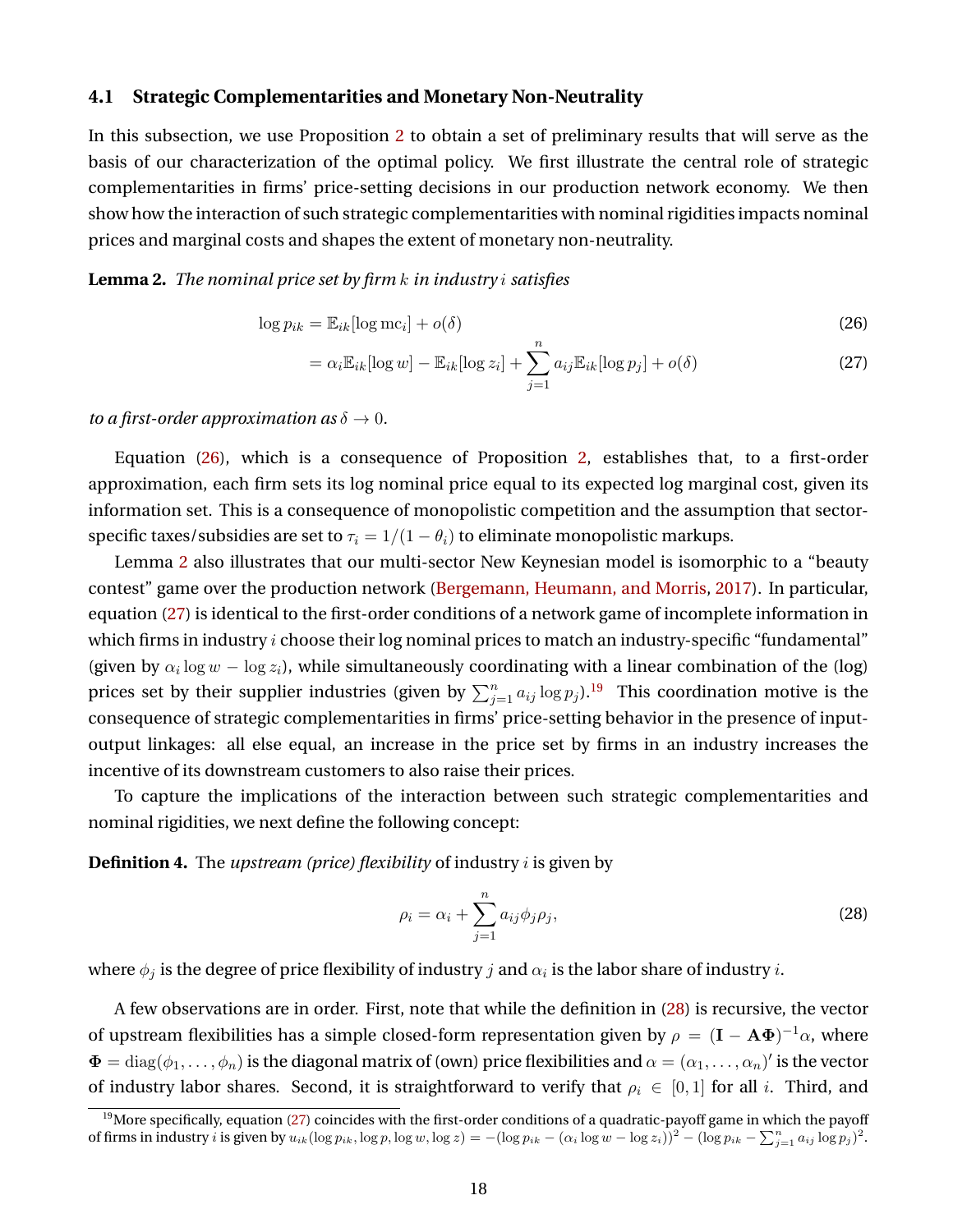more importantly, the recursive nature of  $(28)$  implies that upstream flexibility of industry *i* is strictly increasing in the own  $(\phi_i)$  and upstream  $(\rho_i)$  price flexibilities of any of i's supplier industries j, with these terms weighted by the importance of j in i's production technology,  $a_{ij}$ . As a result,  $\rho_i$  decreases if any of i's direct or indirect upstream suppliers are subject to more pricing frictions, whereas  $\rho_i$  takes its maximum value of 1 if none of i's direct and indirect upstream suppliers are subject to any pricing friction. This observation clarifies the sense in which  $\rho_i$  serves as a summary statistic for the extent of nominal rigidities in industries upstream to i.

We now use Definition [4](#page-18-5) and the representation in Lemma [2](#page-18-1) to characterize equilibrium nominal prices and marginal costs as a function of model primitives and the nominal wage.

<span id="page-19-0"></span>**Proposition 4.** *Equilibrium log nominal marginal costs and prices are, respectively, given by*

$$
\log mc_i = \rho_i \log w - \sum_{j=1}^n h_{ij} \log z_j + o(\delta)
$$
\n(29)

<span id="page-19-2"></span><span id="page-19-1"></span>
$$
\log p_i = \phi_i \rho_i \log w - \phi_i \sum_{j=1}^n h_{ij} \log z_j + o(\delta)
$$
\n(30)

*to a first-order approximation as*  $\delta \to 0$ , where  $h_{ij}$  *is the*  $(i, j)$  *element of matrix*  $H = (I - A\Phi)^{-1}$ *.* 

Proposition [4](#page-19-0) illustrates that the interaction between nominal rigidities and the strategic complementarities that arise from the economy's production network amplifies the sluggishness of the response of nominal variables to real and monetary shocks. In particular, it is immediate from  $(29)$  and  $(30)$  that the pass-through of changes in the nominal wage to i's nominal marginal cost and nominal price are given by

$$
\frac{\text{d}\log mc_i}{\text{d}\log w} = \rho_i \qquad \text{and} \qquad \frac{\text{d}\log p_i}{\text{d}\log w} = \phi_i \rho_i,\tag{31}
$$

respectively, both of which are increasing in industry  $i$ 's upstream flexibility,  $\rho_i.$  This is in line with [Blanchard](#page-39-9) [\(1983\)](#page-39-9), [Basu](#page-39-10) [\(1995\)](#page-39-10), and [Christiano](#page-40-9) [\(2016\)](#page-40-9) who, in simpler settings, argue that strategic complementarities that arise from the presence of input-output linkages amplify the effect of nominal rigidities and increase the sluggishness of the response of nominal variables to shocks.

We conclude our set of preliminary results by characterizing how the strategic complementarities arising from the economy's production network shape the extent of monetary non-neutrality. To this end, let

<span id="page-19-5"></span><span id="page-19-3"></span>
$$
\rho_0 = \sum_{j=1}^n \beta_j \phi_j \rho_j,\tag{32}
$$

where  $\beta_j$  is the share of good j in the household's consumption basket. In view of [\(31\)](#page-19-3),  $\rho_0$  captures the pass-through of changes in the log nominal wage to the price of the household consumption basket.<sup>[20](#page-19-4)</sup> Recall from our previous discussion that this quantity has a closed-form representation in terms of model primitives given by  $\rho_0\,=\,\beta' \Phi ({\bf I}-{\bf A} \Phi)^{-1} \alpha.$  Furthermore, as expected,  $\rho_0$  is increasing in the extent of price flexibilities  $(\phi_1, \ldots, \phi_n)$  of all industries in the economy, regardless of whether they sell directly to the household or not. We have the following result:

<span id="page-19-4"></span><sup>&</sup>lt;sup>20</sup>Alternatively, in view of [\(28\)](#page-18-4),  $\rho_0$  can also be interpreted as the degree of (upstream) price flexibility faced by the household.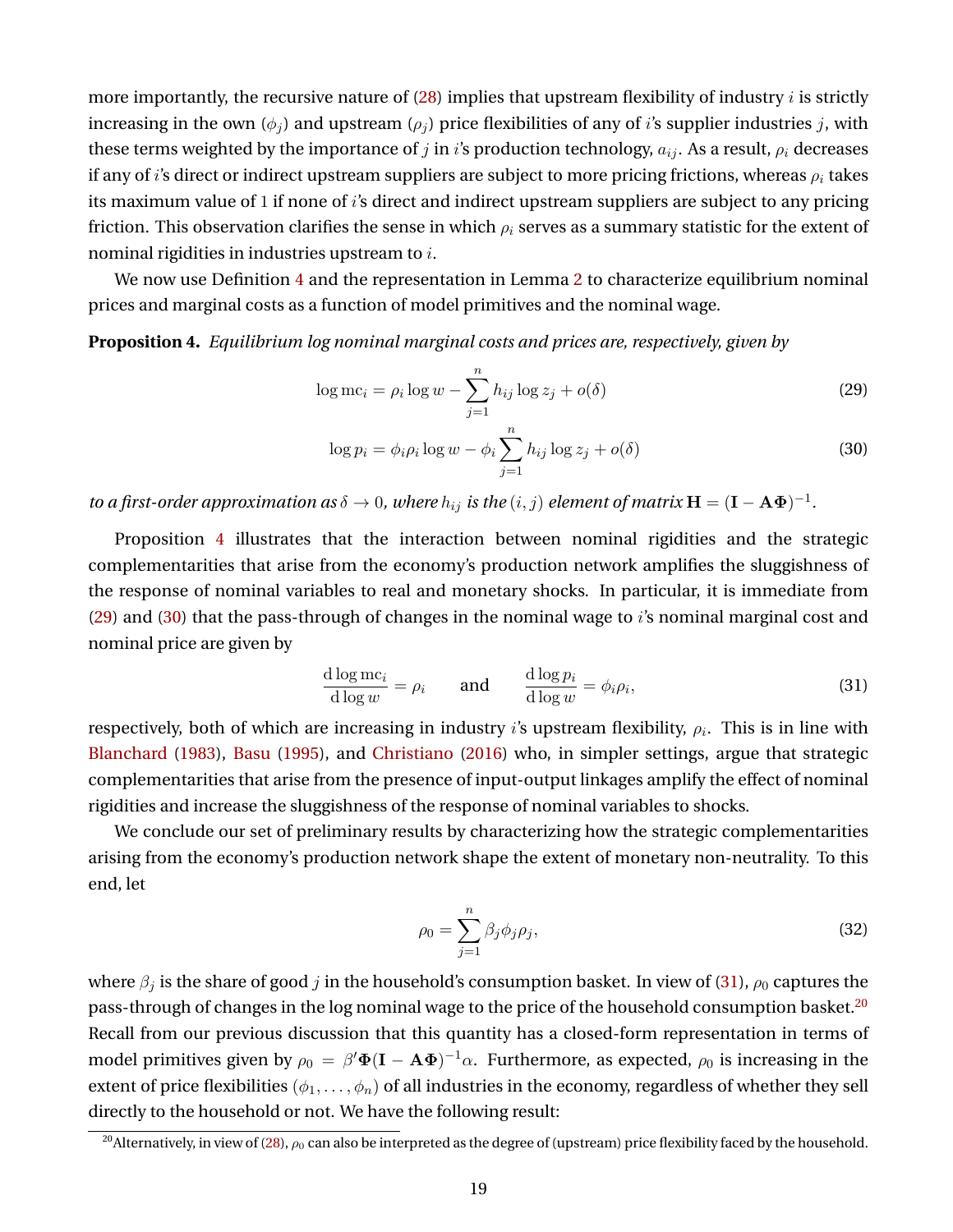<span id="page-20-0"></span>**Proposition 5.** *The degree of monetary non-neutrality is*

<span id="page-20-6"></span>
$$
\Xi = \frac{d \log C}{d \log m} = \frac{1 - \rho_0}{1 + (\gamma - 1 + 1/\eta)\rho_0},\tag{33}
$$

*where* C *is the household's consumption and* m *is the nominal aggregate demand.*

Proposition [5,](#page-20-0) which generalizes the results of Pastén, Schoenle, and Weber [\(2020b\)](#page-42-3), characterizes how nominal rigidities interact with the economy's production network to generate monetary nonneutrality. As a first observation, note that  $\Xi$  is monotone decreasing in  $\rho_0$ , which itself is decreasing in the degree of price stickiness of all industries in the economy. Therefore, as expected, an increase in nominal rigidities anywhere in the economy results in a higher degree of monetary non-neutrality. Furthermore, the recursive nature of equation [\(28\)](#page-18-4) underscores how the strategic complementarities arising from the economy's production network amplify monetary non-neutrality: an increase in the degree of price stickiness of industry j (i.e., a decrease in  $\phi_i$ ) not only decreases  $\rho_0$  directly as is evident from [\(32\)](#page-19-5), but also does so indirectly by making the marginal cost of any industry i that rely on j more sluggish (thus reducing  $\rho_0$  by reducing  $\rho_i$ ).

### <span id="page-20-5"></span>**4.2 Welfare Loss and Policy Objective**

In the remainder of this section, we use our preliminary results in Subsection [4.1](#page-18-6) to obtain a closedform expression for the optimal monetary policy, which maximizes the expected welfare of the representative household over the set of all sticky-price equilibrium allocations.

We express the household's welfare relative to a benchmark with no nominal rigidities, which corresponds to the first-best allocation. More specifically, let W and  $W^*$  denote the representative household's welfare in the presence and absence of nominal rigidities, respectively. Similarly, let  $\varrho=(p_{ik},p_i,w)$  and  $\varrho^*=(p_{ik}^*,p_i^*,w^*)$  denote the nominal price systems under the two scenarios. Given the indeterminacy of prices in the flexible-price equilibrium, we normalize the nominal wage such that  $w^* = w$ . We also use  $e_{ik} = \log p_{ik} - \log p_{ik}^*$  to denote the "pricing error" of firm k in industry i in the sticky-price equilibrium relative to the benchmark with no nominal rigidities. The cross-sectional average and dispersion of pricing errors within industry  $i$  are thus given by

<span id="page-20-4"></span><span id="page-20-1"></span>
$$
\bar{e}_i = \int_0^1 e_{ik} \, \mathrm{d}k \tag{34}
$$

$$
\vartheta_i = \int_0^1 e_{ik}^2 \, \mathrm{d}k - \left( \int_0^1 e_{ik} \, \mathrm{d}k \right)^2. \tag{35}
$$

Finally, let  $\lambda_i = p_i y_i / PC$  denote industry *i's Domar weight*, defined as its sales as a share of GDP. We have the following result:

<span id="page-20-2"></span>**Proposition 6.** *The welfare loss due to the presence of nominal rigidities is given by*

<span id="page-20-3"></span>
$$
W - W^* = -\frac{1}{2} \left[ \sum_{i=1}^n \lambda_i \theta_i \vartheta_i + (\gamma + 1/\eta) \Delta^2 + \sum_{i=1}^n \lambda_i \operatorname{avar}_i(\bar{e}_1, \dots, \bar{e}_n) + \operatorname{svar}_0(\bar{e}_1, \dots, \bar{e}_n) \right] + o(\delta^2)
$$
(36)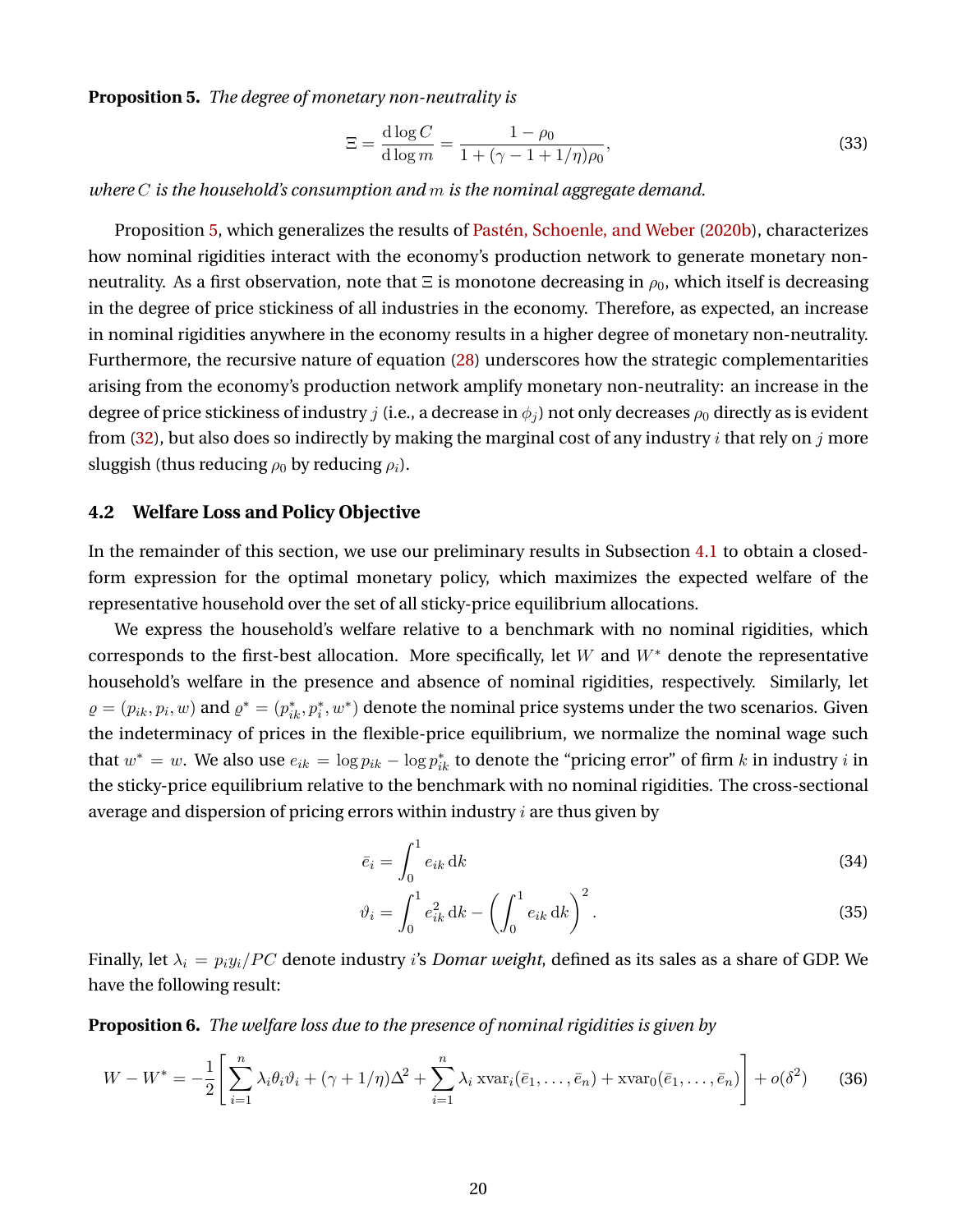*to a second-order approximation as*  $\delta \to 0$ , where  $\vartheta_i$  *is the cross-sectional dispersion of pricing errors in industry* i *defined in* [\(35\)](#page-20-1)*,*

$$
\Delta^{2} = (\log C - \log C^{*})^{2} = \frac{1}{(\gamma + 1/\eta)^{2}} \left(\sum_{j=1}^{n} \beta_{j} \bar{e}_{j}\right)^{2} + o(\delta^{2})
$$
(37)

*is the volatility of output gap, and*

<span id="page-21-2"></span><span id="page-21-1"></span>
$$
\operatorname{avar}_i(\bar{e}_1,\ldots,\bar{e}_n) = \sum_{j=1}^n a_{ij} \bar{e}_j^2 - \left(\sum_{j=1}^n a_{ij} \bar{e}_j\right)^2
$$
  

$$
\operatorname{avar}_0(\bar{e}_1,\ldots,\bar{e}_n) = \sum_{j=1}^n \beta_j \bar{e}_j^2 - \left(\sum_{j=1}^n \beta_j \bar{e}_j\right)^2
$$
 (38)

*are the inter-industry cross-sectional dispersions of pricing errors from the perspectives of industry* i *and the household, respectively.*

Proposition [6](#page-20-2) generalizes the well-known expression for welfare loss in single-sector New Keynesian models (e.g., [Gal´ı](#page-41-10) [\(2008\)](#page-41-10)) as well as the corresponding expressions in [Woodford](#page-43-0) [\(2003b,](#page-43-0) [2010\)](#page-43-1) and [Huang and Liu](#page-41-7) [\(2005\)](#page-41-7) for two-sector economies. Additionally, equation [\(36\)](#page-20-3) illustrates that the loss in welfare due to the presence of nominal rigidities in our multi-sector economy with input-output linkages manifests itself via four separate terms.<sup>[21](#page-21-0)</sup>

The first term,  $\lambda_i \theta_i \vartheta_i$  measures welfare losses due to price dispersion *within* each industry *i* and is the counterpart to welfare loss due to inflation in the textbook New Keynesian models: price dispersion  $\vartheta_i$  in industry  $i$  translates into output dispersion and hence misallocation of resources, with the extent of this misallocation increasing in the elasticity of substitution  $\theta_i$  between firms in that industry. This term vanishes if all firms in industry  $i$  make their nominal pricing decisions under the same information. Not surprisingly, the loss due to price dispersion in industry  $i$  is weighted by the industry's Domar weight,  $\lambda_i.$ 

The second term on the right-hand side of [\(36\)](#page-20-3) is proportional to the volatility of output gap  $\Delta^2 =$  $(\log C - \log C^*)^2$ . This term, which is also present in the textbook New Keynesian models and vanishes as the Frisch elasticity of labor supply  $\eta \to 0$ , captures loss of welfare due to inefficient supply of labor by the household, i.e., the aggregate labor wedge. Equation [\(37\)](#page-21-1) then characterizes how output gap volatility relates to industry-level pricing errors in our multi-sector economy.

In contrast to the first two terms, the third and fourth terms on the right-hand side of [\(36\)](#page-20-3) only appear in multi-sector economies and correspond to welfare losses arising from misallocation of resources *across* industries. To see this, consider the expression  $xvar_i(\bar{e}_1,\ldots,\bar{e}_n)$  in equation [\(38\)](#page-21-2). This term measures the cross-sectional dispersion in the average pricing error of *i*'s supplier industries, with higher weights assigned to industries that are more important input suppliers to  $i$ . To be even more

<span id="page-21-0"></span> $^{21}$ Note that the second-order approximation for welfare loss in [\(36\)](#page-20-3) holds not just for the information structure specified by [\(22\)](#page-16-2) and [\(23\)](#page-16-3), but for any information structure. This expression is also related to Proposition 5 of [Baqaee and Farhi](#page-39-4) [\(2020\)](#page-39-4), which provides a second-order approximation to aggregate output in terms of sectoral markups. However, note that [\(36\)](#page-20-3) is in terms of cross-sectional mean and dispersion of pricing errors defined in [\(34\)](#page-20-4) and [\(35\)](#page-20-1) as opposed to markups.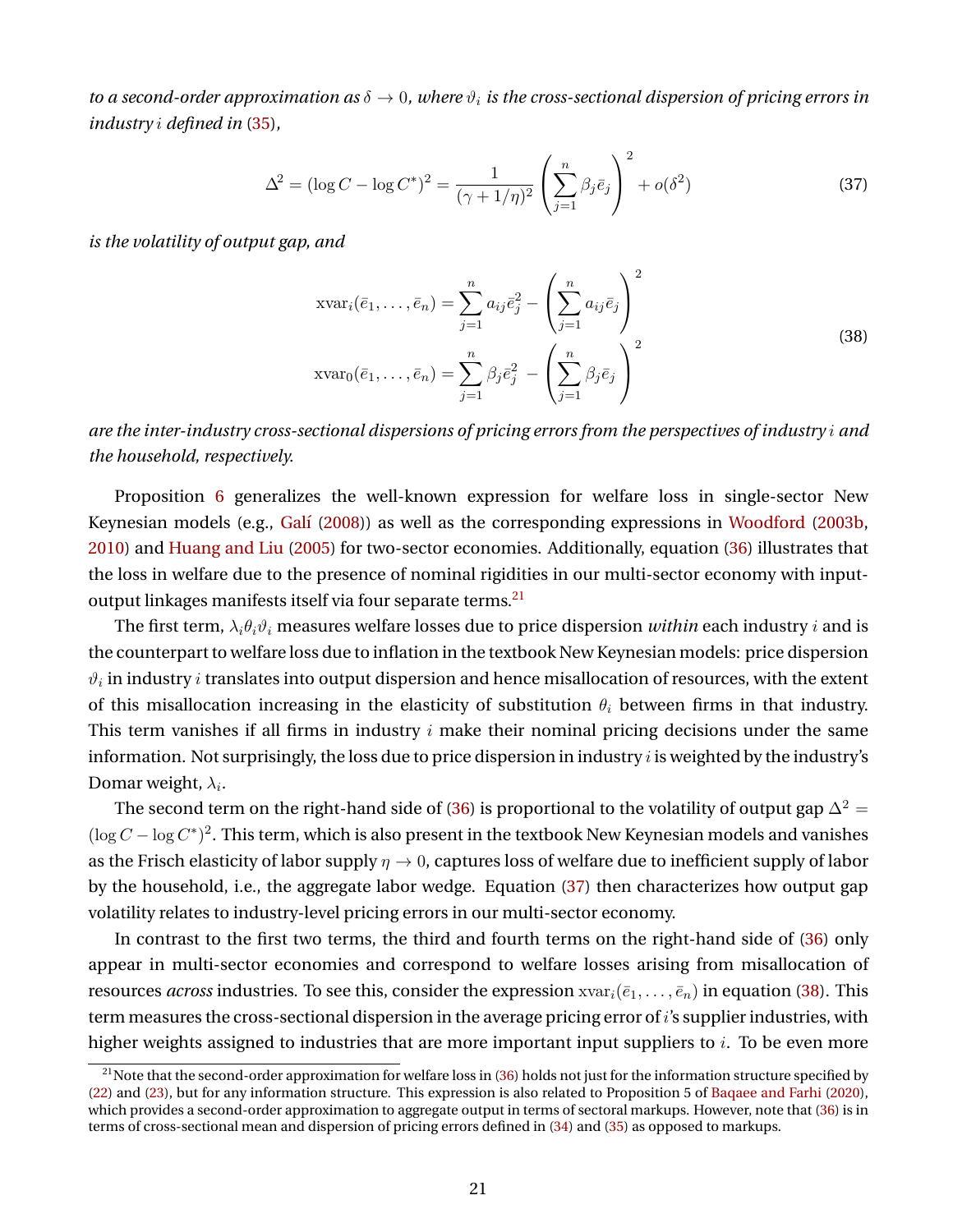specific, suppose industry *i* has two suppliers indexed *j* and *r* such that  $a_{ij} + a_{ir} = 1$ . In this case, it is immediate that

$$
\operatorname{avar}_i(\bar{e}_j,\bar{e}_r) = a_{ij}a_{ir}(\bar{e}_j - \bar{e}_r)^2 = a_{ij}a_{ir} \left( \log(p_j/p_r) - \log(p_j^*/p_r^*) \right)^2
$$

simply measures the extent to which nominal relative prices of i's inputs diverge from the relative prices that would have prevailed under the flexible-price (and hence efficient) allocation. Finally, note that  $xvar_i(\bar{e}_1,\ldots,\bar{e}_n)=0$  whenever industry *i* has only a single input supplier *j* with  $a_{ij}=1$ , as this corresponds to a scenario in which there is no room for misallocation between  $i$ 's input suppliers.<sup>[22](#page-22-0)</sup>

In summary, Proposition [6](#page-20-2) indicates that, in a multi-sector economy, the monetary authority faces an inherent trade-off between minimizing the various losses captured by equation [\(36\)](#page-20-3). Importantly, as we already established in Corollaries [1](#page-13-1) and [2,](#page-13-0) this trade-off cannot be circumvented, in the sense that, generically, there is no policy that can simultaneously eliminate all forms of welfare loss. Finally, note that, unlike the textbook New Keynesian models, the various trade-offs faced by the monetary authority arises from the structural properties of the economy's production network as opposed to ad hoc markup shocks.

### **4.3 Optimal Monetary Policy**

We are now ready to present our main result of this section, which characterizes the optimal policy as a function of the economy's production network and the extent of nominal rigidities.

<span id="page-22-1"></span>**Theorem 2.** *The optimal monetary policy is a price-stabilization policy of the form*  $\sum_{i=1}^n \psi_i^* \log p_i = 0$ , *with the weight assigned to industry* i *in the target price index given by*

<span id="page-22-5"></span><span id="page-22-4"></span><span id="page-22-3"></span><span id="page-22-2"></span>
$$
\psi_i^* = \psi_i^{\text{o.g.}} + \psi_i^{\text{within}} + \psi_i^{\text{across}},\tag{39}
$$

*where*

$$
\psi_i^{\text{o.g.}} = (1/\phi_i - 1)\lambda_i \left(\frac{1 - \rho_0}{\gamma + 1/\eta}\right)
$$
\n(40)

$$
\psi_i^{\text{within}} = (1 - \phi_i) \lambda_i \theta_i \rho_i \tag{41}
$$

$$
\psi_i^{\text{across}} = (1/\phi_i - 1) \left[ (\rho_0 - \rho_i)\lambda_i + \sum_{j=1}^n (1 - \phi_j)\lambda_j \rho_j \ell_{ji} \right],\tag{42}
$$

 $\phi_i$  *is degree of price flexibility of industry <i>i*,  $\rho_i$  *is i's degree of upstream price flexibility in* [\(28\)](#page-18-4),  $\lambda_i$  *is the i's Domar weight, and*  $\mathbf{L} = [\ell_{ij}]$  *is the economy's Leontief inverse.* 

Theorem [2](#page-22-1) provides a characterization of the optimal policy in terms of model primitives, with each term on the right-hand side of [\(39\)](#page-22-2) aimed at minimizing a specific source of welfare loss in [\(36\)](#page-20-3). Recall from Subsection [4.2](#page-20-5) that the monetary authority faces a trade-off between minimizing the various sources of allocational inefficiencies due to nominal rigidities. Not surprisingly then, the optimal policy in [\(39\)](#page-22-2) consists of three different terms corresponding to the relative importance of

<span id="page-22-0"></span><sup>&</sup>lt;sup>22</sup>The interpretation for the term  $xvar_0(\bar{e}_1,\ldots,\bar{e}_n)$  in equation [\(36\)](#page-20-3) is identical, with the household replacing industry *i* as purchaser of various goods.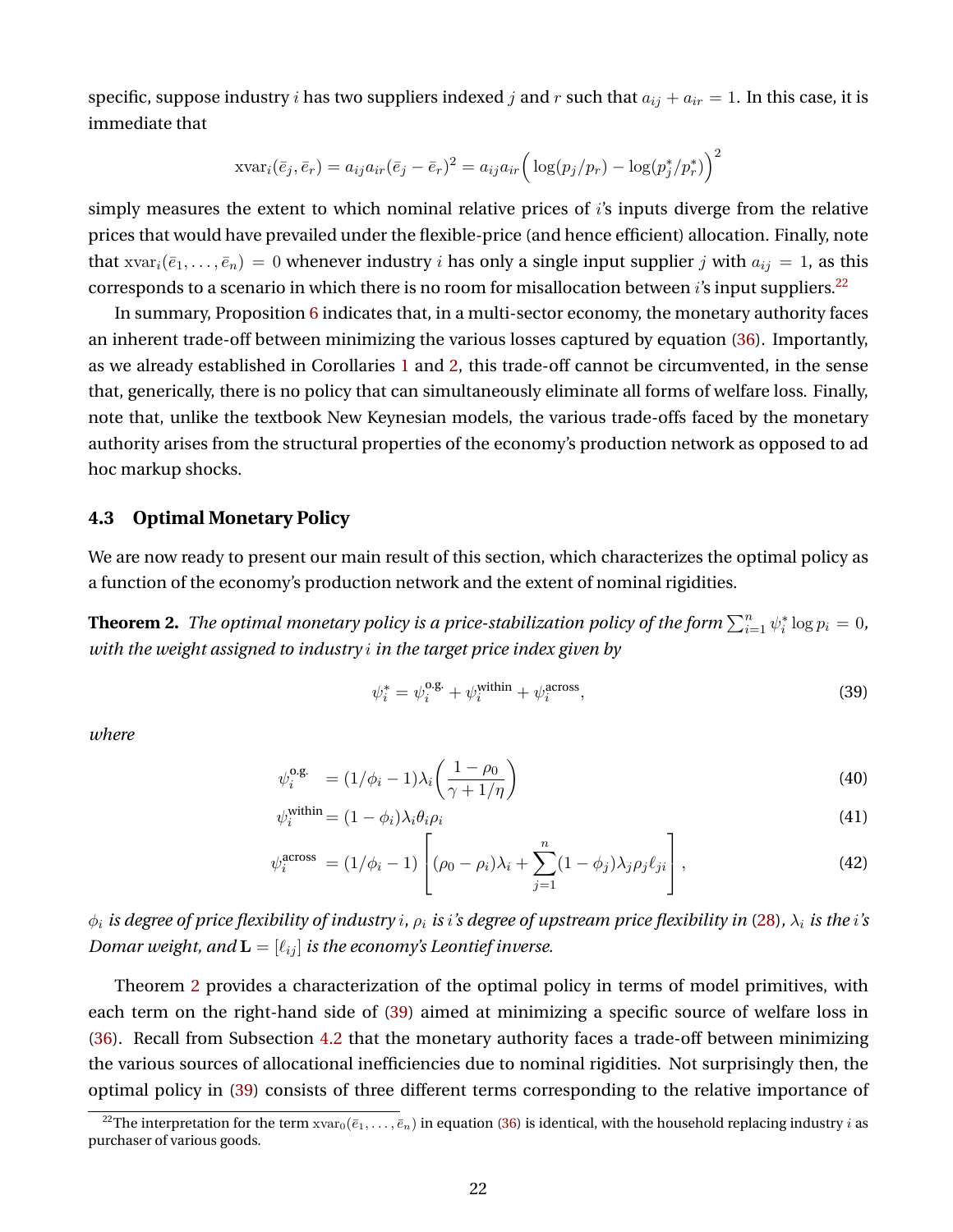each of these misallocations for household welfare: the first term on the right-hand side of [\(39\)](#page-22-2) aims to minimize the welfare loss induced by the labor wedge (or equivalently, output gap volatility), the second term arises due to the policymakers' concern about within-industry price dispersion, and the last term is in response to misallocation across industries.<sup>[23](#page-23-0)</sup> Note that the three terms constituting the optimal policy in [\(39\)](#page-22-2) are in general not proportional to one another, thus indicating that the monetary authority faces a real trade-off between the corresponding misallocation losses.

The above result also illustrates that the optimal policy is shaped by how nominal rigidities interact with the economy's production network. In particular, the weight  $\psi^*_i$  assigned to any given industry  $i$  in the optimal policy depends not just on that industry's size (as measured by its Domar weight) and price flexibility (as parametrizes by  $\phi_i$ ), but also on *i*'s position in the production network and the nominal rigidities faced by other industries in the economy. This dependence is a consequence of strategic complementarities in firms' price-setting decisions discussed in Subsection [4.1.](#page-18-6)

As a final remark, we note that in deriving the above result, we did not restrict our attention to the class of price-stabilization policies to begin with. In particular, the monetary authority can choose the nominal aggregate demand,  $m$ , as an arbitrary function of productivities in an unrestricted manner, including policies that do not stabilize any specific price index. Nonetheless, Theorem [2](#page-22-1) establishes that the optimal policy fully stabilizes the price index  $\sum_{s=1}^{n} \psi_s^* \log p_s$  with weights given by [\(39\)](#page-22-2). This reflects the fact that the underlying flexible-price economy is efficient: even though our multi-sector economy gives rise to an endogenous output gap, the absence of cost-push shocks means that there are no forces driving optimal policy away from price stabilization.<sup>[24](#page-23-1)</sup>

#### **4.4 Comparative Statics**

In what follows, we present a series of comparative static results to distill the role of the various forces that shape the optimal policy [\(39\)](#page-22-2) in a transparent manner. These results allow us to obtain general insights on how optimal policy depends on the production network and the distribution of pricing frictions throughout the economy. In particular, we establish that, all else equal, optimal policy stabilizes a price index with higher weights assigned to (i) stickier industries, (ii) industries with less sticky upstream suppliers, (iii) industries with stickier downstream customers, (iv) industries whose customers exhibit higher upstream flexibilities, and (v) more upstream industries.

We start with a definition.

**Definition 5.** Industries i and j are *upstream symmetric* if  $a_{ir} = a_{jr}$  for all industries r. They are *downstream symmetric* if  $a_{ri} = a_{ri}$  for all industries r and  $\beta_i = \beta_j$ .

While upstream symmetry means that  $i$  and  $j$  have the same production technology, downstream symmetry means that the two industries take identical roles as input suppliers of other firms in the

<span id="page-23-0"></span><sup>&</sup>lt;sup>23</sup>Alternatively, the expressions in [\(40\)](#page-22-3), [\(41\)](#page-22-4), and [\(42\)](#page-22-5) correspond to the optimal price-stabilization policies of a planner who only intends to minimize welfare losses arising from output gap volatility, within-industry price dispersion, and inter-industry misallocation, respectively.

<span id="page-23-1"></span> $24$ The fact that full stabilization of the price index with weights given by [\(39\)](#page-22-2) is feasible is a consequence of the assumption that the monetary authority can set nominal aggregate demand,  $m$ , as a function of productivity shocks in an unrestricted manner. Fully stabilizing such a price index may no longer be feasible when nominal aggregate demand cannot be contingent on the shocks' realizations, for example, because the monetary authority is also subject to information frictions. As we show in Appendix [A.3,](#page-38-1) in that case, the optimal policy minimizes the volatility of the target price index  $\sum_{i=1}^n \psi_i^* \log p_i$ , where  $\psi_i^*$  is given by [\(39\)](#page-22-2).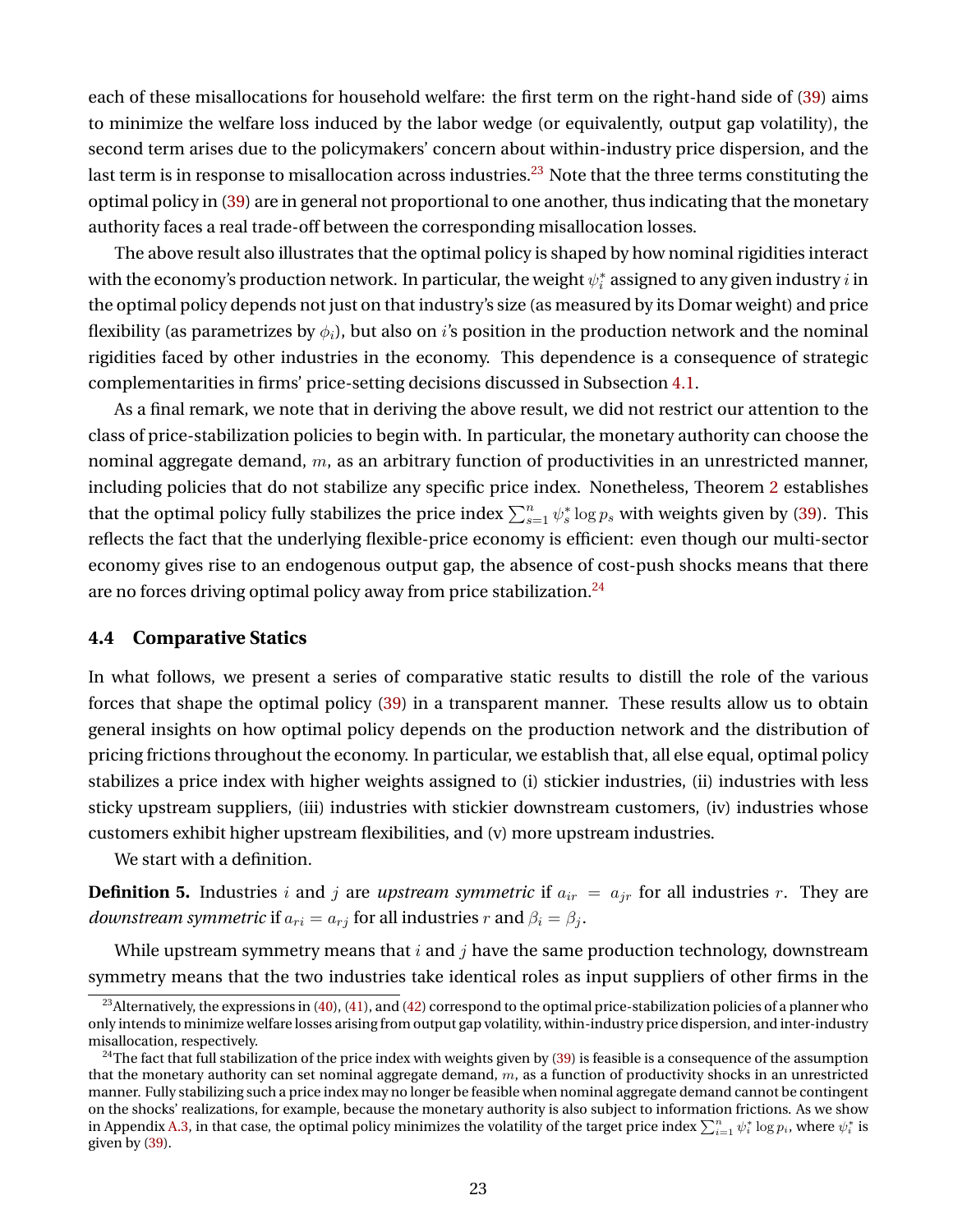economy as well as in household preferences. Consequently, if  $i$  and  $j$  are upstream symmetric, then they have the same degree of upstream flexibilities ( $\rho_i = \rho_j$ ), whereas if they are downstream symmetric, they have the same steady-state Domar weights ( $\lambda_i = \lambda_j$ ). We have the following result:

<span id="page-24-0"></span>**Proposition 7.** *Suppose industries i and j are upstream and downstream symmetric. Also suppose*  $\theta_i =$  $\theta_j$ . Then,  $\psi_i^* > \psi_j^*$  in the optimal policy if and only if  $\phi_i < \phi_j$ .

This result thus extends what [Eusepi, Hobijn, and Tambalotti](#page-41-3) [\(2011\)](#page-41-3) refer to as the "stickiness principle" to our multi-sector economy with input-output linkages: all else equal, the monetary authority should stabilize a price index that places larger weights on producers with stickier prices.

To see the intuition underlying Proposition [7,](#page-24-0) consider a policy that treats industries  $i$  and  $j$ symmetrically. Since i and j are upstream symmetric, under such a policy,  $mc_i$  and  $mc_j$  have the same ex ante distribution. Yet, firms in the stickier of the two industries respond more sluggishly to changes in their realized marginal costs. Therefore, altering the policy to target the industry that is subject to more nominal rigidities for price stabilization reduces the need for price adjustments by firms in that industry and thus reduces the overall level of welfare loss due to within-industry price dispersion. Indeed, consistent with this argument, equation [\(41\)](#page-22-4) in Theorem [2](#page-22-1) implies that, due to upstream symmetry, if  $\phi_i<\phi_j,$  then  $\psi_i^{\rm within}>\psi_j^{\rm within}.$  At the same time, the downstream symmetry assumption implies that a policy that targets the stickier industry more also reduces output gap volatility and the inter-industry price dispersion faced by  $i$  and  $j$ 's common customers: from [\(40\)](#page-22-3) and [\(42\)](#page-22-5), it is easy to see that whenever  $\phi_i < \phi_j$ , it must be the case that  $\psi_i^{o.g.} > \psi_j^{o.g.}$  and  $\psi_i^{across} > \psi_i^{across}$ . Putting these inequalities together then guarantees that  $\psi_i^* > \psi_j^*$ .

By assuming that  $i$  and  $j$  take symmetric positions in the production network, Proposition [7](#page-24-0) effectively assumes away how differences in input-output linkages may matter for optimal policy. In our subsequent results, we instead assume that the two industries are equally sticky and focus on the role of network connections in shaping the optimal policy.

<span id="page-24-1"></span>**Proposition 8.** *Suppose i and j are downstream symmetric. Also suppose*  $\phi_i = \phi_j < 1$  *and*  $\theta_i = \theta_j$ *. Then,*  $\psi_i^* > \psi_j^*$  if and only if  $\rho_i > \rho_j$ .

This result encapsulates the second general principle that emerges from our characterization of optimal policy: all else equal, the optimal target price index places a larger weight on the industry with less sticky upstream suppliers, as summarized by a higher degree of upstream flexibility  $\rho$ .

The intuition underlying Proposition [8](#page-24-1) is straightforward. Since i and j are downstream symmetric, stabilizing the price of either industry would have the same exact effect on the labor wedge and the extent of inter-industry relative price distortions perceived by their (direct and indirect) customers. As a result, any differential treatment of  $i$  and  $j$  by the optimal policy is solely driven by concerns for within-industry misallocation. At the same time, the fact that  $\rho_i > \rho_j$  means that industry j's marginal cost responds more sluggishly to shocks, making the lack of complete information about the realized shocks less material for price-setting by firms in j compared to those in i. As a result, all else equal, the within-industry price dispersion would be lower in  $j$  than in  $i$ , despite the fact that both industries are equally sticky. Not surprisingly then, the optimal price-stabilization target assigns a smaller weight to the industry with stickier suppliers, which has an already more stabilized marginal cost.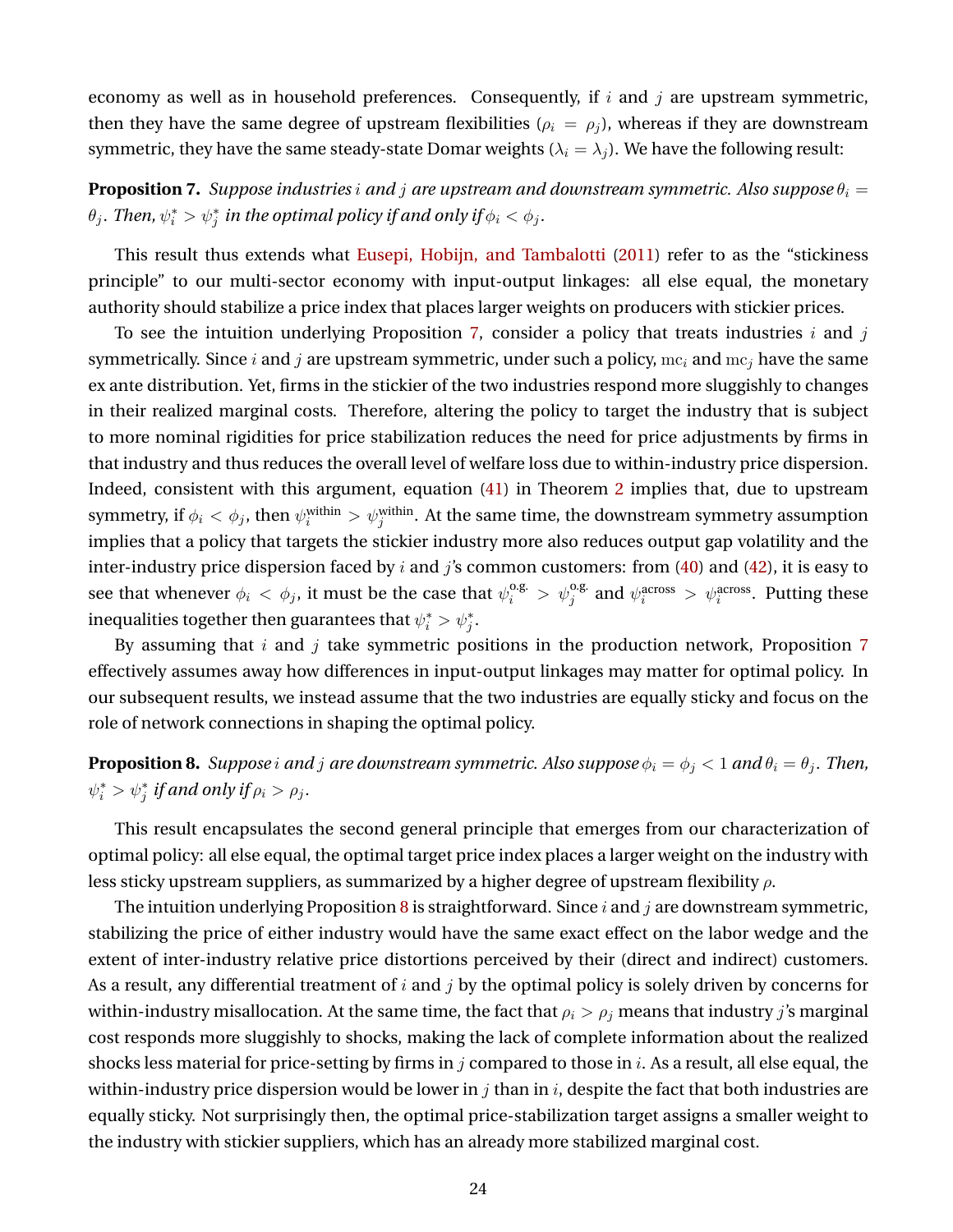<span id="page-25-2"></span>**Proposition 9.** *Suppose industries i and j are upstream symmetric. Also suppose*  $\phi_i = \phi_j < 1$ ,  $\theta_i = \theta_j$ , and  $\lambda_i = \lambda_j$ . Then,  $\psi_i^* > \psi_j^*$  if and only if

<span id="page-25-0"></span>
$$
\sum_{s=1}^{n} (1 - \phi_s) \lambda_s \rho_s (\ell_{si} - \ell_{sj}) > 0,
$$
\n(43)

*where*  $\rho$  *is the degree of upstream price flexibility in* [\(28\)](#page-18-4) *and*  $\mathbf{L} = [\ell_{ij}]$  *is the economy's Leontief inverse.* 

The above result highlights yet another important dimension along which the production network structure shapes the optimal policy. In particular, it establishes that, all else equal, industry  $i$  receives a larger weight in the optimal price-stabilization index if (i) it is a more important supplier to stickier industries and (ii) its customers have a higher degree of upstream flexibility. To see these from inequality [\(43\)](#page-25-0), recall that expression  $\ell_{si} - \ell_{sj}$  captures the differential importance of *i* and *j* as direct or indirect input suppliers to any industry s. Therefore, the left-hand side of [\(43\)](#page-25-0) is positive if, relative to *j*, industry *i* is a more important supplier of industries with lower degree of price flexibility  $\phi_s$  but higher degree of upstream price flexibility  $\rho_s$ .

Why is it optimal to stabilize the price of the industry with stickier downstream customers? This is because such a policy would reduce the need for the firms in the customer industry to adjust their nominal price. Therefore, the stickier are those customers, the larger is the welfare gain of stabilizing their marginal cost by assigning a larger weight on their suppliers in the target price-stabilization index.

The argument for why optimal policy places a larger weight on the industry whose customers have a higher degree of upstream flexibility  $\rho$  is also similar. Recall that, all else equal, a higher degree of upstream flexibility  $\rho_s$  means that firms in industry s face a more volatile nominal marginal cost and hence, on average, have to adjust their nominal prices by more. Therefore, stabilizing the price of one of their inputs, i, would reduce the need for such price adjustments and hence reduce the welfare loss arising from nominal rigidities.

<span id="page-25-1"></span>**Proposition 10.** *Suppose j is the sole supplier of i and i is the sole customer of j. Also, suppose*  $\phi_i = \phi_j < 1$  $and \theta_i = \theta_j$ *. Then,*  $\psi_i^* < \psi_j^*$ *.* 

The assumption that  $i$  and  $j$  are, respectively, each other's only customer and supplier and have identical stickiness and substitution elasticities is meant to ensure that the difference between the two industries is solely in their respective positions in the chain of production, with industry  $j$  taking an unambiguously upstream position vis-à-vis industry  $i$ . As such, Proposition [10](#page-25-1) establishes that, all else equal, the optimal policy assigns a larger weight to more upstream industries. The differential treatment of the two industries by the optimal policy is driven purely by concerns about withinindustry misallocation.

Taken together, our results presented as Propositions [7–](#page-24-0)[10](#page-25-1) yield general principles for the optimal conduct of monetary policy in the presence of input-output linkages. In particular, they establish that, all else equal, optimal policy stabilizes a price index with larger weights assigned to industries that are stickier (Proposition [7\)](#page-24-0), have more flexible upstream suppliers (Proposition [8\)](#page-24-1) but more sticky downstream customers (Proposition [9\)](#page-25-2), have downstream customers with higher degrees of upstream flexibility (Proposition [9\)](#page-25-2), and are themselves more upstream (Proposition [10\)](#page-25-1). Last but not least, the characterization in Theorem [2](#page-22-1) also implies that the optimal policy assigns a higher weight on larger industries, as measured by their Domar weights.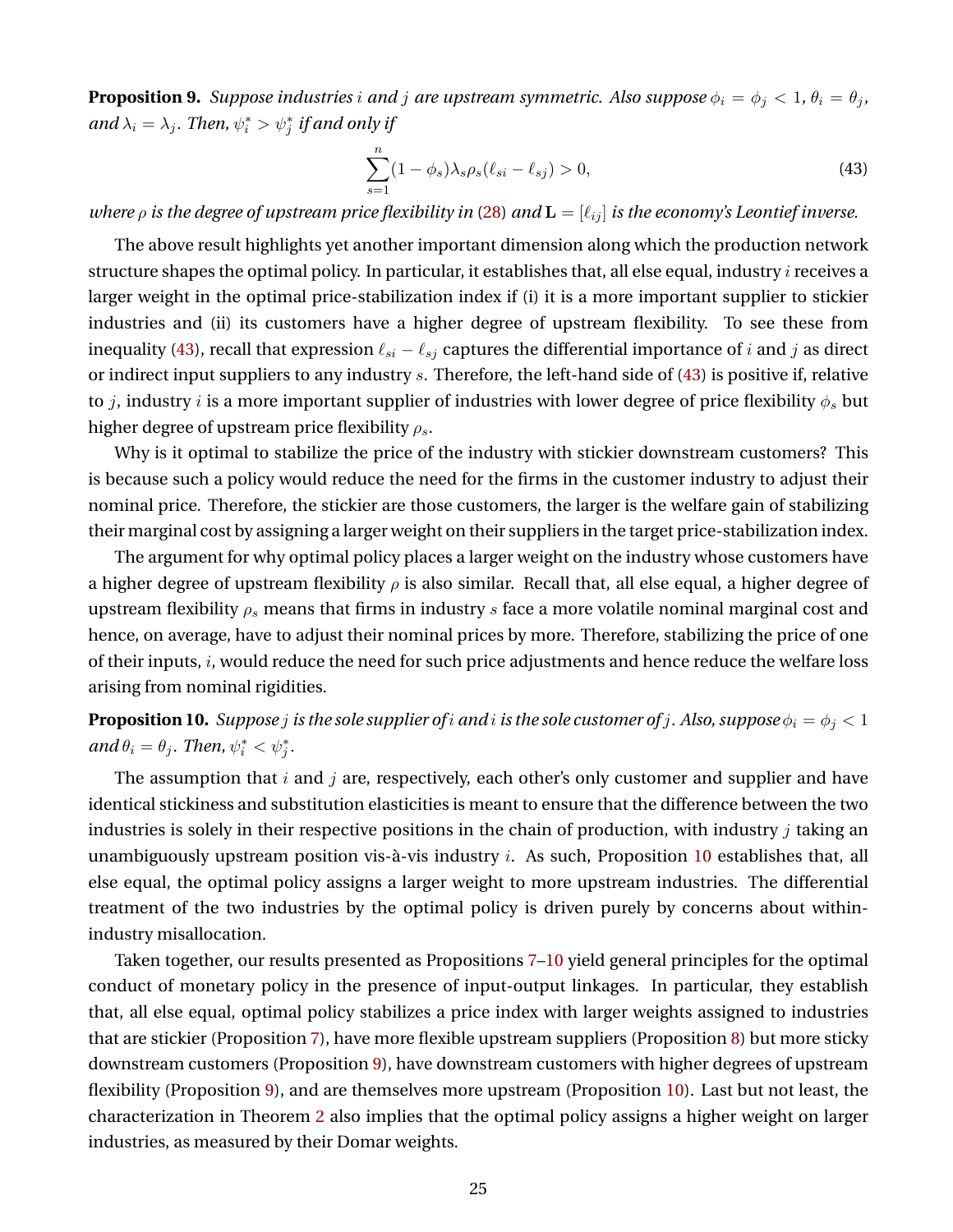### **4.5 Examples**

We conclude this section by providing a series of examples to further clarify the dependence of optimal policy on model primitives.

<span id="page-26-0"></span>**Example 1** (vertical production network)**.** Consider the economy depicted in Figure [1\(](#page-27-0)a), in which each industry  $i \neq n$  depends on the output of a single other industry as its input for production  $(a_{i,i+1} = 1)$ , industry n only uses labor ( $\alpha_n = 1$ ), and the household, labeled as vertex 0 in the figure, only consumes the good produced by industry 1 ( $\beta_1 = 1$  and  $\beta_i = 0$  for all  $i \neq 1$ ).

Given the vertical nature of production, it is immediate that in this economy—a variant of which is studied by [Huang and Liu](#page-41-7) [\(2005\)](#page-41-7) and [Wei and Xie](#page-42-5) [\(2020\)](#page-42-5)—there is no room for inter-industry misallocation. Indeed, the expressions in [\(38\)](#page-21-2) corresponding to welfare losses arising from interindustry misallocation are equal to zero, irrespective of the extent of nominal rigidities. It is therefore not surprising that this source of welfare loss is immaterial for the design of optimal policy: equation [\(42\)](#page-22-5) in Theorem [2](#page-22-1) implies that  $\psi_i^{\text{across}} = 0$  for all *i*.

There is, however, room for within-industry misallocation, as firms' incomplete information about productivity shocks may result in a non-trivial price dispersion within each industry. Indeed, equation [\(41\)](#page-22-4) implies that the corresponding component of optimal policy is non-zero and is given by

$$
\psi_i^{\text{within}} = (1 - \phi_i)\theta_i\rho_i,
$$

where  $\rho_i = \phi_{i+1}\phi_{i+2}\dots\phi_n$  is the degree of upstream flexibility of industry i. Note that due to the presence of strategic complementarities,  $\rho_i$  is smaller for industries further downstream:  $\rho_i \leq \rho_{i+1}.$ 

Combining the above with equation [\(40\)](#page-22-3)—which captures the component of optimal policy that aims at reducing welfare losses arising from the labor wedge—implies that the optimal pricestabilization target is given by

$$
\psi_i^* = \psi_i^{\text{within}} + \psi_i^{\text{o.g.}} = (1 - \phi_i)\theta_i\phi_{i+1}\phi_{i+2}\dots\phi_n + \frac{1 - \phi_1\phi_2\dots\phi_n}{\gamma + 1/\eta}.
$$

Consequently, the optimal policy assigns a larger weight to (i) industries with higher degrees of price stickiness (i.e., lower  $\phi_i$ ), (ii) those with higher elasticities of substitution  $\theta_i$ , and (iii) more upstream industries. This latter observation is of course consistent with the prescription of Proposition [10.](#page-25-1)

<span id="page-26-1"></span>**Example 2** (horizontal production network)**.** Consider the economy depicted in Figure [1\(](#page-27-0)b), in which all industries only rely on labor as their input for production, i.e.,  $\alpha_i = 1$  for all i. This economy is therefore similar to the multi-sector economies with no input-output linkages that were studied in the prior literature, such as [Mankiw and Reis](#page-42-6) [\(2003\)](#page-42-6), [Benigno](#page-39-6) [\(2004\)](#page-39-6), and [Woodford](#page-43-1) [\(2010\)](#page-43-1).

Unlike the economy in Example [1,](#page-26-0) nominal rigidities in the horizontal economy result in misallocation not only within but also across industries: while efficiency requires relative prices across industries to move with corresponding productivities, such movements are in general not possible. This observation means that the component of optimal policy that targets inter-industry misallocation losses is non-zero. In particular, equation [\(42\)](#page-22-5) in Theorem [2](#page-22-1) implies that

$$
\psi_i^{\text{across}} = (1/\phi_i - 1)\beta_i \sum_{j=1}^n \beta_j (\phi_j - \phi_i).
$$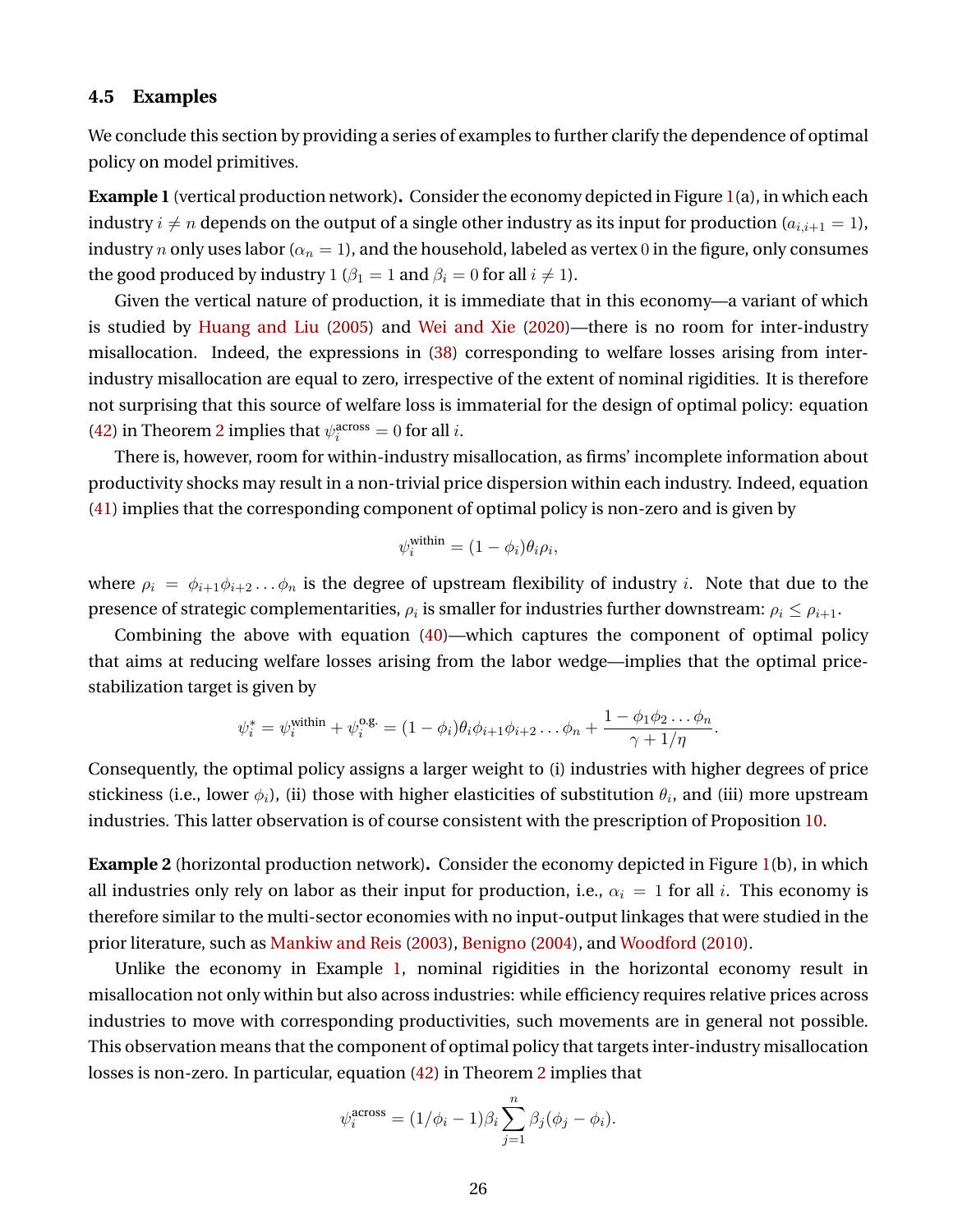<span id="page-27-0"></span>

Figure 1. Each vertex corresponds to an industry, with a directed edge present from one vertex to another if the former is an input supplier to the latter. The vertex indexed 0 represents the household.

Next, note that all industries in this economy are upstream symmetric, and in fact, since no industry has a sticky-price supplier,  $\rho_i = 1$  for all i. As a result, [\(41\)](#page-22-4) reduces to

$$
\psi_i^{\text{within}} = (1 - \phi_i)\beta_i\theta_i,
$$

whereas [\(40\)](#page-22-3) implies that

$$
\psi_i^{\text{o.g.}} = (1/\phi_i - 1)\beta_i \left( \frac{1 - \sum_{j=1}^n \beta_j \phi_j}{\gamma + 1/\eta} \right).
$$

Taken together, the above expressions imply that, consistent with the results of [Benigno](#page-39-6) [\(2004\)](#page-39-6) and [Woodford](#page-43-1) [\(2010\)](#page-43-1), industries with (i) higher levels of price stickiness and (ii) larger shares in the household's consumption basket receive a larger weight in the optimal price-stabilization policy.

**Example 3.** Next, consider the economy depicted in Figure [2\(](#page-28-1)a), in which industries s and t only rely on labor as their input for production ( $\alpha_s = \alpha_t = 1$ ) and are in turn input suppliers to industries 1 and 2, with  $a_{1s} = a_{2t} = a < 1$ . To isolate the role of the network structure, we in addition impose the symmetry assumptions that  $\phi_s = \phi_t = \phi$  and  $\theta_s = \theta_t = \theta$  and that s and t have the same steady-state Domar weight, i.e.,  $\lambda_s = \lambda_t = \lambda$ . Therefore, any heterogeneity across s and t only comes from the stickiness of their respective customers 1 and 2 and the latter firms' other suppliers, 3 and 4.

As a first observation, note that since the two industries are identical in size and stickiness and are upstream symmetric, they contribute equally to welfare losses arising from output gap volatility and within-industry misallocation. Not surprisingly then equations [\(40\)](#page-22-3) and [\(41\)](#page-22-4) imply that the weights in the optimal policy corresponding to output gap and within-industry misallocation losses are also equal, i.e.,  $\psi_s^{\text{o.g.}} = \psi_t^{\text{o.g.}}$ <sup>o.g.</sup> and  $\psi_s^{\text{within}} = \psi_t^{\text{within}}$ .

The contributions of s and t to across-industry misallocation, on the other hand, depend on their downstream supply chains, which are not necessarily identical. In particular, an immediate application of equation [\(42\)](#page-22-5) in Theorem [2](#page-22-1) implies that  $\psi_s^{\rm across}>\psi_t^{\rm across}$  if and only if

$$
(1 - \phi_1)\rho_1 > (1 - \phi_2)\rho_2.
$$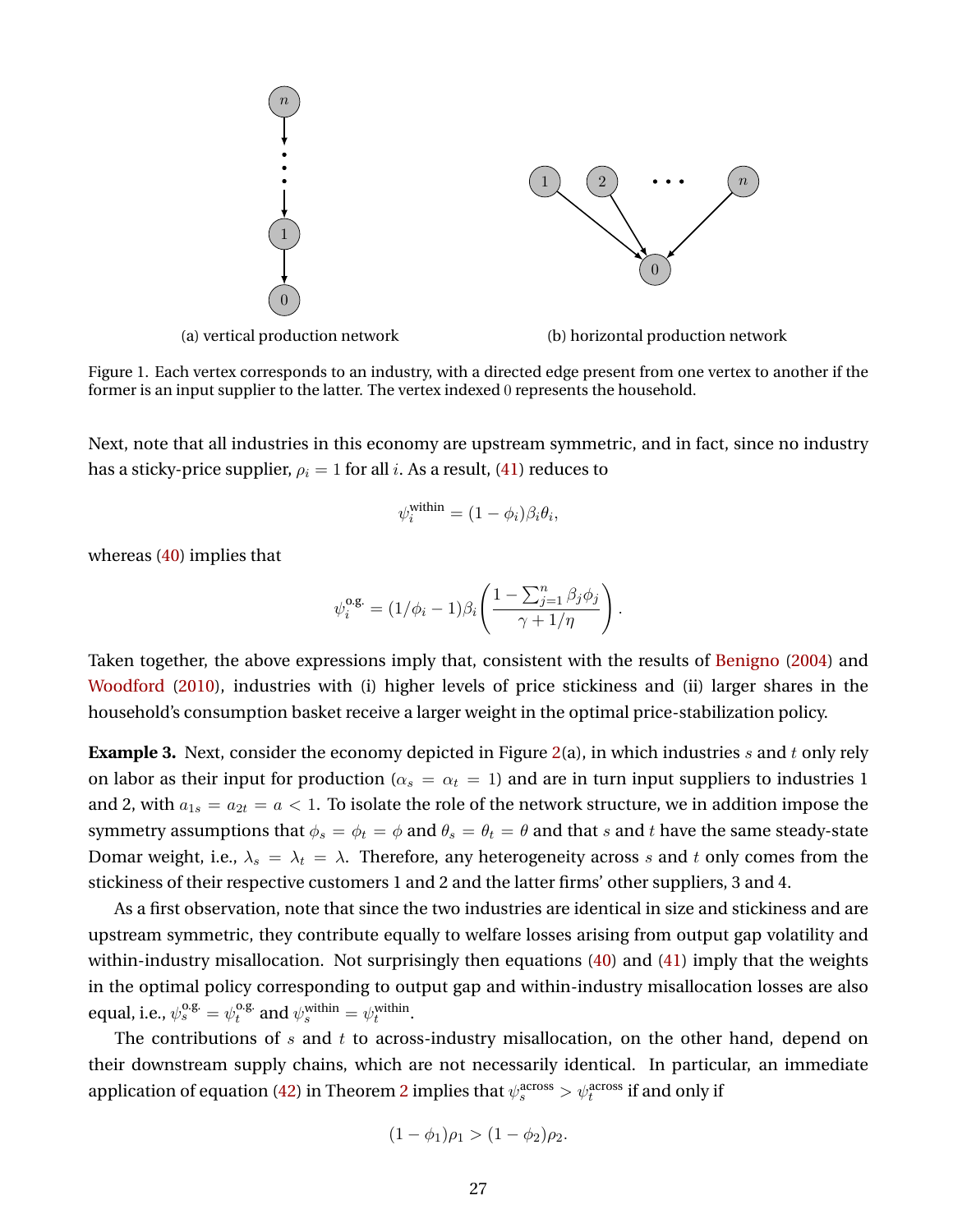<span id="page-28-1"></span>

Figure 2. Each vertex corresponds to an industry, with a directed edge present from one vertex to another if the former is an input supplier to the latter. The vertex indexed 0 represents the household.

To further clarify the nature of optimal policy, suppose that industries 3 and 4 are equally sticky, so that  $\rho_1 = \rho_2$ . In such a case, the above inequality implies that  $\psi_s^* > \psi_t^*$  if and only if  $\phi_1 < \phi_2$ . In other words, all else equal, the optimal policy places a larger weight on the industry whose downstream customer is stickier, as prescribed by Proposition [9.](#page-25-2) This is because by stabilizing the industry with the stickier customer, the policy can reduce the need for the firms in the customer industry to adjust their nominal price, thus effectively reducing the variance of pricing errors by more. A similar argument also illustrates that if firms in industry 1 and 2 are equally sticky (so that  $\phi_1=\phi_2$ ), then  $\psi_s^*> \psi_t^*$  if and only if  $\phi_3 > \phi_4$ , which guarantees that  $\rho_1 > \rho_2$ .

**Example 4.** Finally, consider the simple economy depicted in Figure [2\(](#page-28-1)b) and suppose that s and t are the only industries that are subject to nominal rigidities. To isolate the role of the network structure, we once again impose the symmetry assumptions that  $\phi_s\,=\,\phi_t$  and  $\theta_s\,=\,\theta_t.$  Additionally, assume that s only uses labor as an input for production ( $\alpha_s = 1$ ), whereas t solely relies on intermediate inputs ( $\alpha_t = 0$ ). Under these assumptions, it is immediate that, compared to t, industry s has a larger value added share as well as a greater share in the household's consumption basket. Nonetheless, an immediate application of Theorem [2](#page-22-1) implies that industry  $t$  receives a larger weight in the optimal policy whenever it has a larger Domar weight ( $\lambda_t > \lambda_s$ ), highlighting the fact that, as far as size is concerned, what matters for the optimal policy is an industry's sales share as opposed to its value added or consumption shares.

## <span id="page-28-0"></span>**5 Quantitative Analysis**

In this section, we use our results in Section [4](#page-16-0) to determine the optimal monetary policy for the U.S. economy as implied by the model.

Our analysis relies on three sources of data. As our first source, we use the 2019 input-output tables constructed by the Bureau of Economic Analysis (BEA) to determine the intermediate input expenditure by various industries. The BEA tables also detail total compensation of employees for each industry as well as each industry's contribution to final uses.

The second source of data is provided to us by Pastén, Schoenle, and Weber [\(2020b\)](#page-42-3), who use the confidential micro data underlying the Bureau of Labor Statistics (BLS) producer price index (PPI) to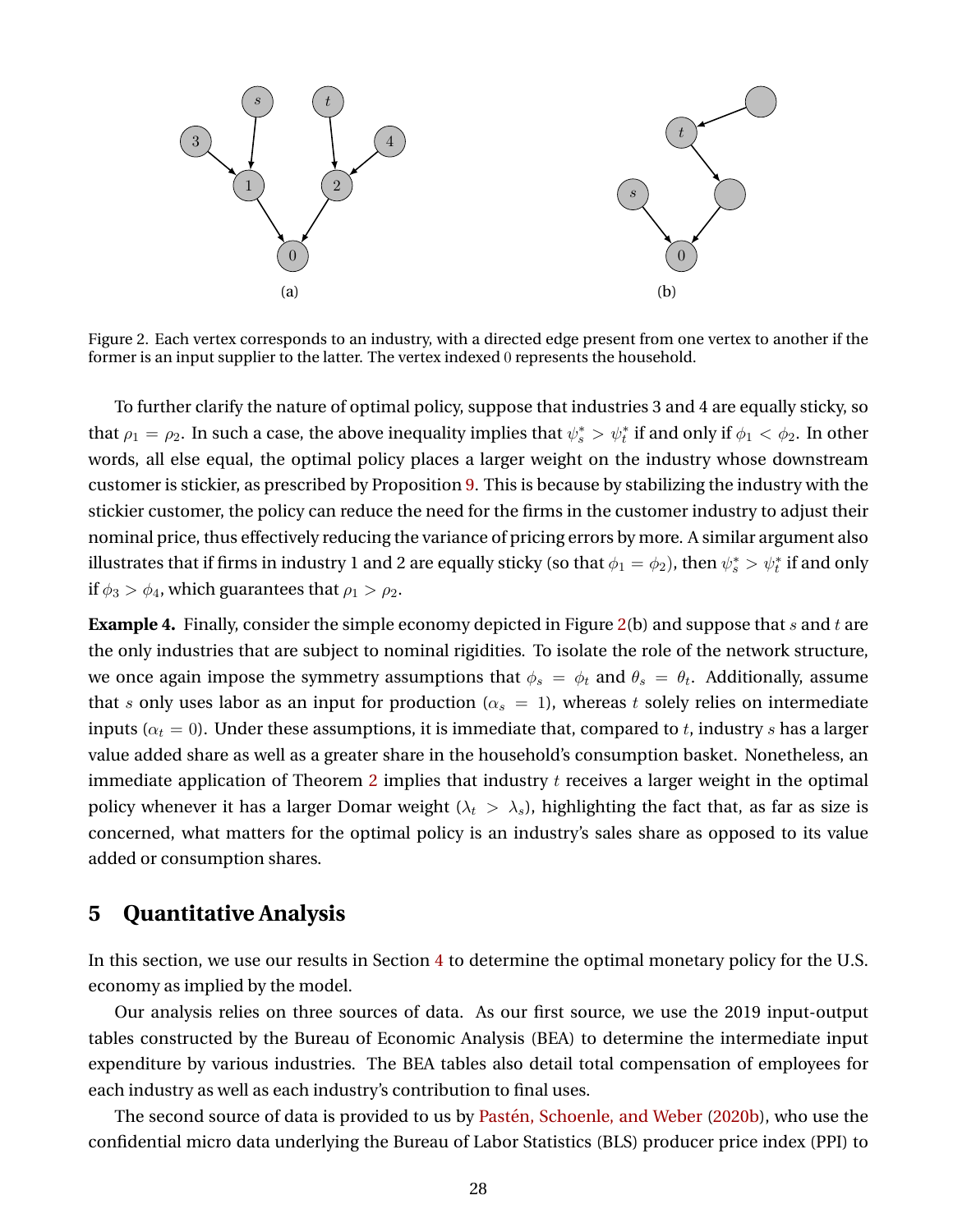calculate the frequency of price adjustments at the industry level. They construct this measure as the ratio of the number of price changes to the number of sample months. We use this dataset to obtain proxies for each industry's degree of price flexibility.

Our third and final source of data is the March 2021 release of the BEA/BLS Integrated Industry-Level Production Account (ILPA). This dataset contains estimates of industry-level productivities over the 1987–2019 period.

We merge the BEA input-output data at the summary level with price-adjustment data at the 3-digit North American Industry Classification System (NAICS) level, while excluding industries corresponding to federal, state, and local governments. This results in a matched dataset consisting of 66 industries. The mean and median price change frequency across industries are 23.0% and 21.9%, respectively, while the implied cross-sectional mean and median of expected price durations are 5.26 and 4.56 months, respectively. These durations are in line with prior estimates of price adjustment frequencies and durations produced by [Bils and Klenow](#page-39-13) [\(2004\)](#page-39-13) and [Klenow and Kryvtsov](#page-42-12) [\(2008\)](#page-42-12).<sup>[25](#page-29-0)</sup> We then merge the resulting dataset with the ILPA data to obtain a measure of productivity shocks for each of the 66 industries.[26](#page-29-1)

**Calibration.** We interpret each period as a quarter. We calibrate the input-output matrix, A, and labor expenditure shares,  $\alpha$ , so as to match the intermediate good expenditure shares and compensation of employees by industry in the BEA input-output data, respectively. We similarly construct the vector of consumption shares,  $\beta$ , to match the share of final uses of each industry's output.

We then use the ILPA data to calibrate the distribution of productivity shocks in the model. Specifically, we assume that log productivity shocks ( $\log z_1, \ldots, \log z_n$ ) in the model are jointly normally distributed, with a variance-covariance matrix set equal to the empirical variance-covariance matrix of linearly detrended productivity series for the 66 industries.

To calibrate the model's vector of price flexibilities  $(\phi_1, \ldots, \phi_n)$ , we assume that firms in each industry are subject to sticky information pricing frictions à la [Mankiw and Reis](#page-42-8) [\(2002\)](#page-42-8). Specifically, we assume that firms in each industry receive a perfectly informative signal about the vector of realized productivity shocks according to a Poisson process with a constant rate. This implies that, in our quarterly calibration, a fraction  $\phi_i \ = \ 1 - e^{-3 \times \mathrm{FPA}_i}$  of firms in industry  $i$  receive a perfectly informative signal about the realized productivities, where  $\text{FPA}_i$  is industry  $i$ 's monthly frequency of price adjustment as measured by Pastén et al. [\(2020b\)](#page-42-3). On the other hand, a fraction  $1 - \phi_i$  of firms in industry *i* receive no signals during a given quarter.<sup>[27](#page-29-2)</sup> To introduce nominal wage rigidities, we add

<span id="page-29-0"></span> $^{25}$ In particular, [Bils and Klenow](#page-39-13) [\(2004\)](#page-39-13) report a median duration of prices across all categories to be 4.3 months for posted prices and 5.5 months for regular prices. For posted prices, [Klenow and Kryvtsov](#page-42-12) [\(2008\)](#page-42-12) report the mean and the median to be 6.8 and 3.7 months, respectively.

<span id="page-29-1"></span><sup>&</sup>lt;sup>26</sup>The ILPA dataset is slightly more aggregated than the BEA input-output data. Whenever there is a mismatch between the two datasets, we attribute the productivity of the more aggregated industry to its more disaggregated components. Specifically, we attribute the productivity series of 'Retail trade' in the ILPA dataset to 'Motor vehicle and parts dealers', 'Food and beverage stores', 'General merchandise stores', and 'Other retail'; that of 'Real estate' to 'Housing' and 'Other real estate'; and that of 'Hospitals and nursing and residential care facilities' to 'Hospitals' and 'Nursing and residential care facilities'.

<span id="page-29-2"></span> $^{27}$ In the notation of Section [4,](#page-16-0) this is equivalent to assuming that  $\sigma_{ik}=0$  for a fraction  $\phi_i=1-e^{-3\times\mathrm{FPA}_i}$  of firms industry  $i$ and  $\sigma_{ik} = \infty$  for the rest of the firms in that industry. As discussed in footnote [18,](#page-17-2) this pricing friction can also be interpreted as the static variant of the Calvo friction.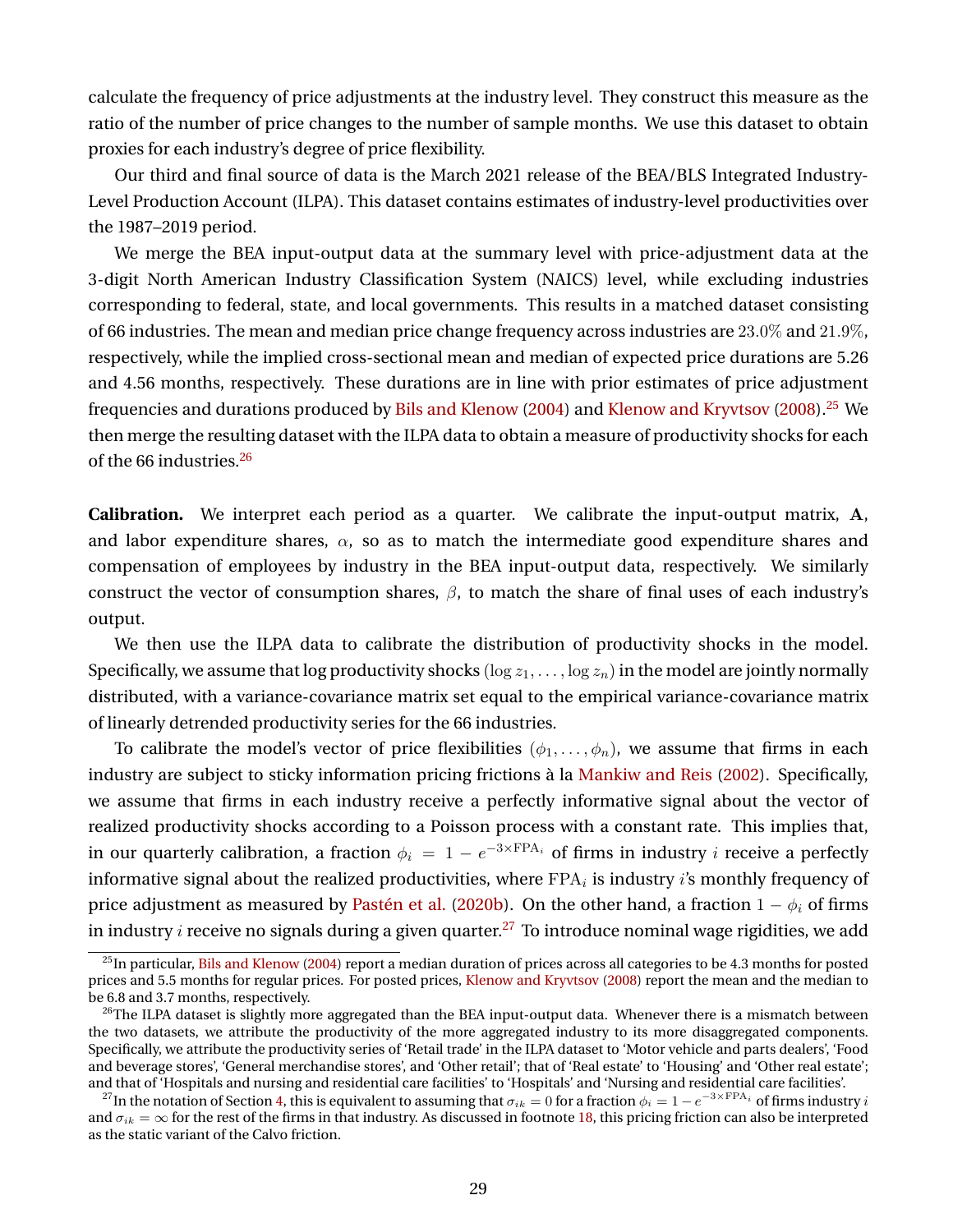a pseudo-industry that transforms, one-for-one, the labor supplied by the representative household into labor services, which are then sold to the rest of the industries in the economy. We calibrate the extent of nominal wage rigidity according to the estimates of [Beraja, Hurst, and Ospina](#page-39-14) [\(2019\)](#page-39-14) and set the degree of price flexibility of this pseudo-industry to  $\phi_w=0.30.^{28}$  $\phi_w=0.30.^{28}$  $\phi_w=0.30.^{28}$ 

We set the within-industry elasticity of substitution,  $\theta$ , equal to 6. This number is consistent with values commonly used in the New Keynesian literature, typically set to match steady-state levels of markups. For example, [Coibion, Gorodnichenko, and Wieland](#page-40-10) [\(2012\)](#page-40-10) set the elasticity of substitution equal to 7 in order to match steady-state markups of 17% as estimated by [Burnside](#page-40-11) [\(1996\)](#page-40-11) and [Basu](#page-39-15) [and Fernald](#page-39-15) [\(1997\)](#page-39-15). Similarly, [McKay, Nakamura, and Steinsson](#page-42-13) [\(2016\)](#page-42-13) and [Christiano, Eichenbaum,](#page-40-12) [and Rebelo](#page-40-12) [\(2011\)](#page-40-12) set the elasticity of substitution equal to 6, consistent with steady-state markups of 20%. While we allow for a subsidy in our model that eliminates all steady-state markups, we keep the value of this elasticity in line with the rest of the literature.

Finally, the preference parameters  $\eta$  and  $\gamma$  are chosen as follows. We set the Frisch elasticity of labor supply to  $\eta = 2$ ; this value is consistent with "macro" elasticities of labor supply [\(Hall,](#page-41-11) [2009\)](#page-41-11). As for  $\gamma$ , note that intertemporal substitution plays no role in our setting as all choices are static. Nonetheless,  $\gamma$  still controls the household's wealth effect on labor supply. We thus set  $\gamma = 0.1$ ; this value essentially minimizes the income effect on labor supply, similar to using GHH preferences [\(Greenwood, Hercowitz, and Huffman,](#page-41-12) [1988\)](#page-41-12). In Appendix [C](#page-0-0) of the Supplemental Material, we provide a series of robustness checks with respect to these parameters values.

**Optimal Monetary Policy.** With the calibrated model in hand, we use equation [\(39\)](#page-22-2) to obtain the optimal monetary policy implied by the model as well as the associated welfare loss (measured as a percentage of steady-state consumption).<sup>[29](#page-30-1)</sup> We calculate the expected welfare loss due to the presence of nominal rigidities in two different ways. First, we simulate the fully nonlinear model and calculate the resulting average welfare loss relative to the flexible-price economy for 10,000 draws of the vector of productivity shocks. Second, we rely on the closed-form expression in equation [\(36\)](#page-20-3) to obtain the welfare loss under the model's quadratic approximation. While the former allows us to calculate the welfare loss taking into account all nonlinearities in the model, the latter provides us with a transparent decomposition of the welfare loss in terms of the various sources of misallocation as well as the labor wedge.

The first column of Table [I](#page-31-0) reports the results. We find that the optimal policy generates an expected welfare loss equivalent to a 0.65% loss in quarterly consumption relative to the (unattainable) flexible-price equilibrium. This estimate remains virtually unchanged if instead one uses the quadratic approximation of the model, which predicts a loss equal to 0.67% of consumption under the optimal policy. The largest component of this welfare loss is due to misallocation within industries, accounting for 0.53 percentage points of loss in consumption. The second largest component is due to misallocation across industries, which accounts for another 0.14 percentage points loss in

<span id="page-30-0"></span> $^{28}$ [Beraja, Hurst, and Ospina](#page-39-14) [\(2019\)](#page-39-14) estimate that 76 percent of wages adjust during a given year. The implied quarterly degree of wage flexibility is thus  $\phi_w = 1 - (0.24)^{1/4} = 0.30$ .

<span id="page-30-1"></span><sup>&</sup>lt;sup>29</sup>While we derived equation [\(39\)](#page-22-2) in Theorem [2](#page-22-1) under the assumption that productivity shocks are independent, we show in Appendix [A.2](#page-37-0) that the optimal policy's target price index remains unchanged even if one allows for heteroskedastic and correlated shocks.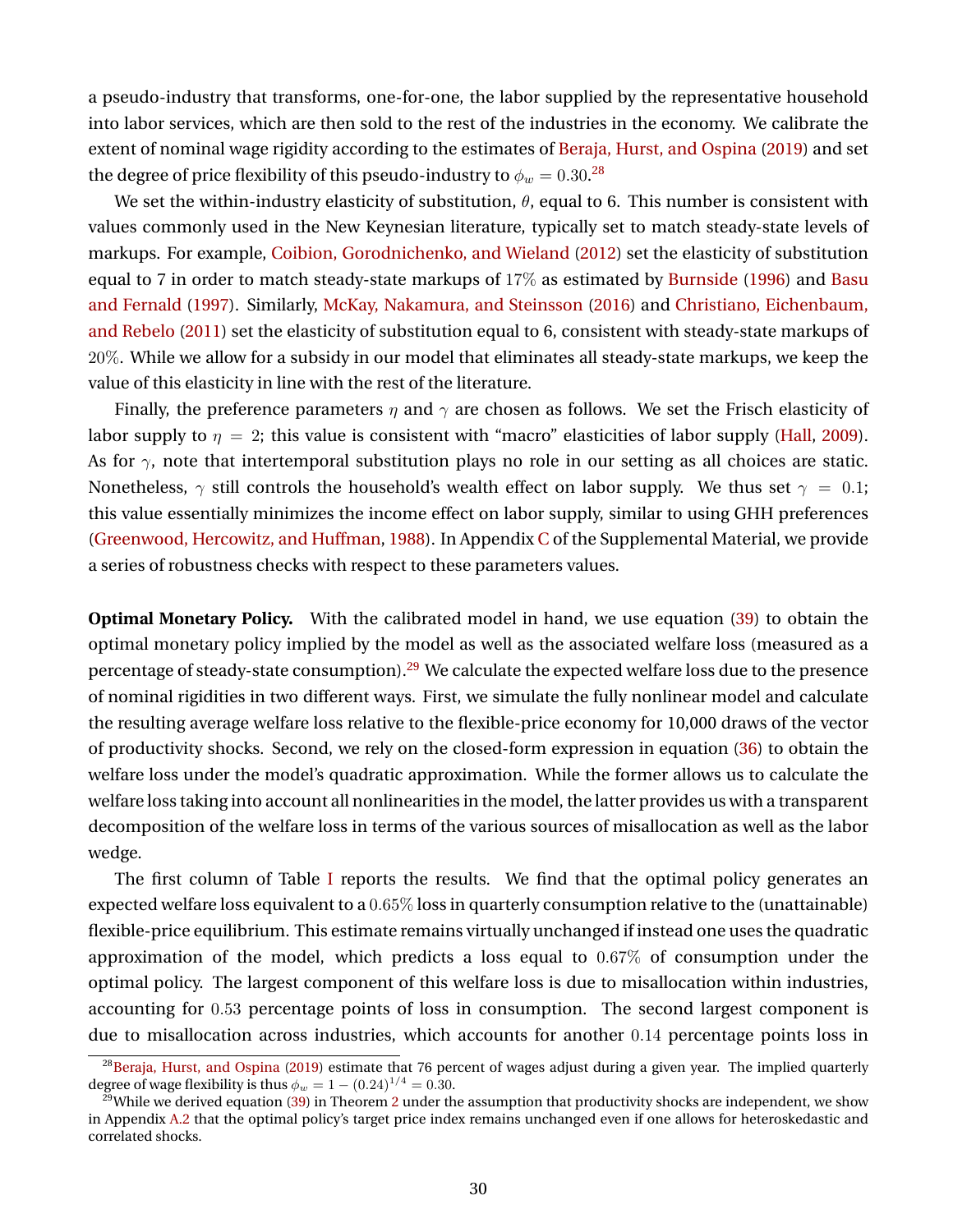<span id="page-31-0"></span>

|                                        | optimal<br>policy<br>$\scriptstyle{(1)}$ | output-gap<br>stabilization<br>(2) | consumption<br>weighted<br>(3) | Domar<br>weighted<br>(4) | stickiness-<br>adjusted CPI<br>(5) |
|----------------------------------------|------------------------------------------|------------------------------------|--------------------------------|--------------------------|------------------------------------|
| Welfare loss (fully nonlinear model)   | 0.65                                     | 0.67                               | 1.85                           | 1.59                     | 1.46                               |
| Welfare loss (quadratic approximation) | 0.67                                     | 0.68                               | 1.08                           | 0.87                     | 0.89                               |
| within-industry misallocation          | 0.53                                     | 0.54                               | 0.73                           | 0.64                     | 0.65                               |
| across-industry misallocation          | 0.14                                     | 0.14                               | 0.15                           | 0.14                     | 0.14                               |
| output gap volatility                  | $10^{-5}$                                | $\theta$                           | 0.20                           | 0.08                     | 0.10                               |
| Cosine similarity to optimal policy    | 1                                        | 0.9931                             | 0.1181                         | 0.1649                   | 0.1358                             |

Table I. Expected Welfare Loss under Various Policies

*Notes:* The table reports the expected welfare loss due to the presence of nominal rigidities under various monetary policies as a percentage of steady-state consumption. The expected welfare loss for the fully nonlinear model is calculated using 10,000 draws. The quadratic approximation of welfare loss and its various components are obtained in accordance with the decomposition in equation [\(36\)](#page-20-3). The last row reports the cosine similarity between each policy and the optimal policy.

consumption. Finally, as the table indicates, under the optimal policy, there is nearly zero welfare loss due to the third component: volatility of the output gap.

Table [I](#page-31-0) also provides a comparison between the performance of the optimal policy and four alternative, non-optimal, price-stabilization policies. The first of these is the policy that minimizes the volatility of output gap. Recall from equation [\(40\)](#page-22-3) that such a policy weighs industries solely based on their size and stickiness. Specifically, it stabilizes a price index with weights given by  $\psi_i^{o.g.}\propto (1/\phi_i-1)\lambda_i$ for all  $i$ , where  $\phi_i$  is the degree of price flexibility of industry  $i$  and  $\lambda_i$  is the corresponding Domar weight. As the second column of the table indicates, the policy that stabilizes the output gap generates a welfare loss that is equivalent to a 0.67% fall in quarterly consumption (0.68% under the quadratic approximation). This welfare loss is incredibly similar to that under the optimal policy both in magnitude as well as in decomposition.

The third and fourth columns of Table [I](#page-31-0) present welfare losses corresponding to two policies that weigh industries by size. The first of these policies, which is akin to targeting CPI or PCE, stabilizes the household's consumption price index, with weights that are equal to consumption shares:  $\psi_i^{\text{cons}} = \beta_i$ . The second policy weighs industries not by consumption shares but by their sales shares:  $\psi_i^\text{Domar} \propto$  $\lambda_i.$  As is evident from the table, and in contrast to the output-gap-stabilization policy, these policies result in materially larger welfare losses compared to the optimal policy: consumption-weight-based price stabilization leads to a welfare loss equivalent to a 1.85% fall in quarterly consumption, while the Domar-weights-based price stabilization results in a welfare loss equivalent to a 1.59% reduction in quarterly consumption.[30](#page-31-1)

Finally, the last column of Table [I](#page-31-0) reports the expected welfare loss under a policy that targets a price

<span id="page-31-1"></span><sup>&</sup>lt;sup>30</sup>Unlike the optimal and output-gap stabilization policies—for which the estimates obtained using the quadratic approximation are very close to the those obtained by simulating the fully nonlinear model—the quadratic approximation underestimates the expected welfare loss under the consumption- and Domar-weights-based stabilization policies.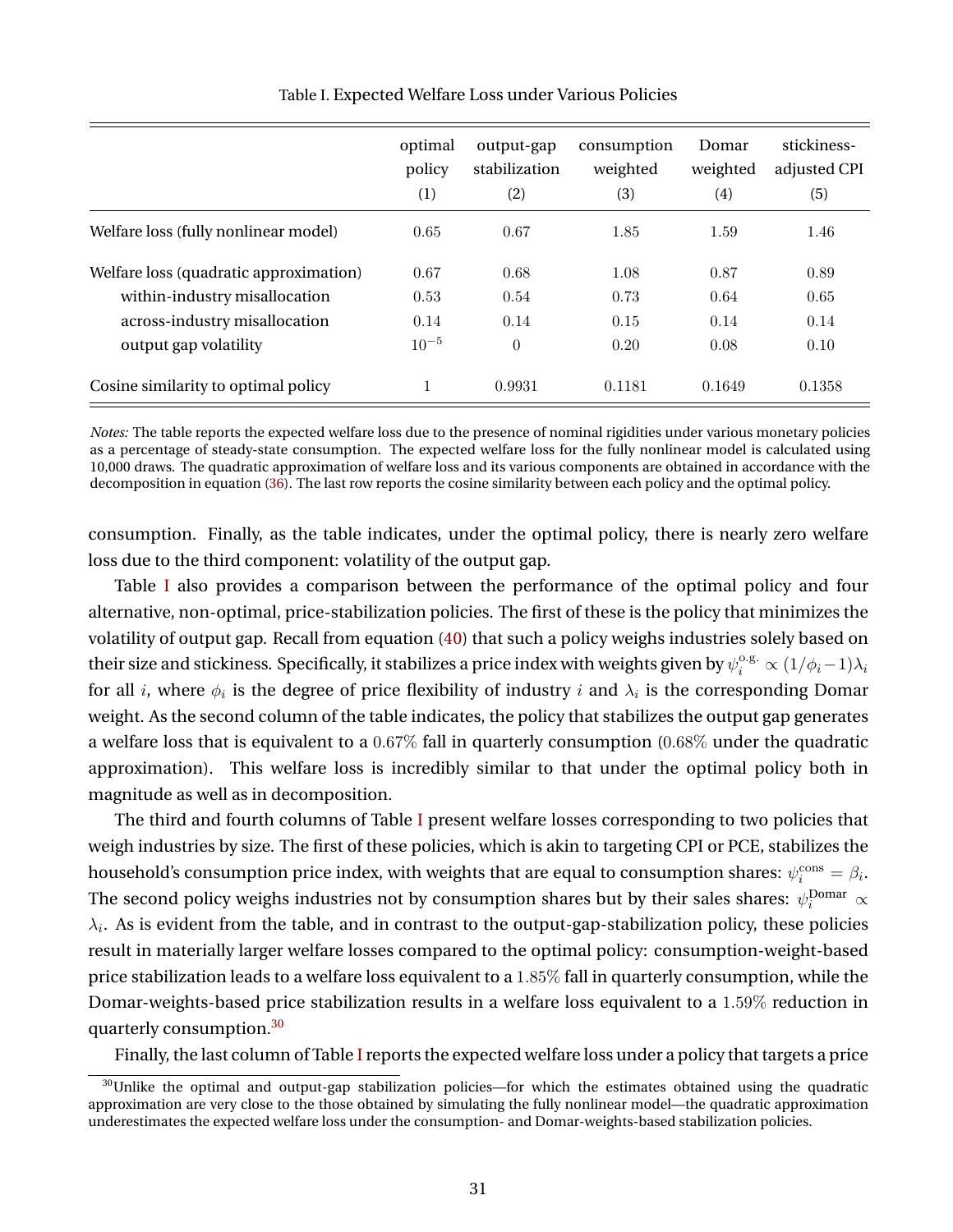index that would have been optimal in a counterfactual economy with no input-output linkages (akin to the horizontal economy in Figure [1\(](#page-27-0)b)). Unlike the purely size-weighted policies in the third and fourth columns, such a policy takes the degree of price stickiness of different industries into account: as in [Benigno](#page-39-6) [\(2004\)](#page-39-6) and [Eusepi, Hobijn, and Tambalotti](#page-41-3) [\(2011\)](#page-41-3), it assigns a higher weight to stickier industries and those with a larger share in the household's consumption basket, while disregarding input-output linkages. Thus, with some abuse of terminology, we refer to this policy as a stickinessadjusted CPI targeting policy. We find that while such a policy outperforms the policy that targets the household's consumption price index, it still generates a significantly larger welfare loss compared to the optimal policy.

**Approximate Optimality of Output-Gap Stabilization.** As already discussed, the welfare differences between the optimal and output-gap-stabilization policies in our calibration are minuscule, amounting to roughly 0.02 percentage points of quarterly consumption. Crucially, the industryspecific weights in the implied target price indices of the two policies are also similar. This similarity can be seen from Figure [3,](#page-33-0) which plots the weights corresponding to the two policies side by side (aggregated to sectoral level and normalized such that the weights in each policy add up to one).

To quantify the similarity between various policies, the last row of Table [I](#page-31-0) reports the cosine similarities between the optimal policy and each of the four alternative policies. According to this measure—which is equal to the cosine of the angle between the two vectors representing the weights in the policies' corresponding target price indices—the optimal and the output-gap-stabilization policies are very similar, with a cosine similarity that exceeds  $99\%.^{31}$  $99\%.^{31}$  $99\%.^{31}$  It is thereby no surprise that the difference in welfare between the two is negligible. For comparison, the cosine similarity between the optimal policy and any of the other three policies does not exceed 17%.

It is important to note that, while the optimal and output-gap-stabilization policies result in nearly identical expected welfare losses, this does not mean that losses due to misallocation are immaterial. In fact, as Table [I](#page-31-0) illustrates, the bulk of the loss under either policy is due to price dispersion within industries. Rather, the similarity between the optimal and output-gap-stabilization policies is driven by the fact that, in our calibration, the components of optimal policy aimed at minimizing the losses from output-gap volatility and misallocation are more or less aligned with one another. This, in turn, is due to two features of our calibration. First, the fact that the within-industry elasticity of substitution,  $\theta = 6$ , is larger than the unit elasticity of substitution across industries (because of Cobb-Douglas technologies) means that losses due to across-industry misallocation are quantitatively less important than those due to within-industry misallocation.<sup>[32](#page-32-1)</sup> Second, the fact that all within-industry elasticities of substitution are assumed to be identical implies that the component of optimal policy aimed at minimizing within-industry price dispersion (i.e.,  $\psi^{\rm within}$  in [\(41\)](#page-22-4)) does not discriminate across industries based on these elasticities and instead ends up weighing industries based on their size and

<span id="page-32-0"></span><sup>&</sup>lt;sup>31</sup>Specifically, if  $\psi$  and  $\hat{\psi}$  denote the vectors representing the weights in two policies' corresponding target price indices, the cosine similarity between the two policies is given by  $\cos(\psi, \hat{\psi}) = \psi' \hat{\psi}/\|\psi\|_2 \|\hat{\psi}\|_2$ . When  $\psi$  and  $\hat{\psi}$  are element-wise nonnegative,  $\cos(\psi, \hat{\psi})$  is always between 0 and 1, and reaches its maximum value of 1 if and only if  $\psi$  and  $\hat{\psi}$  are proportional.

<span id="page-32-1"></span> $^{32}$ This is also reflected in the fact that while, on average, the term corresponding to within-industry misallocation ( $\psi^{\rm within}$ ) accounts for 36.8% of the optimal weight  $\psi^*$ , the term corresponding to across-industry misallocation ( $\psi^{\rm across}$ ) is, on average, responsible for only 3.4% of the optimal weight.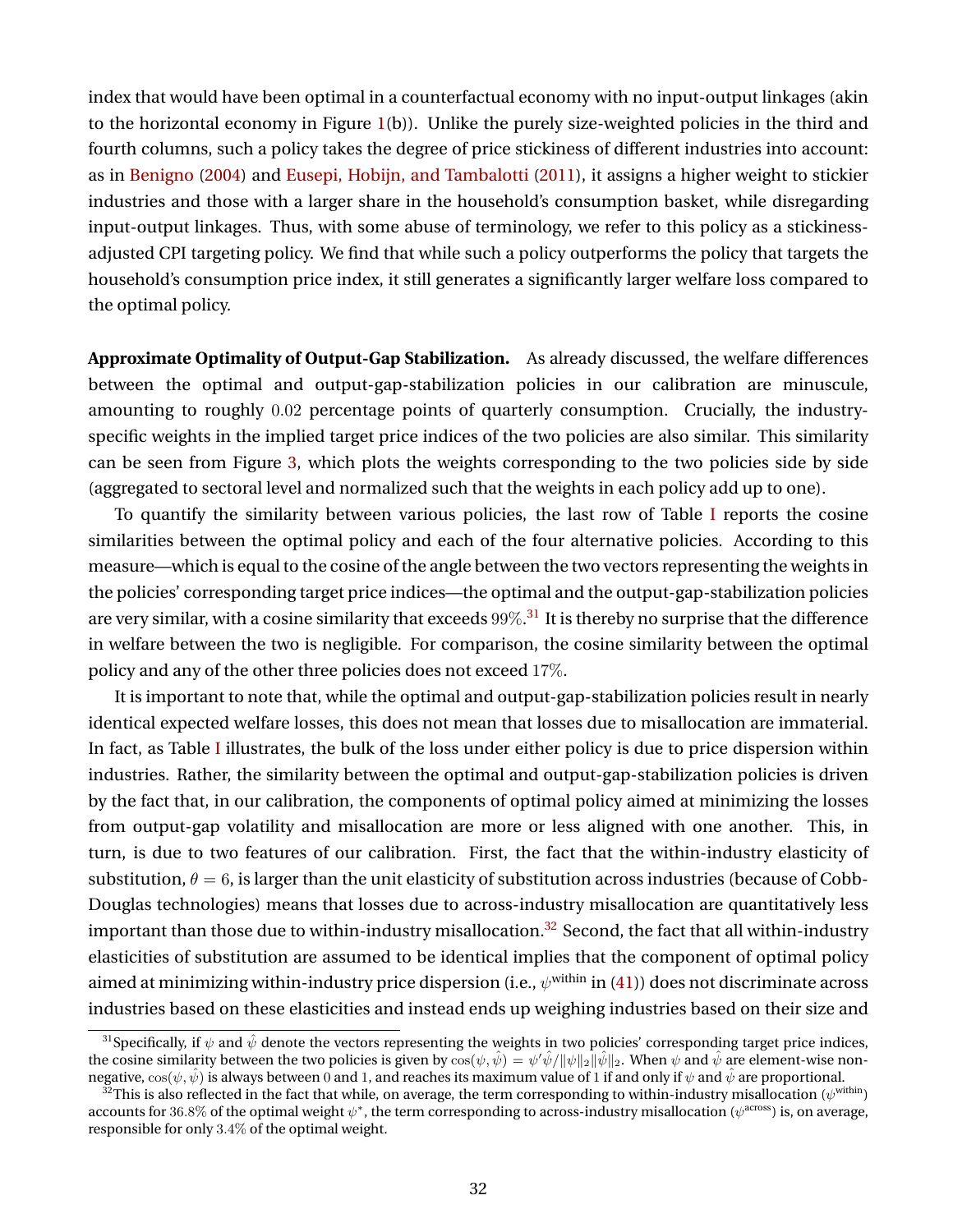<span id="page-33-0"></span>

Figure 3. Industry Weights under Optimal and Output-Gap-Stabilization Policies

*Notes:* The figure plots the weights in the price indices corresponding to the optimal and output-gap-stabilization policies. The weights for each policy are aggregated to sectoral level and are normalized such that they add up to 1.

stickiness—similar to  $\psi^{o.g.}$  . As a result, even though  $\psi^{\rm within}$  and  $\psi^{o.g.}$  are not identical, they both assign higher weights to larger and stickier industries, making the two major components of optimal policy more or less aligned with one another, with a cosine similarity of  $\cos(\psi^{\text{o.g.}}, \psi^{\text{within}}) = 97\%.$ 

We conclude by noting that, as indicated by Figure [3,](#page-33-0) the target price indices under both the optimal and the output-gap-stabilization policies place the greatest weight on the nominal wage. This reflects the facts that (i) labor has the largest Domar weight (equal to 1) and (ii) in our calibration, nominal wage is stickier than most industries' prices. The large weight assigned to the nominal wage by the optimal and the output-gap-stabilization policies is one of the key differences between these policies and the policy that stabilizes the household's consumption price index (which assigns no weight on the nominal wage). $33$ 

Aside from the nominal wage, the optimal and the output-gap-stabilization policies also assign large weights on certain service industries ('Miscellaneous professional, scientific, and technical services' and 'Administrative and support services') as well as health care ('Hospitals') and real estate ('Other real estate'). The reason these particular industries command such large weights is due to the fact that they exhibit large Domar weights but low price flexibility. The service and health care sectors in particular comprise a generous portion of the economy but are relatively sticky. $34$  In contrast, the optimal policy assigns relatively small weights to industries such as 'Apparel', 'Printing', and 'Waste Management', which, despite being relatively sticky, do not exhibit large Domar weights, making them less of a priority for stabilization.

<span id="page-33-1"></span><sup>&</sup>lt;sup>33</sup>That the optimal policy assigns even a larger weight on the nominal wage than the output-gap-stabilization policy is in turn a consequence of the fact that labor is upstream to all other industries (consistent with Proposition [10\)](#page-25-1) and does not rely on any sticky upstream suppliers (Proposition [8\)](#page-24-1).

<span id="page-33-2"></span> $34$ See [Bils and Klenow](#page-39-13) [\(2004\)](#page-39-13), [Dhyne et al.](#page-40-13) [\(2006\)](#page-40-13), and Gorodnichenko and Weber (2016) for more evidence on the stickiness of health care and service sectors in the cross-section (both in the U.S. and in Europe).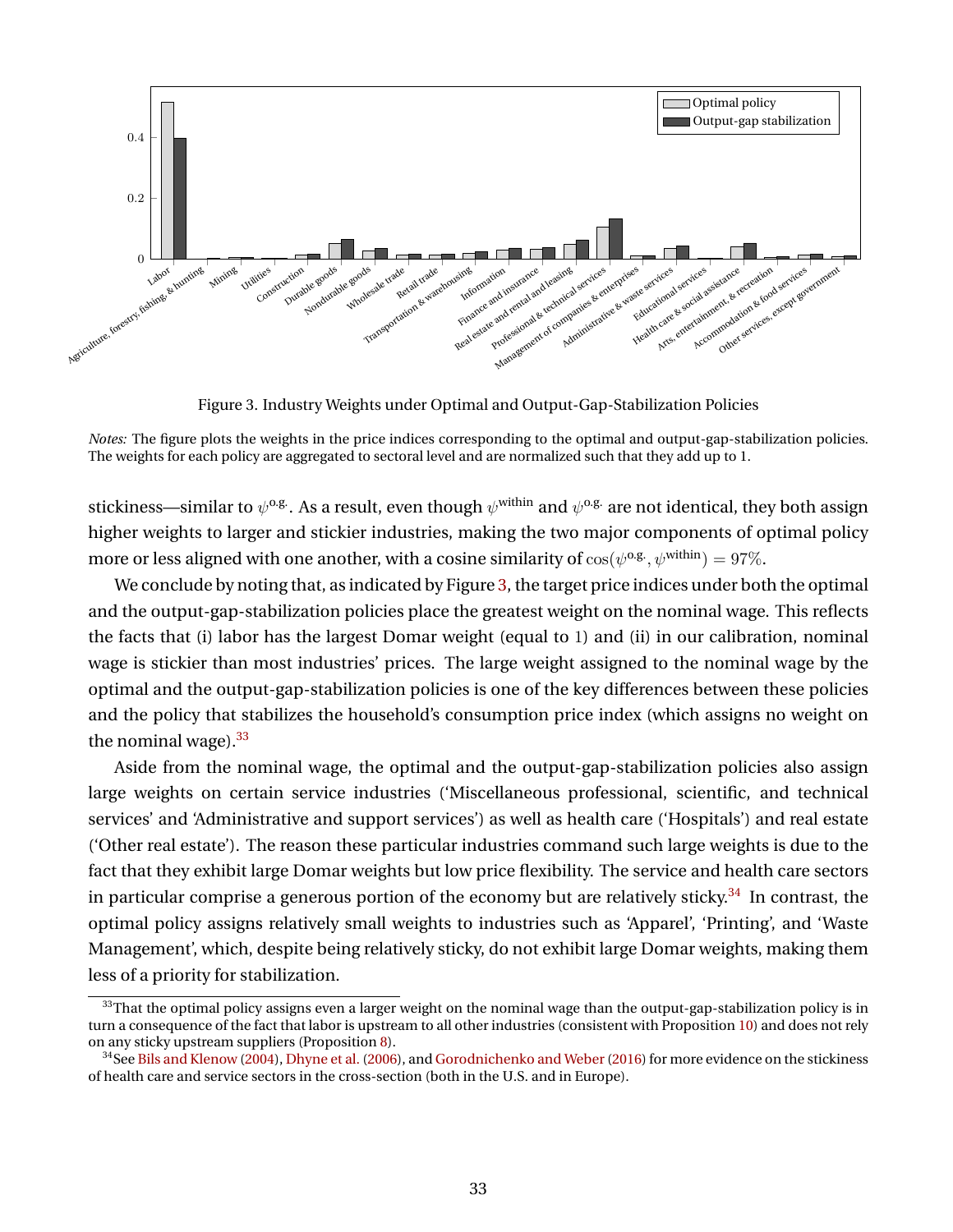## **6 Conclusion**

In this paper, we study the optimal conduct of monetary policy in a multi-sector economy in which firms buy and sell intermediate goods over a production network. We introduce nominal rigidities into a rather canonical multi-sector, input-output model along the lines of [Long and Plosser](#page-42-0) [\(1983\)](#page-42-0) and [Acemoglu et al.](#page-39-0) [\(2012\)](#page-39-0) by assuming that firms make nominal pricing decisions under incomplete information about the aggregate state.

Within the context of this model, we make two theoretical contributions. First, we obtain necessary and sufficient conditions on the economy's disaggregated production structure and the nature of nominal rigidities under which monetary policy can implement flexible-price equilibria and hence restore productive efficiency. As an important byproduct of this result, we also show that these conditions are violated for a generic set of information structures, thus concluding that, generically, monetary policy cannot achieve productive efficiency. This is in stark contrast to the canonical onesector New Keynesian model in which, in the absence of markup shocks, the efficient allocation can be implemented with price stability.

Given that the first-best allocation is generically unattainable, our second theoretical contribution is thereby to characterize the optimal policy and to provide general principles for the optimal conduct of monetary policy in the presence of input-output linkages. In particular, we show that the optimal policy faces a trade-off between three components of welfare loss: misallocation across industries, misallocation within industries, and volatility of the output gap. We find that the optimal monetary policy is a price-index-stabilization policy with higher weights assigned to larger, stickier, and more upstream industries, as well as industries with less sticky upstream suppliers but stickier downstream customers.

Finally, in a quantitative application of our framework, we determine the optimal price index for the U.S. economy and find that moving from a policy that targets the household's consumption price index (i.e., a policy that is akin to targeting CPI or PCE) to the optimal price index can result in significant welfare gains. At the same time, we also find that, in our calibration, the difference in welfare loss under the optimal policy and under the policy that stabilizes the output gap is rather negligible.

Our theoretical and quantitative results can inform the policy debate around the appropriate price index the central bank should target [\(Mishkin,](#page-42-14) [2007;](#page-42-14) [Bullard,](#page-39-16) [2011;](#page-39-16) [Thornton,](#page-42-15) [2011\)](#page-42-15). There are numerous measures of the aggregate price level; the indices most often considered by policymakers are overall measures of consumer prices (the CPI or the PCE), measures of consumer prices that exclude food and energy categories (core CPI or core PCE), as well as measures of producer prices (the PPI). On the theoretical side, our results provide a formal framework to account for the disaggregated nature of production in designing the proper target index. On the quantitative side, the near optimality of the output-gap-stabilization policy indicate that inflation measures that discount flexible-price sectors but also weigh sectors by their sales shares are desirable stabilization targets.

We view our paper as a step towards exploring the implications of the disaggregated nature of production for the transmission and the optimal conduct of monetary policy. Several important issues, however, remain open for future research. First, as emphasized throughout the paper, we assumed that the underlying flexible-price allocation in our economy is efficient. While this was a conscious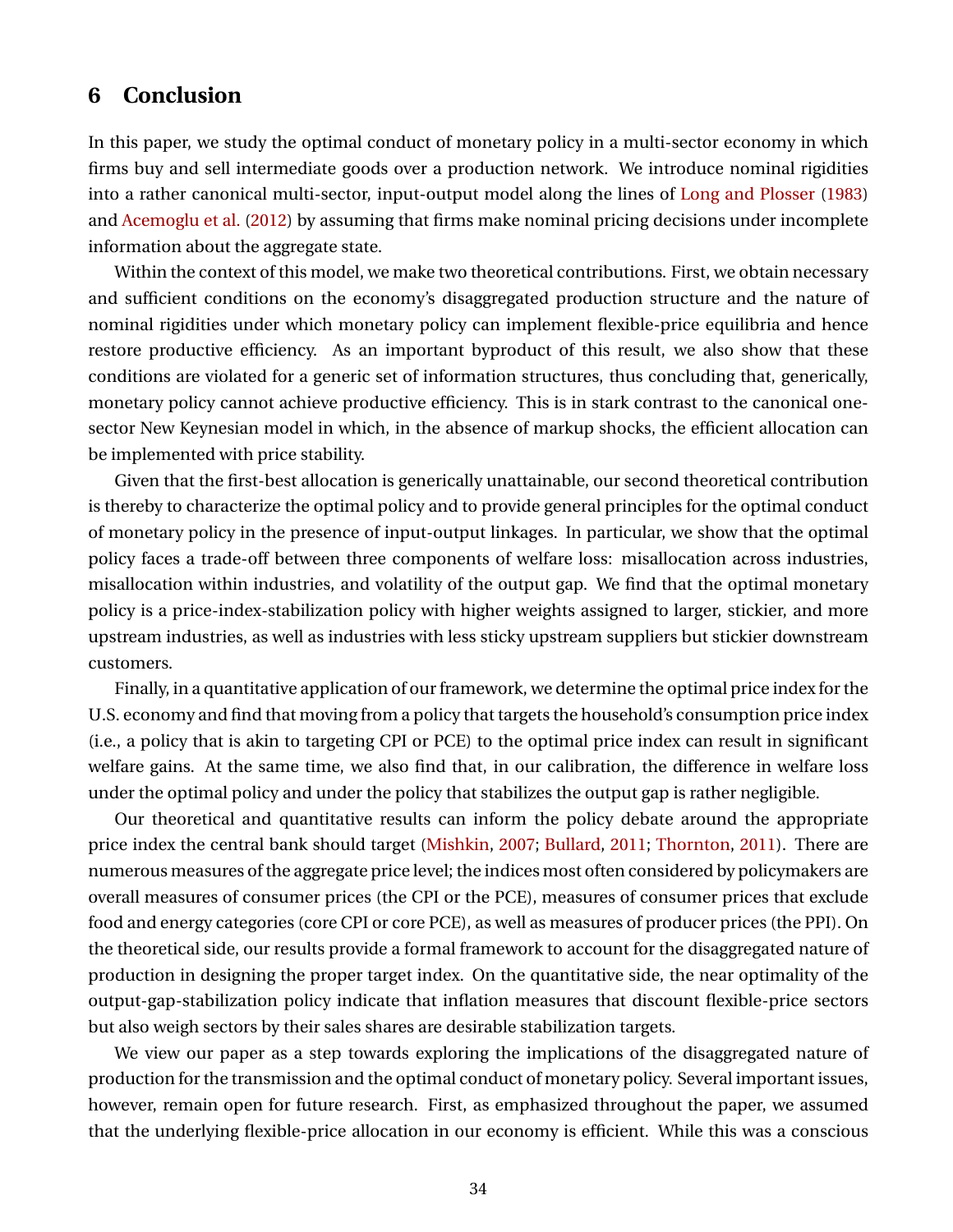modeling decision made in order to isolate how the multi-sector, input-output feature of our economy fundamentally changes the policy prescriptions of one-sector New Keynesian models, the role of monetary policy would be more complicated in an economy with an inefficient steady-state, as the monetary policy faces an additional trade-off between stabilizing prices and substituting for missing tax instruments. Exploring the implications of such a trade-off for the conduct of monetary policy would be a natural next step.

Second, a growing empirical literature has documented the propagation of real shocks—such as natural disasters [\(Carvalho et al.,](#page-40-14) [2021\)](#page-40-14), trade shocks [\(Huneeus,](#page-41-13) [2019\)](#page-41-13), and demand shocks [\(Acemoglu](#page-38-0) [et al.,](#page-38-0) [2016\)](#page-38-0)—over input-output linkages. Similar empirical investigations on the production network's role as a monetary transmission mechanism, along the lines of [Ozdagli and Weber](#page-42-4) [\(2021\)](#page-42-4), would shed further light on how monetary policy can shape real economic outcomes.

## **A Appendix**

### **A.1 Propagation of Productivity and Monetary Shocks**

In this appendix, we characterize the propagation of real and monetary shocks over the economy's production network under a general specification of nominal rigidities modeled as information frictions. As in Section [4,](#page-16-0) we focus our analysis on the class of Cobb-Douglas economies by assuming that the production technology of firms in industry  $i$  and the household consumption bundle are given by [\(19\)](#page-15-5) and [\(20\)](#page-15-6), respectively. We also assume logarithmic utility ( $\gamma = 1$ ) and a fully elastic labor supply ( $\eta \to \infty$ ). In contrast to Section [4,](#page-16-0) however, we do not impose any restrictions on the information structure. Finally, as is standard, we consider the log-linearization of the economy as  $\delta \to 0$ , where  $\delta$  parameterizes the standard deviation of productivity shocks. Specifically, we assume that  $var_{ik}(\log z) = O(\delta^2)$  for all firms in the economy.

We start with a definition. Denote the economy's input-output matrix by A and let  $\mathbb{E}_{ik}[\cdot]$  denote the expectation with respect to the information set of firm  $k$  in industry  $i.$  For any vector  $t=(t_1,\ldots,t_n)'$ and any integer  $r \geq 1$ , define

<span id="page-35-0"></span>
$$
\bar{\mathbb{E}}_i^{(r+1)}[t] = \sum_{j=1}^n a_{ij} \int_0^1 \mathbb{E}_{ik} \bar{\mathbb{E}}_j^{(r)}[t] \, \mathrm{d}k,\tag{A.1}
$$

with the initial condition  $\bar{\mathbb{E}}_i^{(1)}$  $\bar{\mathbf{E}}_i^{(1)}[t] \;=\; \int_0^1 \mathbb{E}_{ik}[t_i] \, \mathrm{d}k.$  In words,  $\bar{\mathbb{E}}_i^{(r+1)}$  $\binom{r+1}{i}$  is the cross-sectional average expectation of firms in industry  $i$  of their suppliers' expectations in the previous iteration,  $\bar{\mathbb{E}}_i^{(r)}$  $_{j}^{\left( r\right) }[\cdot],$  with weights given by expenditure shares,  $a_{ij}$ . The expression in [\(A.1\)](#page-35-0), which is similar to the iterated expectations operator of [Golub and Morris](#page-41-14) [\(2018\)](#page-41-14), captures firms' higher-order average expectations, with a larger r corresponding to a higher order of iterated expectations. As is evident from  $(A.1)$ , these expectations depend on the interaction between the production network and the information structure. $35$  We have the following result:

<span id="page-35-1"></span><sup>&</sup>lt;sup>35</sup>For example, in the special case that the economy's information structure is given by [\(22\)](#page-16-2) and [\(23\)](#page-16-3), the vector of average iterated expectations of order  $r$  of log productivity shocks is equal to  $\bar{\mathbb{E}}^{(r)}[\log z] = \tilde{\bm{\Phi}}(\mathbf{A}\bm{\Phi})^{r-1}\log z$ , where  $\bm{\Phi} = \text{diag}(\phi_1, \dots, \phi_n)$ is the diagonal matrix of price flexibilities.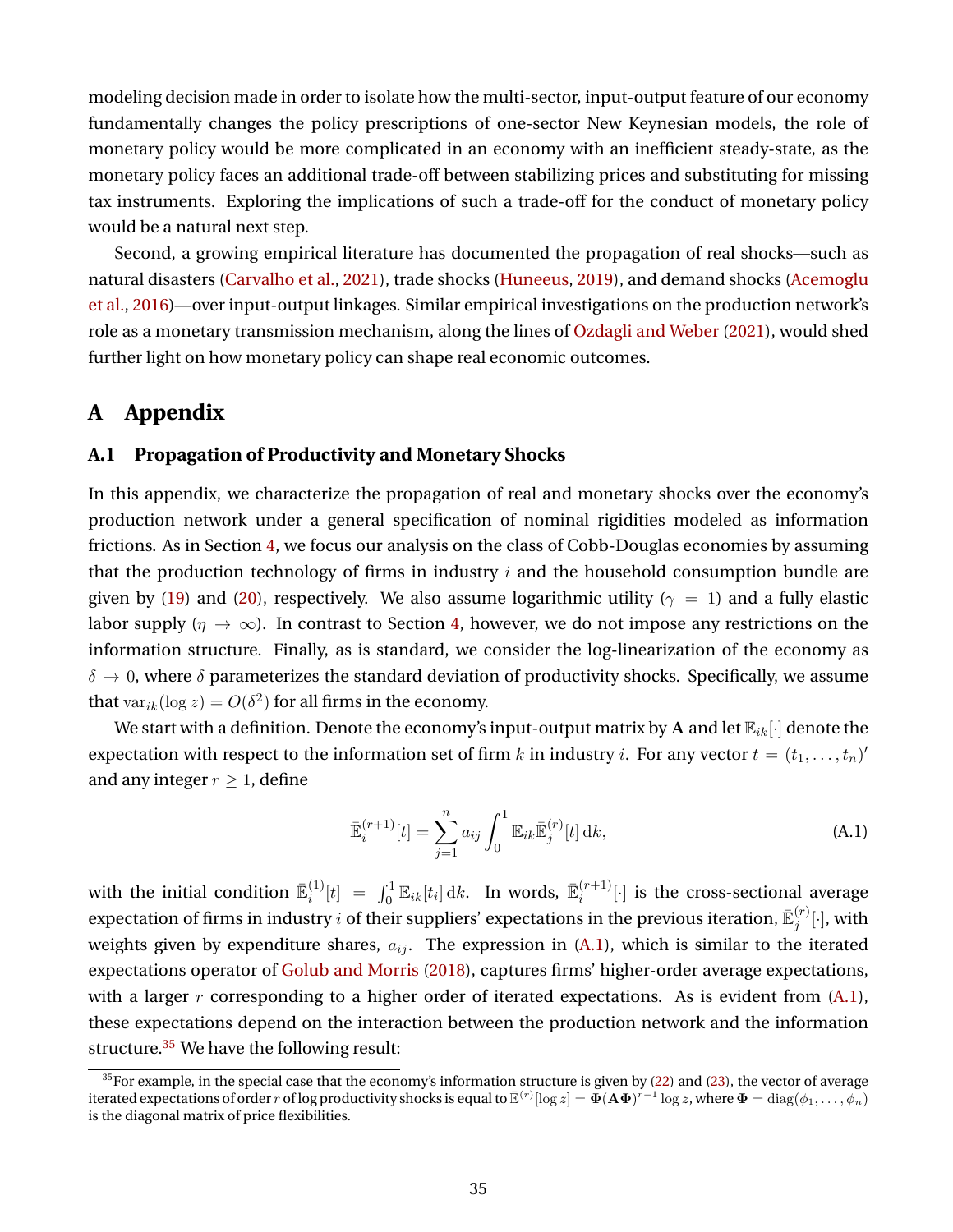<span id="page-36-1"></span>**Proposition A.1.** *Aggregate output satisfies*

<span id="page-36-0"></span>
$$
\log C = \sum_{r=1}^{\infty} \sum_{i=1}^{n} \beta_i \overline{\mathbb{E}}_i^{(r)} [\log z] + \sum_{i=1}^{n} \beta_i \left( \log m - \sum_{r=1}^{\infty} \overline{\mathbb{E}}_i^{(r)} [\alpha \log m] \right) + o(\delta), \tag{A.2}
$$

*where*  $\mathbb{\bar{E}}_i^{(r)}$  $\binom{[r]}{i}$  denotes the r-th order average expectations of firms in industry  $i$  as defined in [\(A.1\)](#page-35-0).

This result expresses (log) aggregate output in terms of the economy's production network and information structure. It also characterizes the impact of real and monetary shocks on output: the first term on the right-hand side of [\(A.2\)](#page-36-0) captures the aggregate impact of productivity shocks, whereas the second term captures the impact of monetary shocks (and hence, the degree of monetary nonneutrality). The key observation is that both terms depend not only on firms' first-order expectations, but also on their higher-order expectations (and in particular, on firms' expectations of their suppliers' expectations, firms' expectations of their suppliers' expectations of their suppliers' expectations, and so on). The dependence on these iterated expectations reflects the strategic complementarities in firms' price-setting behavior discussed in Subsection [4.1:](#page-18-6) firms set their nominal prices based on their expectations of their nominal marginal costs, which in turn depends on their suppliers' expectations.

To see the implications of Proposition [A.1,](#page-36-1) it is instructive to consider the two stylized production networks depicted in Figure [1.](#page-27-0) For simplicity, we assume that all firms within each industry have access to the same information. Starting with the horizontal production network in Example [2,](#page-26-1) it follows from [\(A.2\)](#page-36-0) that aggregate output is given by

<span id="page-36-3"></span>
$$
\log C = \sum_{i=1}^{n} \beta_i \mathbb{E}_i[\log z_i] + \sum_{i=1}^{n} \beta_i (\log m - \mathbb{E}_i[\log m]) + o(\delta), \tag{A.3}
$$

where  $\beta_i$  is the share of good  $i$  in the household's consumption bundle (which is also equal to  $i$ 's steady-state Domar weight). A few observations are immediate. First, since there are no inputoutput linkages in the horizontal economy, aggregate output only depends on the firms' first-order expectations. Second, the aggregate impact of idiosyncratic productivity shocks to industry  $i$  depends not only on i's Domar weight—as would have been the case in the absence of nominal rigidities but also on *i*'s uncertainty about the shocks' realizations: regressing  $\log C$  on  $\log z_i$  results in a slope coefficient that is equal to  $\beta_i\text{var}[\mathbb{E}_i(\log z_i)]/\text{var}(\log z_i).^{36}$  $\beta_i\text{var}[\mathbb{E}_i(\log z_i)]/\text{var}(\log z_i).^{36}$  $\beta_i\text{var}[\mathbb{E}_i(\log z_i)]/\text{var}(\log z_i).^{36}$  Finally, [\(A.3\)](#page-36-3) indicates that a monetary shock would have a greater impact on aggregate output the more uncertain the firms are about its realization. This can be seen by regressing  $\log C$  on  $\log m$ , which results in a slope coefficient that is equal to  $\sum_{i=1}^{n} \beta_i \mathbb{E}[\text{var}_i(\log m)] / \text{var}(\log m).^{37}$  $\sum_{i=1}^{n} \beta_i \mathbb{E}[\text{var}_i(\log m)] / \text{var}(\log m).^{37}$  $\sum_{i=1}^{n} \beta_i \mathbb{E}[\text{var}_i(\log m)] / \text{var}(\log m).^{37}$ 

Next, consider the vertical economy in Example [1.](#page-26-0) In this case, [\(A.2\)](#page-36-0) implies that

$$
\log C = \sum_{i=1}^n \mathbb{E}_1 \mathbb{E}_2 \dots \mathbb{E}_i [\log z_i] + (\log m - \mathbb{E}_1 \mathbb{E}_2 \dots \mathbb{E}_n [\log m]) + o(\delta).
$$

<span id="page-36-2"></span><sup>&</sup>lt;sup>36</sup>Due to the law of total variance, this coefficient is always less than or equal to industry *i*'s Domar weight ( $\beta_i$ ) and is equal to it only when firms in industry i face no uncertainty about the realization of shocks to i (i.e., when var<sub>i</sub>(log  $z_i$ ) = 0).

<span id="page-36-4"></span> $37$ This coefficient is always in the unit interval, and is equal to zero if and only if all firms have perfect information about the realization of the monetary shock. More generally, the slope coefficient of the regression of  $\log C$  on  $\log m$  extends the measure of monetary non-neutrality in [\(33\)](#page-20-6) to economies with arbitrary information structures.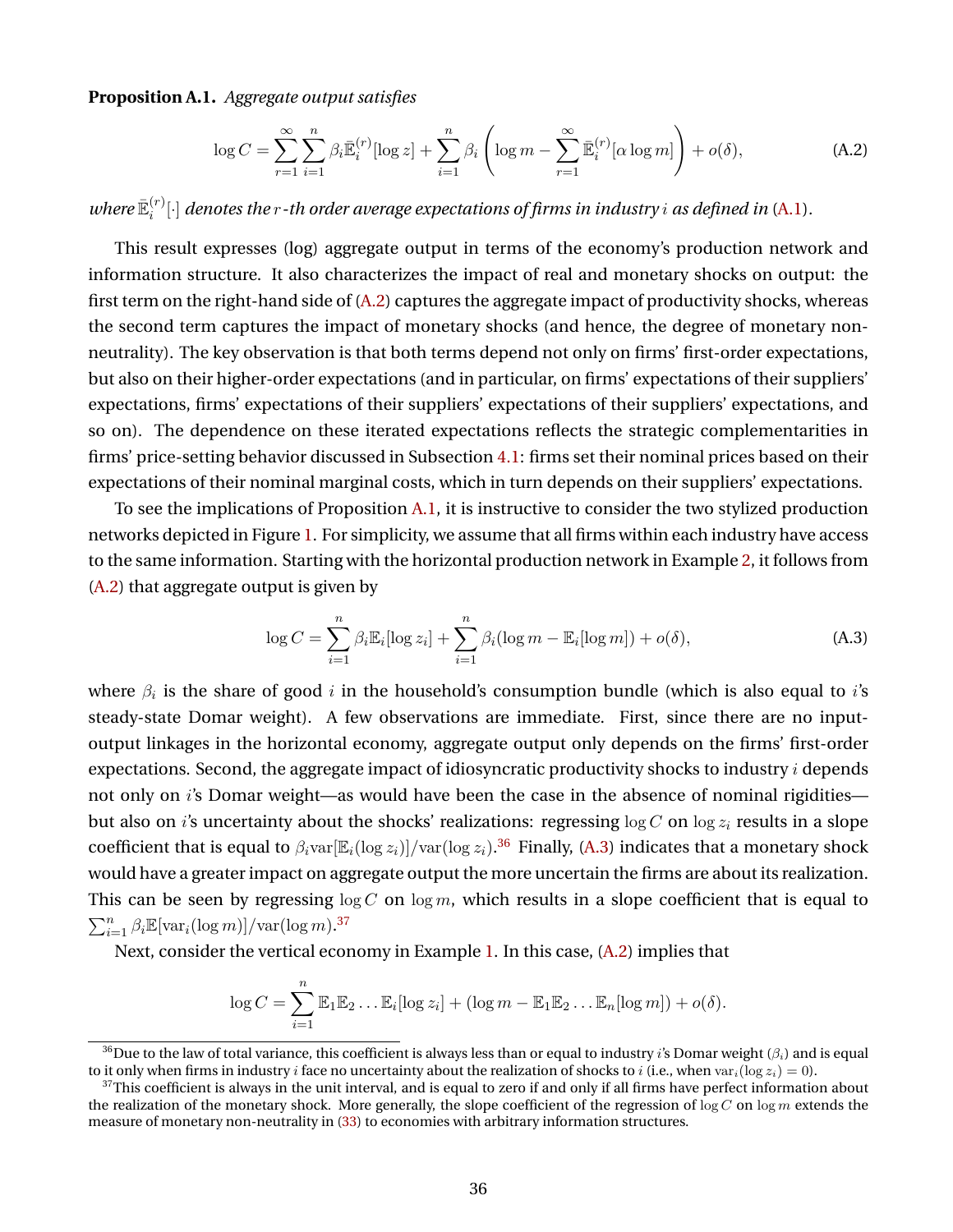In contrast to the horizontal economy, the aggregate impacts of productivity and monetary shocks in this economy also depend on firms' higher-order expectations. This, of course, is a consequence of the presence of input-output linkages in the vertical economy and the resulting strategic complementarities in firms' price-setting behavior. Furthermore, as discussed in Subsection [4.1,](#page-18-6) they translate into more sluggish adjustments in nominal prices and increase the degree of monetary nonneutrality.

**Proposition A.2.** *The vector of industry-level log outputs is given by*

<span id="page-37-1"></span>
$$
\log y = \log y^* - (\mathbf{A} + \mathbf{\Lambda}^{-1} \mathbf{L}' \mathbf{\Lambda} (\mathbf{I} - \mathbf{A})) \left( \mathbf{L} \log z - \sum_{r=1}^{\infty} \bar{\mathbb{E}}^{(r)} [\log z] \right)
$$
  
+ (\mathbf{A} + \mathbf{\Lambda}^{-1} \mathbf{L}' \mathbf{\Lambda} (\mathbf{I} - \mathbf{A})) \left( \mathbf{1} \log m - \sum\_{r=1}^{\infty} \bar{\mathbb{E}}^{(r)} [\alpha \log m] \right) + o(\delta), \tag{A.4}

where  $\log y^*$  *denotes the vector of log outputs under flexible prices,*  $\Lambda = \text{diag}(\lambda_1, \dots, \lambda_n)$  *is the diagonal* matrix of Domar weights, and  $\bar{\mathbb{E}}^{(r)}[t]$  is a vector whose  $i$  -th element is given by  $\bar{\mathbb{E}}^{(r)}_i$  $i^{(r)}[t]$ .

This result, which is the industry-level counterpart to Proposition [A.1,](#page-36-1) characterizes the impact of real and monetary shocks on sectoral output in the presence of nominal rigidities. Specifically, the second term on the right-hand side of  $(A.4)$  captures how nominal rigidities distort the propagation of productivity shocks compared to the flexible-price economy, whereas the third term captures the extent to which monetary shocks propagate over the production network. As in [\(A.2\)](#page-36-0), both terms in general depend not only on firms' first-order expectations, but also on their expectations of higher orders.

## <span id="page-37-0"></span>**A.2 Heteroskedastic and Correlated Shocks**

In Section [4,](#page-16-0) we assumed that productivity shocks  $(z_1, \ldots, z_n)$  are independent and identically distributed. In this appendix, we derive the optimal monetary policy while allowing for heteroskedastic and correlated shocks. In particular, we generalize [\(22\)](#page-16-2) by assuming that log productivity shocks are jointly normally distributed according to

<span id="page-37-2"></span>
$$
\log z \sim \mathcal{N}(0, \delta^2 \Sigma),\tag{A.5}
$$

where  $\delta > 0$  is a normalization constant and  $\Sigma$  is an  $n \times n$  positive definite matrix that parameterizes the variance-covariance matrix of the shocks. The assumption that  $\Sigma$  is positive definite is trivially satisfied if the productivity shock to each industry has some idiosyncratic component. In order to keep the analysis tractable, we focus on sticky information pricing frictions similar to [Mankiw and Reis](#page-42-8) [\(2002\)](#page-42-8), according to which firms in each industry can either set their prices flexibly with no frictions or face full nominal rigidity. More specifically, we assume that fraction  $\phi_i$  of firms in industry *i* receive perfectly informative signals about the realized productivity shocks, while the remaining  $1-\phi_i$  fraction of firms receive no information. Thus, as in Section [4,](#page-16-0)  $\phi_i$  captures the degree of price flexibility of industry *i*. We have the following result:

<span id="page-37-3"></span>**Proposition A.3.** *Suppose productivity shocks are distributed according to* [\(A.5\)](#page-37-2)*. The optimal monetary* policy is a price-stabilization policy of the form  $\sum_{s=1}^n \psi_s^* \log p_s = 0$ , where  $\psi_s^*$  is given by [\(39\)](#page-22-2).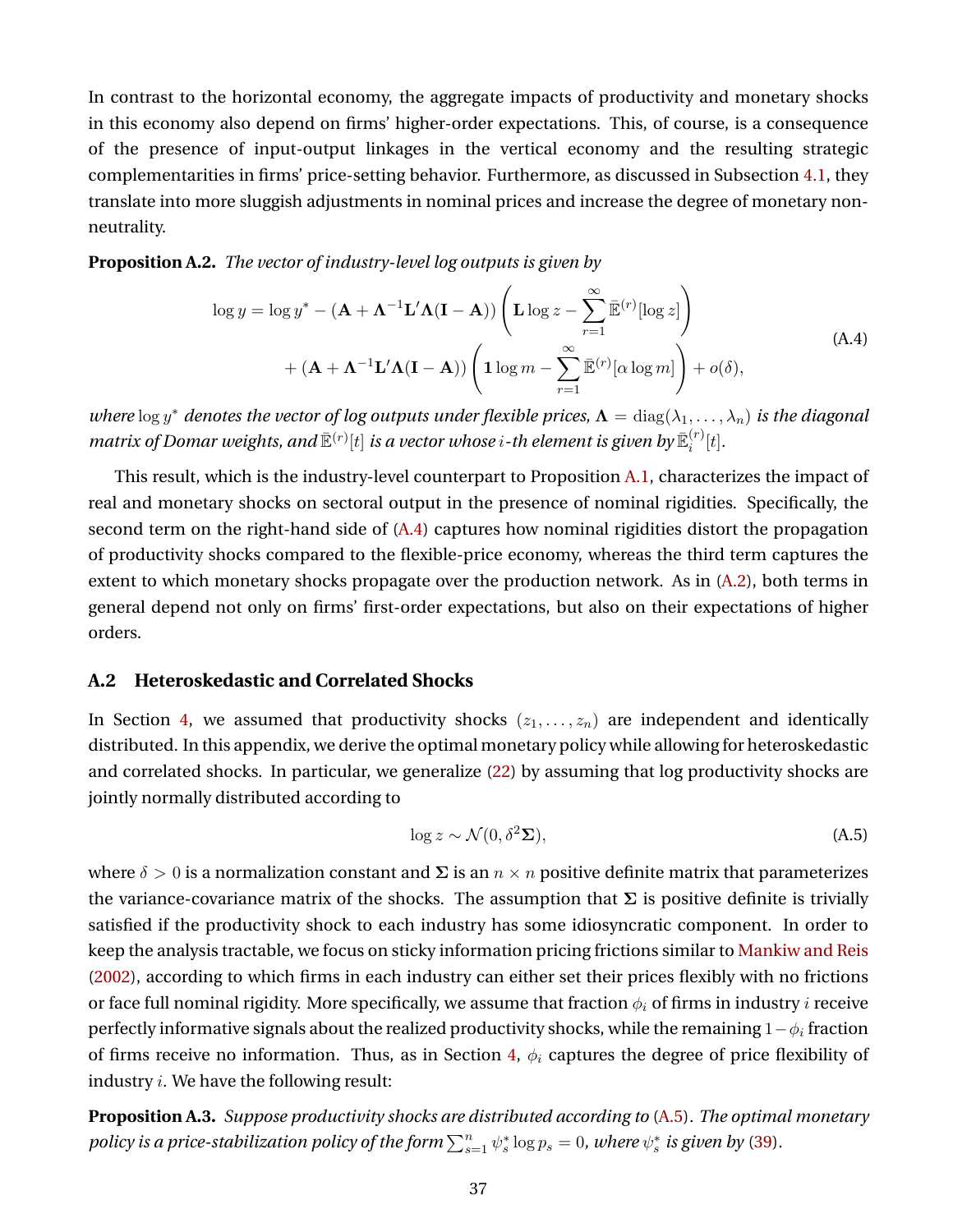Proposition [A.3](#page-37-3) establishes that optimal monetary policy is invariant to the distribution of shocks, as the target price-stabilization index  $\sum_{s=1}^n\psi_s^* \log p_s$  remains the same as the one in Theorem [2.](#page-22-1) This is a consequence of the assumption that the monetary authority can set nominal aggregate demand as a function of the realized productivities,  $(z_1, \ldots, z_n)$ . That the policy can be indexed to the aggregate state of the economy means that the monetary authority can minimizes the welfare loss due to the presence of nominal rigidities state-by-state, irrespective of the ex ante distribution of shocks.

#### <span id="page-38-1"></span>**A.3 Information Frictions on the Monetary Authority**

The characterization of the optimal policy in Theorem [2](#page-22-1) relies on the assumption that the monetary authority can set nominal aggregate demand as a function of the realized productivity shocks. In this appendix, we relax this assumption by assuming that the monetary authority only has imperfect information about the shocks' realizations.

Specially, we assume that the monetary authority observes a collection of signal  $(\hat{\omega}_1, \dots, \hat{\omega}_n)$  given by

<span id="page-38-2"></span>
$$
\hat{\omega}_i = \log z_i + \hat{\epsilon}_i \qquad , \qquad \hat{\epsilon}_i \sim \mathcal{N}(0, \delta^2 \hat{\sigma}^2), \tag{A.6}
$$

where  $\hat{\sigma}$  parameterizes the monetary authority's uncertainty about the shocks' realizations and the noise terms  $(\hat{\epsilon}_1,\ldots,\hat{\epsilon}_n)$  are independent from one another and the productivity shocks. As in Section [4,](#page-16-0) we assume that all productivity shocks are drawn independently according to [\(22\)](#page-16-2), and we characterize the optimal policy to a first-order approximation as  $\delta \to 0$ . In order to keep the analysis tractable, we once again focus on a pricing friction according to which fraction  $\phi_i$  of firms in each industry *i* have complete information about the realization of all shocks—and hence can set their prices flexibly with no frictions—while the remaining  $1-\phi_i$  fraction face full nominal rigidity. We also assume logarithmic utility ( $\gamma = 1$ ) and a fully elastic labor supply ( $\eta \to \infty$ ).

<span id="page-38-3"></span>**Proposition A.4.** *Suppose the monetary authority is subject to information frictions and has access to signals given by* [\(A.6\)](#page-38-2)*. The optimal monetary policy minimizes the volatility of the price index*  $\sum_{i=1}^n \psi_s^* \log p_s$ , where  $\psi_s^*$  is given by [\(39\)](#page-22-2).

When the monetary authority cannot set nominal aggregate demand as a function of the realized productivity shocks, it is no longer able to implement the price-stabilization policy in Theorem [2.](#page-22-1) Nonetheless, Proposition [A.4](#page-38-3) establishes that the nature of optimal policy remains unchanged: (i) instead of fully stabilizing a target price index, the optimal policy minimizes the volatility of a target price index and (ii) this target price index is the same as the target in Theorem [2.](#page-22-1) $^\mathrm{38}$  $^\mathrm{38}$  $^\mathrm{38}$ 

## **References**

<span id="page-38-0"></span>Acemoglu, Daron, Ufuk Akcigit, and William Kerr (2016), "Networks and the macroeconomy: An empirical exploration." In *National Bureau of Economic Research Macroeconomics Annual* (Martin Eichenbaum and Jonathan Parker, eds.), volume 30, 276–335, University of Chicago Press.

<span id="page-38-4"></span><sup>&</sup>lt;sup>38</sup>Note that we obtain this result under the assumption that the monetary authority's information set is exogenous, thus ruling out the possibility of implementing a policy that is contingent on objects that are determined endogenously in equilibrium.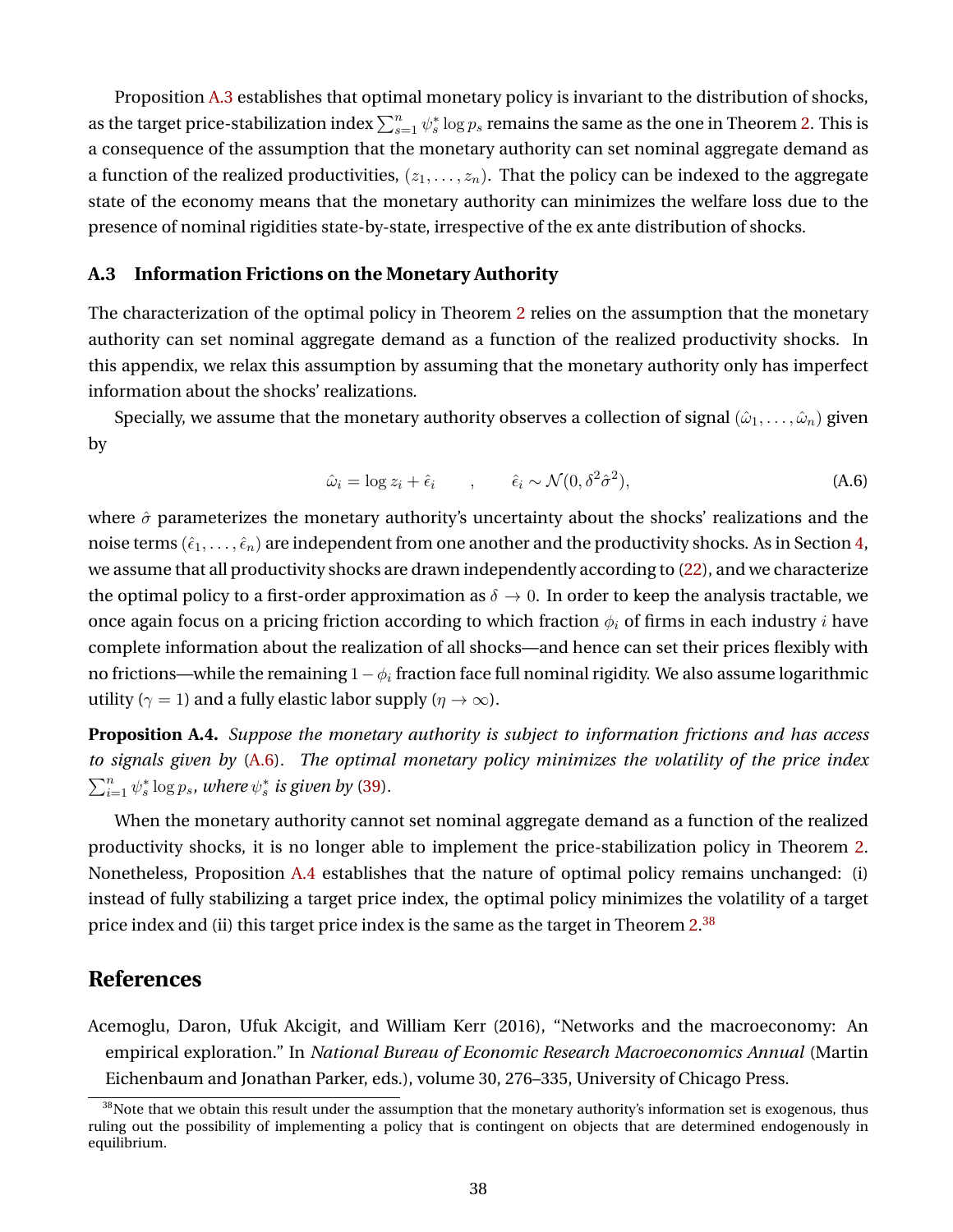- <span id="page-39-0"></span>Acemoglu, Daron, Vasco M. Carvalho, Asuman Ozdaglar, and Alireza Tahbaz-Salehi (2012), "The network origins of aggregate fluctuations." *Econometrica*, 80(5), 1977–2016.
- <span id="page-39-7"></span>Acemoglu, Daron, Asuman Ozdaglar, and Alireza Tahbaz-Salehi (2017), "Microeconomic origins of macroeconomic tail risks." *American Economic Review*, 107(1), 54–108.
- <span id="page-39-11"></span>Angeletos, George-Marios and Jennifer La'O (2013), "Sentiments." *Econometrica*, 81(2), 739–779.
- <span id="page-39-1"></span>Angeletos, George-Marios and Jennifer La'O (2020), "Optimal monetary policy with informational frictions." *Journal of Political Economy*, 128(3), 1027–1064.
- <span id="page-39-5"></span>Aoki, Kosuke (2001), "Optimal monetary policy responses to relative-price changes." *Journal of Monetary Economics*, 48(1), 55–80.
- <span id="page-39-8"></span>Atalay, Enghin (2017), "How important are sectoral shocks?" *American Economic Journal: Macroeconomics*, 9(4), 254–280.
- <span id="page-39-2"></span>Atkinson, Anthony and Joseph Stiglitz (2015), *Lectures on Public Economics Updated edition*, 2 edition. Princeton University Press.
- <span id="page-39-4"></span>Baqaee, David Rezza and Emmanuel Farhi (2020), "Productivity and misallocation in general equilibrium." *Quarterly Journal of Economics*, 135(1), 105–163.
- <span id="page-39-10"></span>Basu, Susanto (1995), "Intermediate Goods and Business Cycles: Implications for Productivity and Welfare." *American Economic Review*, 85(3), 512–531.
- <span id="page-39-15"></span>Basu, Susanto and John G Fernald (1997), "Returns to scale in U.S. production: Estimates and implications." *Journal of Political Economy*, 105(2), 249–283.
- <span id="page-39-6"></span>Benigno, Pierpaolo (2004), "Optimal monetary policy in a currency area." *Journal of International Economics*, 63(2), 293–320.
- <span id="page-39-14"></span>Beraja, Margin, Erik Hurst, and Juan Ospina (2019), "The aggregate implications of regional business cycles." *Econometrica*, 87(6), 1789–1833.
- <span id="page-39-12"></span>Bergemann, Dirk, Tibor Heumann, and Stephen Morris (2017), "Information and interaction." Cowles Foundation Discussion Paper No. 2088.
- <span id="page-39-3"></span>Bigio, Saki and Jennifer La'O (2020), "Distortions in production networks." *Quarterly Journal of Economics*, 135(4), 2187–2253.
- <span id="page-39-13"></span>Bils, Mark and Peter J. Klenow (2004), "Some evidence on the importance of sticky prices." *Journal of Political Economy*, 112(5), 947–985.
- <span id="page-39-9"></span>Blanchard, Olivier J. (1983), "Price asynchronization and price-level inertia." In *Inflation, Debt and Indexation* (Rudiger Dornbusch and Mario H. Simonson, eds.), MIT Press, Cambridge, MA.
- <span id="page-39-16"></span>Bullard, James B. (2011), "Measuring inflation: the core is rotten." *Federal Reserve Bank of St. Louis Review*, 93(4), 223–233.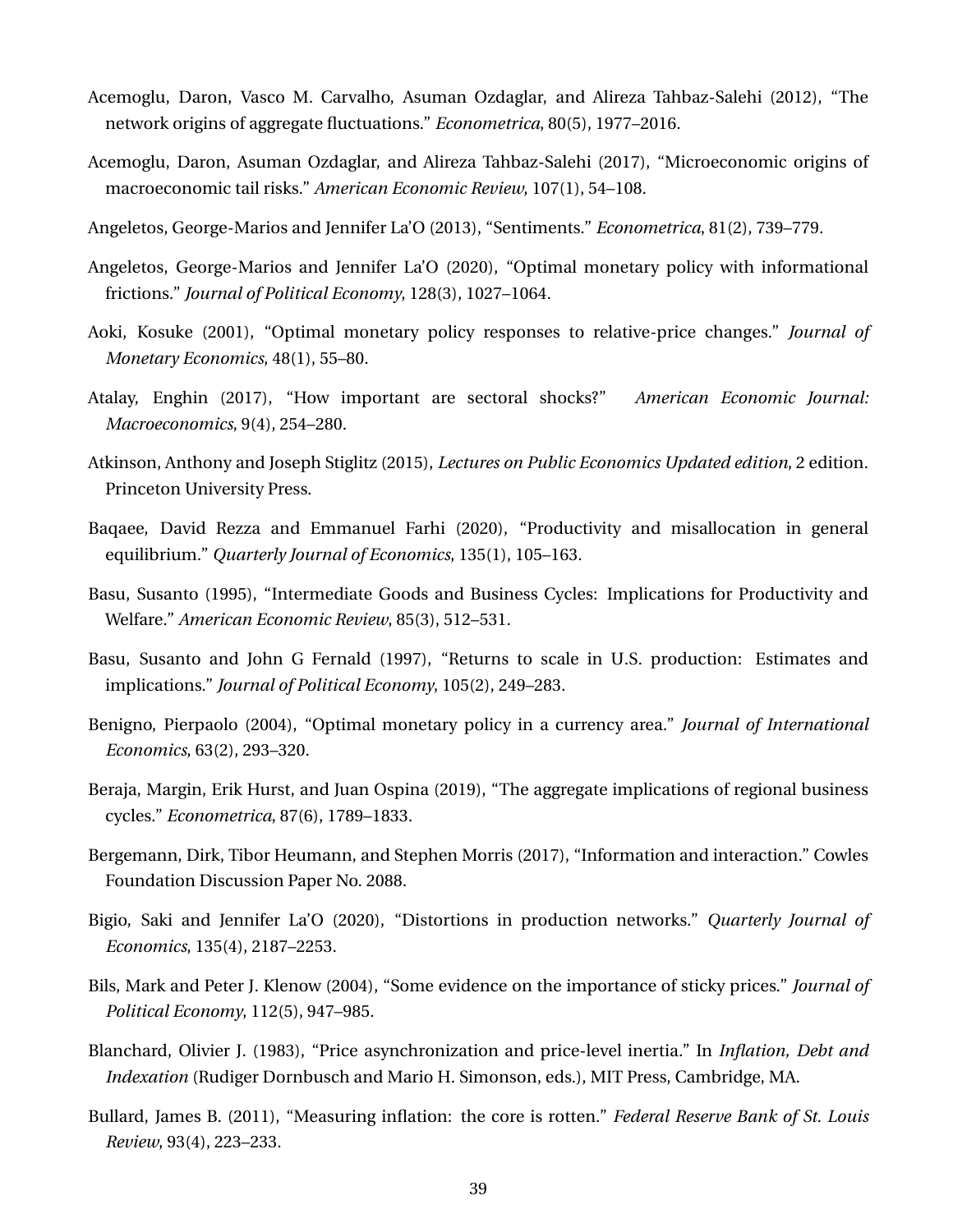- <span id="page-40-11"></span>Burnside, Craig (1996), "Production function regressions, returns to scale, and externalities." *Journal of Monetary Economics*, 37(2), 177–201.
- <span id="page-40-2"></span>Carvalho, Vasco M. (2010), "Aggregate fluctuations and the network structure of intersectoral trade." Department of Economics and Business, Universitat Pompeu Fabra Economics Working Paper 1206.
- <span id="page-40-3"></span>Carvalho, Vasco M. (2014), "From micro to macro via production networks." *The Journal of Economic Perspectives*, 28(4), 23–47.
- <span id="page-40-14"></span>Carvalho, Vasco M., Makoto Nirei, Yukiko Saito, and Alireza Tahbaz-Salehi (2021), "Supply chain disruptions: Evidence from the Great East Japan Earthquake." *Quarterly Journal of Economics*, 136(2), 1255–1321.
- <span id="page-40-4"></span>Carvalho, Vasco M. and Alireza Tahbaz-Salehi (2019), "Production networks: A primer." *Annual Review of Economics*, 11(1), 635–663.
- <span id="page-40-5"></span>Castro, Nicolás (2019), "The importance of production networks and sectoral heterogeneity for monetary policy." Working paper.
- <span id="page-40-9"></span>Christiano, Lawrence (2016), "Comment on 'Networks and the macroeconomy: An empirical exploration'." *NBER Macroeconomics Annual*, 30(1), 346–373.
- <span id="page-40-12"></span>Christiano, Lawrence, Martin Eichenbaum, and Sergio Rebelo (2011), "When is the government spending multiplier large?" *Journal of Political Economy*, 119(1), 78–121.
- <span id="page-40-7"></span>Coibion, Olivier and Yuriy Gorodnichenko (2012), "What can survey forecasts tell us about information rigidities?" *Journal of Political Economy*, 120(1), 116–159.
- <span id="page-40-8"></span>Coibion, Olivier and Yuriy Gorodnichenko (2015), "Information rigidity and the expectations formation process: A simple framework and new facts." *American Economic Review*, 105(8), 2644– 2678.
- <span id="page-40-10"></span>Coibion, Olivier, Yuriy Gorodnichenko, and Johannes Wieland (2012), "The optimal inflation rate in New Keynesian models: Should central banks raise their inflation targets in light of the zero lower bound?" *Review of Economic Studies*, 79(4), 1371–1406.
- <span id="page-40-1"></span>Correia, Isabel, Emmanuel Farhi, Juan Pablo Nicolini, and Pedro Teles (2013), "Unconventional fiscal policy at the zero bound." *American Economic Review*, 103(4), 1172–1211.
- <span id="page-40-0"></span>Correia, Isabel, Juan Pablo Nicolini, and Pedro Teles (2008), "Optimal fiscal and monetary policy: Equivalence results." *Journal of Political Economy*, 116(1), 141–170.
- <span id="page-40-6"></span>Cox, Lydia, Gernot J. Müller, Ernesto Pastén, Raphael Schoenle, and Michael Weber (2021), "Big G." NBER Working paper 27034.
- <span id="page-40-13"></span>Dhyne, Emmanuel, Luis J. Álvarez, Hervé Le Bihan, Giovanni Veronese, Daniel Dias, Johannes Hoffmann, Nicole Jonker, Patrick Lunnemann, Fabio Rumler, and Jouko Vilmunen (2006), "Price ¨ changes in the Euro Area and the United States: Some facts from individual consumer price data." *Journal of Economic Perspectives*, 20(2), 171–192.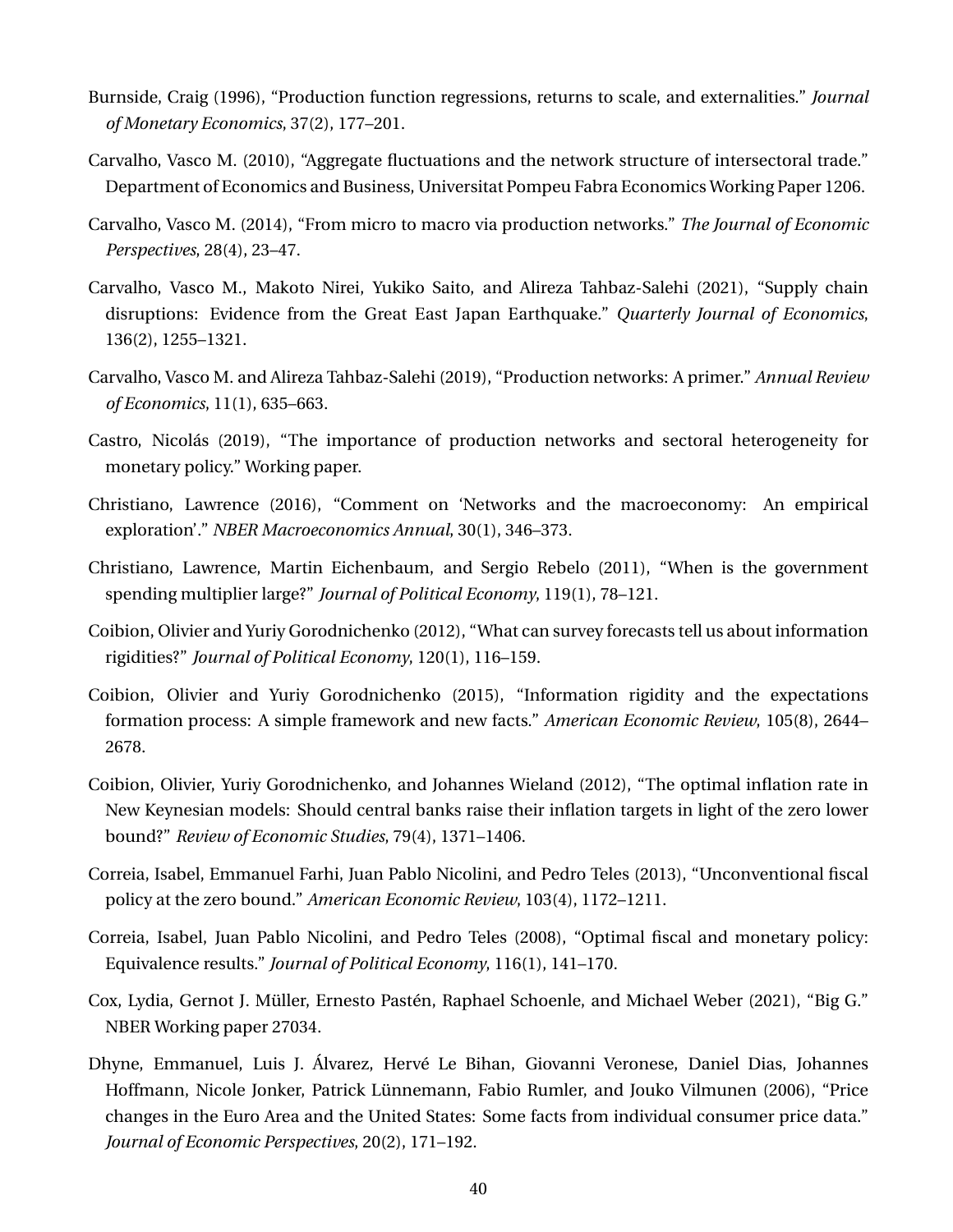- <span id="page-41-0"></span>Diamond, Peter and James Mirrlees (1971), "Optimal taxation and public production: I–production efficiency." *American Economic Review*, 61(1), 8–27.
- <span id="page-41-8"></span>Erceg, Christopher J., Dale W. Henderson, and Andrew T. Levin (2000), "Optimal monetary policy with staggered wage and price contracts." *Journal of Monetary Economics*, 46(2), 281–313.
- <span id="page-41-3"></span>Eusepi, Stefano, Bart Hobijn, and Andrea Tambalotti (2011), "CONDI: A cost-of-nominal-distortions index." *American Economic Journal: Macroeconomics*, 3(3), 53–91.
- <span id="page-41-5"></span>Flynn, Joel P., Christina Patterson, and John Sturm (2021), "Fiscal policy in a networked economy." Working paper.
- <span id="page-41-4"></span>Foerster, Andrew T., Pierre-Daniel G. Sarte, and Mark W. Watson (2011), "Sectoral versus aggregate shocks: A structural factor analysis of industrial production." *Journal of Political Economy*, 119(1), 1–38.
- <span id="page-41-10"></span>Galí, Jordi (2008), *Monetary Policy, Inflation, and the Business Cycle: An Introduction to the New Keynesian Framework*. Princeton University Press.
- <span id="page-41-2"></span>Ghassibe, Mishel (2021), "Monetary policy and production networks: An empirical investigation." *Journal of Monetary Economics*, 119, 21–39.
- <span id="page-41-14"></span>Golub, Benjamin and Stephen Morris (2018), "Expectations, networks, and conventions." Working paper.
- <span id="page-41-6"></span>Goodfriend, Marvin and Robert King (1997), "The new neoclassical synthesis and the role of monetary policy." In *NBER Macroeconomics Annual 1997* (Ben S. Bernanke and Julio Rotemberg, eds.), volume 12, 231–296, National Bureau of Economic Research.
- <span id="page-41-9"></span>Gorodnichenko, Yuriy and Michael Weber (2016), "Are sticky prices costly? Evidence from the stock market." *American Economic Review*, 106(1), 165–199.
- <span id="page-41-12"></span>Greenwood, Jeremy, Zvi Hercowitz, and Gregory W. Huffman (1988), "Investment, capacity utilization, and the real business cycle." *American Economic Review*, 78(3), 402–417.
- <span id="page-41-11"></span>Hall, Robert E. (2009), "Reconciling cyclical movements in the marginal value of time and the marginal product of labor." *Journal of Political Economy*, 117(2), 281–323.
- <span id="page-41-7"></span>Huang, Kevin X. D. and Zheng Liu (2005), "Inflation targeting: What inflation rate to target?" *Journal of Monetary Economics*, 52(8), 1435–1462.
- <span id="page-41-13"></span>Huneeus, Federico (2019), "Production network dynamics and the propagation of shocks." Working paper.
- <span id="page-41-1"></span>Jones, Charles I. (2013), "Misallocation, economic growth, and input-output economics." In *Proceedings of Econometric Society World Congress* (Daron Acemoglu, Manuel Arellano, and Eddie Dekel, eds.), 419–455, Cambridge University Press.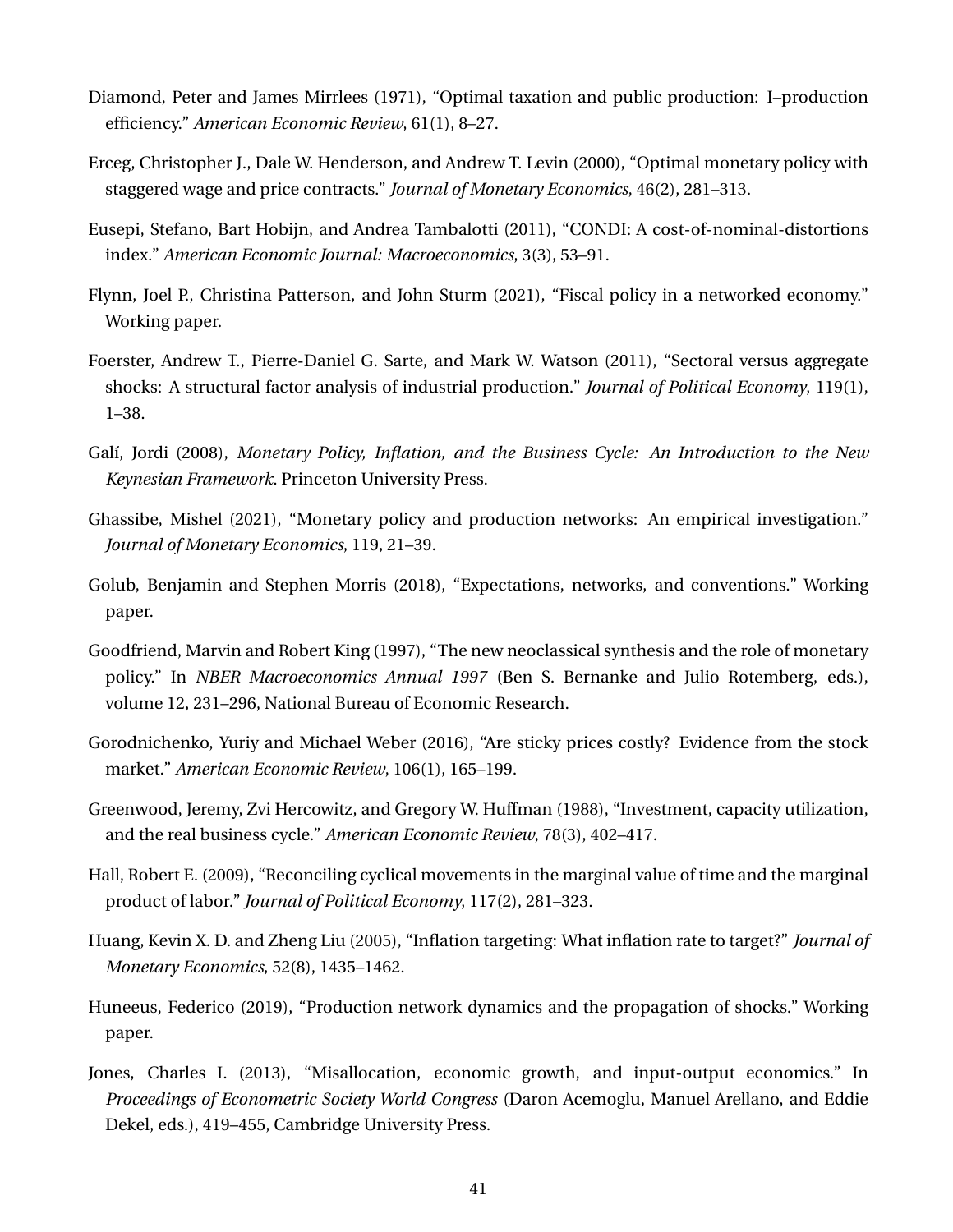- <span id="page-42-12"></span>Klenow, Peter J. and Oleksiy Kryvtsov (2008), "State-dependent or time-dependent pricing: Does it matter for recent U.S. inflation?" *Quarterly Journal of Economics*, 123(3), 863–904.
- <span id="page-42-0"></span>Long, John B. Jr and Charles I Plosser (1983), "Real Business Cycles." *Journal of Political Economy*, 91(1), 39–69.
- <span id="page-42-9"></span>Mackowiak, Bartosz and Mirko Wiederholt (2009), "Optimal sticky prices under rational inattention." *American Economic Review*, 99(3), 769–803.
- <span id="page-42-8"></span>Mankiw, N. Gregory and Ricardo Reis (2002), "Sticky information versus sticky prices: A proposal to replace the New Keynesian Phillips Curve." *Quarterly Journal of Economics*, 117(4), 1295–1328.
- <span id="page-42-6"></span>Mankiw, N. Gregory and Ricardo Reis (2003), "What measure of inflation should a central bank target?" *Journal of the European Economic Association*, 1(5), 1058–1086.
- <span id="page-42-13"></span>McKay, Alisdair, Emi Nakamura, and Jón Steinsson (2016), "The power of forward guidance revisited." *American Economic Review*, 106(10), 3133–3158.
- <span id="page-42-14"></span>Mishkin, Frederic S. (2007), "Headline versus core inflation in the conduct of monetary policy." Speech at the Business Cycles, International Transmission and Macroeconomic Policies Conference, HEC Montreal, Canada. [https://www.federalreserve.gov/newsevents/speech/mishkin20071020a.htm.](https://www.federalreserve.gov/newsevents/speech/mishkin20071020a.htm)
- <span id="page-42-1"></span>Morris, Stephen and Hyun Song Shin (2002), "Social value of public information." *The American Economic Review*, 92(5), 1521–1534.
- <span id="page-42-10"></span>Nimark, Kristoffer (2008), "Dynamic pricing and imperfect common knowledge." *Journal of Monetary Economics*, 55(2), 365–382.
- <span id="page-42-4"></span>Ozdagli, Ali and Michael Weber (2021), "Monetary policy through production networks: Evidence from the stock market." Federal Reserve Bank of Boston Working Paper No. 17–15.
- <span id="page-42-2"></span>Pasten, Ernesto, Raphael Schoenle, and Michael Weber (2020a), "Price rigidity and the origins of ´ aggregate fluctuations." NBER Working paper 23750.
- <span id="page-42-3"></span>Pastén, Ernesto, Raphael Schoenle, and Michael Weber (2020b), "The propagation of monetary policy shocks in a heterogeneous production economy." *Journal of Monetary Economics*, 116, 1–22.
- <span id="page-42-7"></span>Rubbo, Elisa (2020), "Networks, Phillips curves, and monetary policy." Working paper.
- <span id="page-42-15"></span>Thornton, Daniel L. (2011), "Core versus headline inflation: an opportunity for greater transparency." *Economic Synopses*, (12).
- <span id="page-42-11"></span>Weber, Michael (2015), "Nominal rigidities and asset pricing." Working paper.
- <span id="page-42-5"></span>Wei, Shang-Jin and Yinxi Xie (2020), "Monetary policy in an era of global supply chains." *Journal of International Economics* (NBER International Seminar on Macroeconomics), 124, 103299.